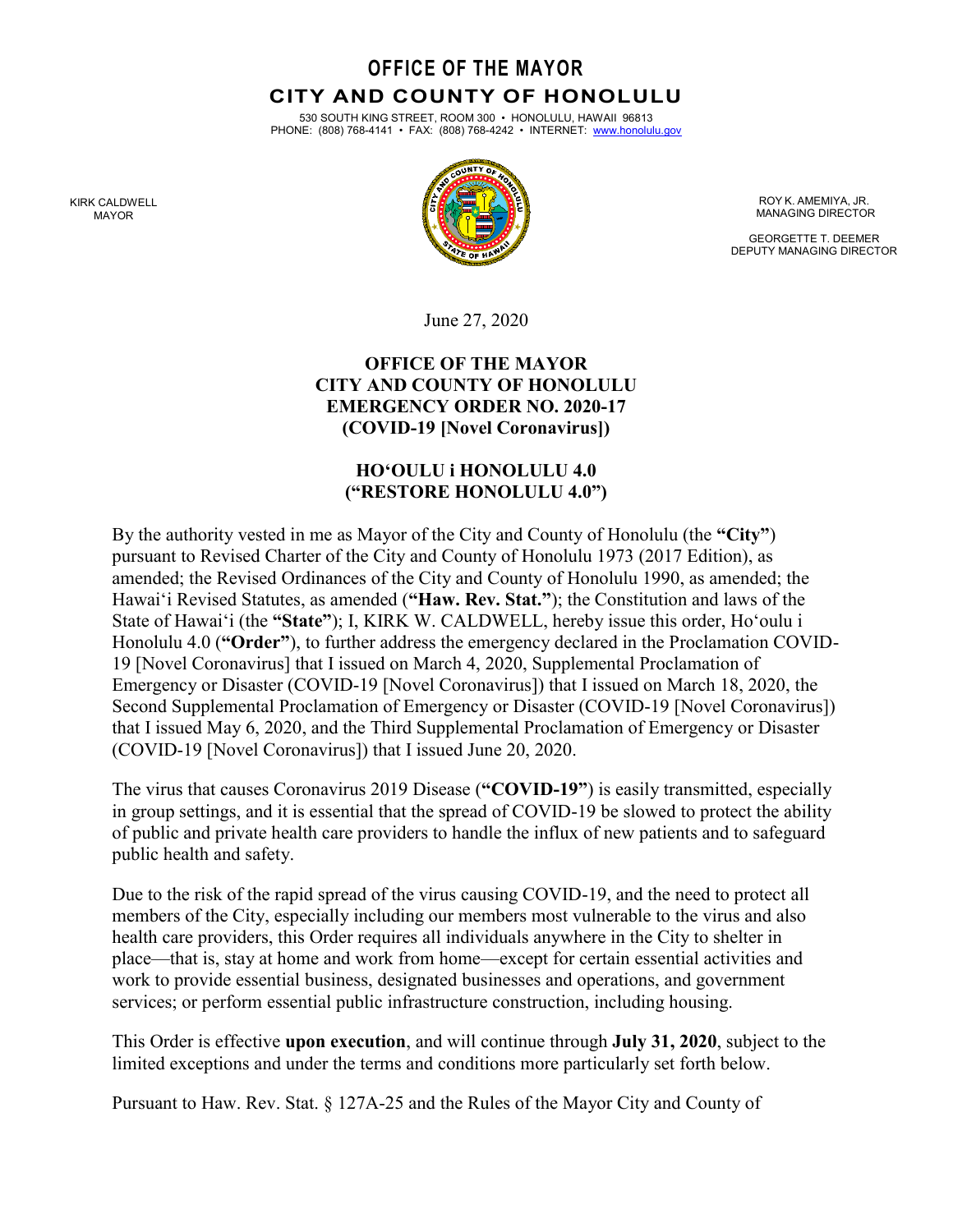Honolulu, dated March 20, 2020 (**"Mayor's Rules"**) promulgated under that section, each of the orders contained in this Order (**"the Orders"**) shall have the force and effect of law. The Orders

are in accordance with and incorporate by reference the Proclamation COVID-19 [Novel Coronavirus] that I issued on March 4, 2020; the Supplemental Proclamation of Emergency or Disaster (COVID-19 [Novel Coronavirus]) that I issued on March 18, 2020; the Second Supplemental Proclamation of Emergency or Disaster (COVID-19 [Novel Coronavirus]) that I issued May 6, 2020; the Third Supplemental Proclamation of Emergency or Disaster (COVID-19 [Novel Coronavirus]) that I issued June 20, 2020; and Hawaiʻi Governor David Y. Ige's COVID-19-related Proclamations.

Violation of any of the Orders is punishable as a misdemeanor, with fines of up to \$5,000, up to a year in jail, or both. Haw. Rev. Stat. § 127A-29; Mayor's Rules.

#### **I. ORDERS**

**Order 1:** All individuals currently living within the City are ordered to stay at their place of residence. To the extent individuals are using shared or outdoor spaces, they must at all times as reasonably possible maintain social distancing of at least six feet from any other person when they are outside their residence and comply with Social Distancing Requirements (as defined in Section II.K, and as applicable). All persons may leave their residences only for Essential Activities, Essential Governmental Functions, or to operate or visit Essential Businesses or Designated Businesses and Operations, as those terms are defined in Section II. Individuals experiencing homelessness are exempt from this section, but are strongly urged to obtain shelter, and governmental and other entities are strongly urged to make such shelter available as soon as possible and to the maximum extent practicable (and to use COVID-19 risk mitigation practices in their operation).

**Order 2:** All businesses with a facility in the City, except Essential Businesses (as defined in Section II.F.) and Designated Businesses and Operations (as defined in Section II.G.), are required to cease all activities within such facilities, except Minimum Basic Operations (as defined in Section II.H.). For clarity, businesses may also continue operations consisting exclusively of employees or contractors performing activities at their own residences (i.e., working from home). All Essential Businesses and Designated Businesses and Operations are strongly encouraged to remain open. To the extent applicable and to the greatest extent feasible, Essential Businesses and Designated Businesses and Operations shall comply with Social Distancing Requirements, including the six-foot physical distancing requirement for both employees and members of the public (including customers standing in line inside and outside of the facility).

#### **Order 3:** Gatherings.

A. *Outdoor* gatherings of up to ten (10) individuals (regardless of household or living unit affiliation) are permitted. To the greatest extent reasonably practicable, physical distancing of at least six (6) feet between members of different households/living units within a gathering (of up to ten (10) individuals) should be maintained; and face coverings must be worn in accordance with Order 5. Physical distancing of at least six (6) feet between separate gatherings (of up to ten (10) individuals), if any, *must* be maintained at all times (i.e., no mingling between separate gatherings). Outdoor events involving over 100 individuals are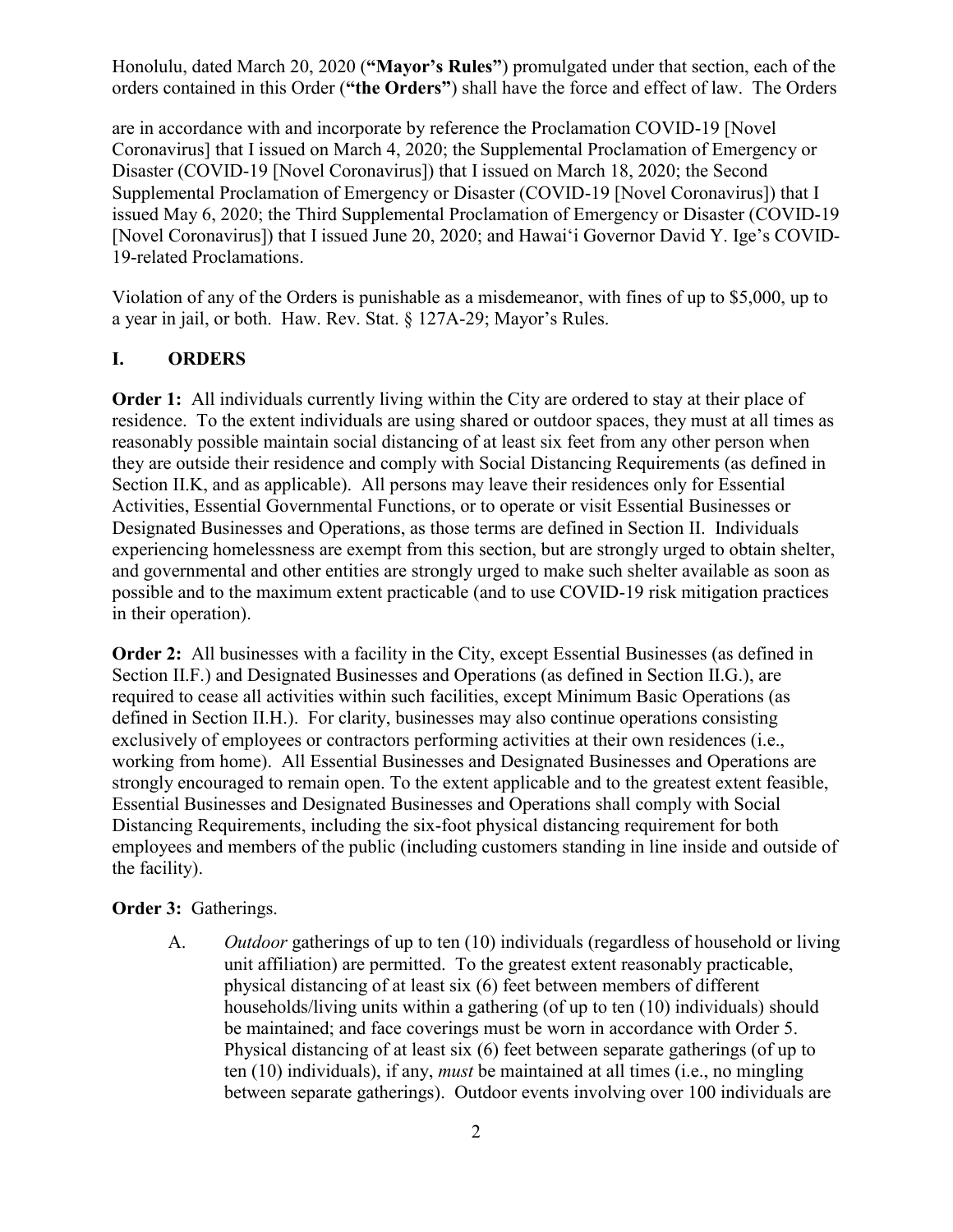generally prohibited, regardless of whether the required physical distancing of six (6) feet between separate gatherings (of up to 10 individuals) is maintainable, unless otherwise allowed by this Order.

- B. *Indoor* gatherings of up to ten (10) individuals (regardless of household or living unit affiliation) are permitted. To the greatest extent reasonably practicable, physical distancing of at least six (6) feet between members of different households/living units within a gathering (of up to ten (10) individuals) should be maintained; and face coverings must be worn in accordance with Order 5. Physical distancing of at least six (6) feet between separate gatherings (of up to ten (10) individuals), if any, *must* be maintained at all times (i.e., no mingling between separate gatherings). Indoor events involving over 50 individuals are generally prohibited, regardless of whether the required physical distancing of six (6) feet between separate gatherings (of up to 10 individuals) is maintainable, unless otherwise allowed by this Order.
- C. All other public and private gatherings are prohibited, except as permitted in Section II. Nothing in this Order prohibits the gathering of members of a household or living unit on their property (including shared common areas).

**Order 4:** All travel, including, but not limited to, travel on foot, bicycle, scooter, motorcycle, automobile, or public transit, except Essential Travel and Essential Activities (as defined in Section II), is prohibited. People must use public transit only for purposes of performing Essential Activities; or to travel to and from Essential Businesses, or Designated Businesses and Operations; or maintain Essential Governmental Functions. People riding on public transit must comply with Social Distancing Requirements, as applicable and to the greatest extent feasible. This Order allows travel into or out of the City to perform Essential Activities, operate or visit Essential Businesses, operate or visit Designated Businesses and Operations, or maintain Essential Governmental Functions.

**Order 5:** Non-Medical Grade Face Coverings.

All employees who work at businesses or perform services at Essential Businesses, as provided in Section II.F. of this Order, and Designated Businesses and Operations, as provided in Section II.G. of this Order, and City departments shall wear non-medical grade face coverings over their noses and mouths when engaged and interacting with customers and visitors of the Essential Business, Designated Business and Operation, or City department at issue.

All customers and visitors of businesses and organizations defined as Essential Businesses, as provided in Section II.F. of this Order, and Designated Businesses and Operations, as provided in Section II.G. of this Order, and City departments shall wear non-medical grade face coverings over their noses and mouths to provide additional protection for employees and customers of Essential Businesses, Designated Businesses and Operations, and City department at issue.

All passengers and users of public modes of transportation (TheBus and TheHandi-Van) shall wear non-medical grade face coverings over their noses and mouths when on board.

An owner or operator of an Essential Business under this Order, Section II.F. or Designated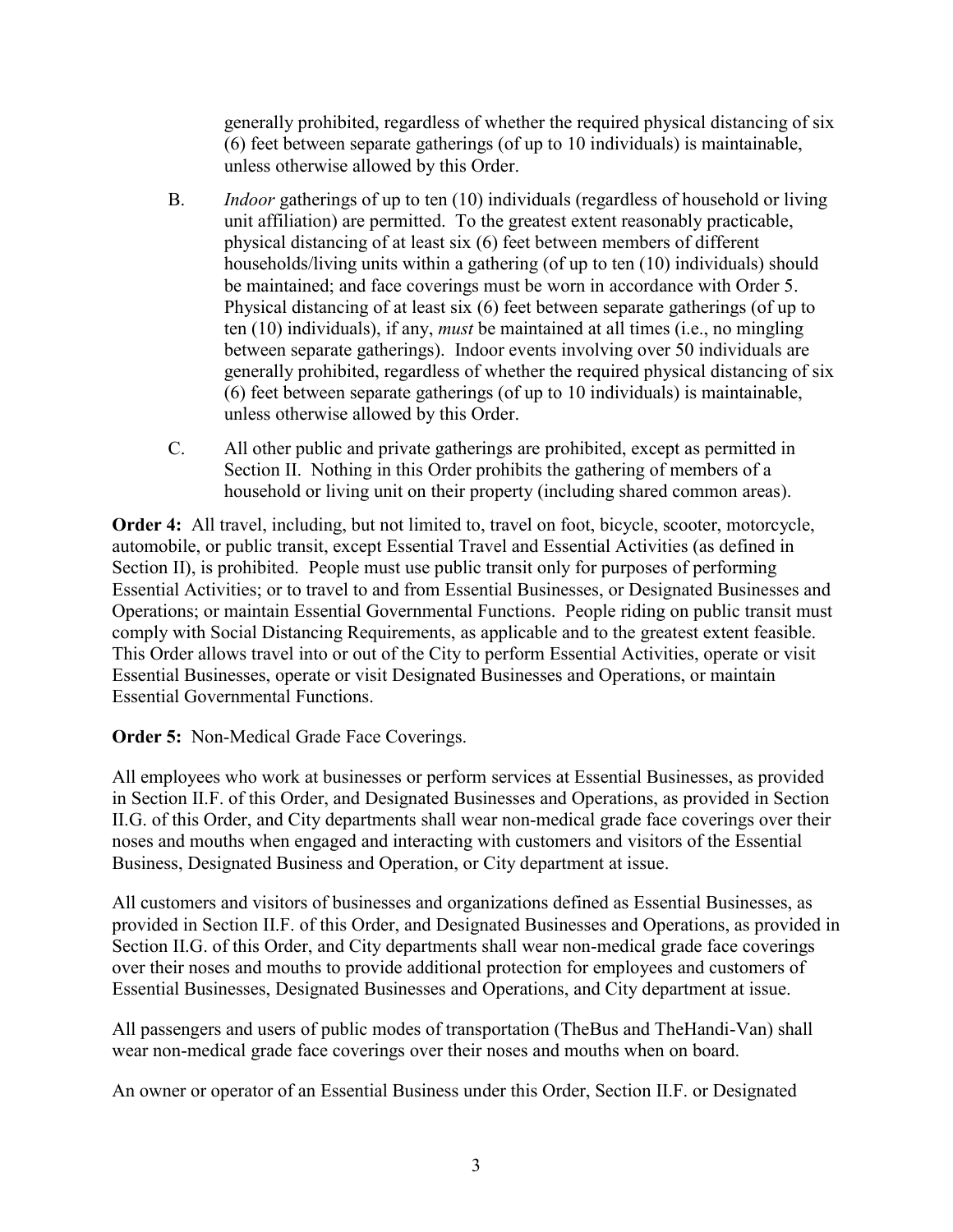Business and Operation under this Order, Section II.G., or City department *may* refuse admission or service to any individual who fails to wear face coverings.

Face coverings under this Order may not be worn only under the following circumstances:

- Within banks, financial institutions, or using automated teller machines where the inability to verify the identity of the customer or visitor of the bank, financial institution or automated teller machine poses a security risk;
- By individuals with medical conditions or disabilities where the wearing of a face covering may pose a health or safety risk to the individual;
- $\bullet$  By children under the age of 5;
- By first responders (Honolulu Police Department, Honolulu Fire Department, Honolulu Emergency Services Department) to the extent that wearing nonmedical grade face coverings may impair or impede the safety of the first responder in the performance of his/her duty;
- By children in childcare, educational, and similar facilities consistent with the latest guidance from the Centers for Disease Control and Prevention (**"CDC"**) for such facilities;
- As allowed by another provision of this Order.

The wearing of face coverings under this Order is intended to complement, not serve as a substitute, for physical distancing and cleanliness. All individuals in the City must adhere to the Social Distancing Requirements to the extent applicable and feasible.

Definition: "Non-medical grade face covering" or "face covering" as used in this Order, means a tightly woven fabric without holes that is secured to the head with either ties or straps, or simply wrapped and tied around the wearer's nose and mouth. It can be made of a variety of fabrics such as cotton, silk, or linen and may be factory-made, sewn by hand, or made from household items such handkerchiefs, scarfs, or shirts.

Recommendation: This Order requires non-medical grade face coverings to be worn in certain circumstances. However, all individuals within the City are encouraged to wear non-medical grade face coverings over their noses and mouths when they are outside their homes and engaging with other people while performing Essential Activities, as provided in Section II.A. of this Order, even in circumstances where wearing non-medical grade face coverings is not legally required.

Any seller of non-medical grade face coverings or materials or supplies to make or manufacture such face coverings shall abide by Haw. Rev. Stat. § 127A-30.

# **Order 6:** Opening of City Parks

City and County of Honolulu parks and botanical gardens (**"City Parks"**), are opened for use as set forth below: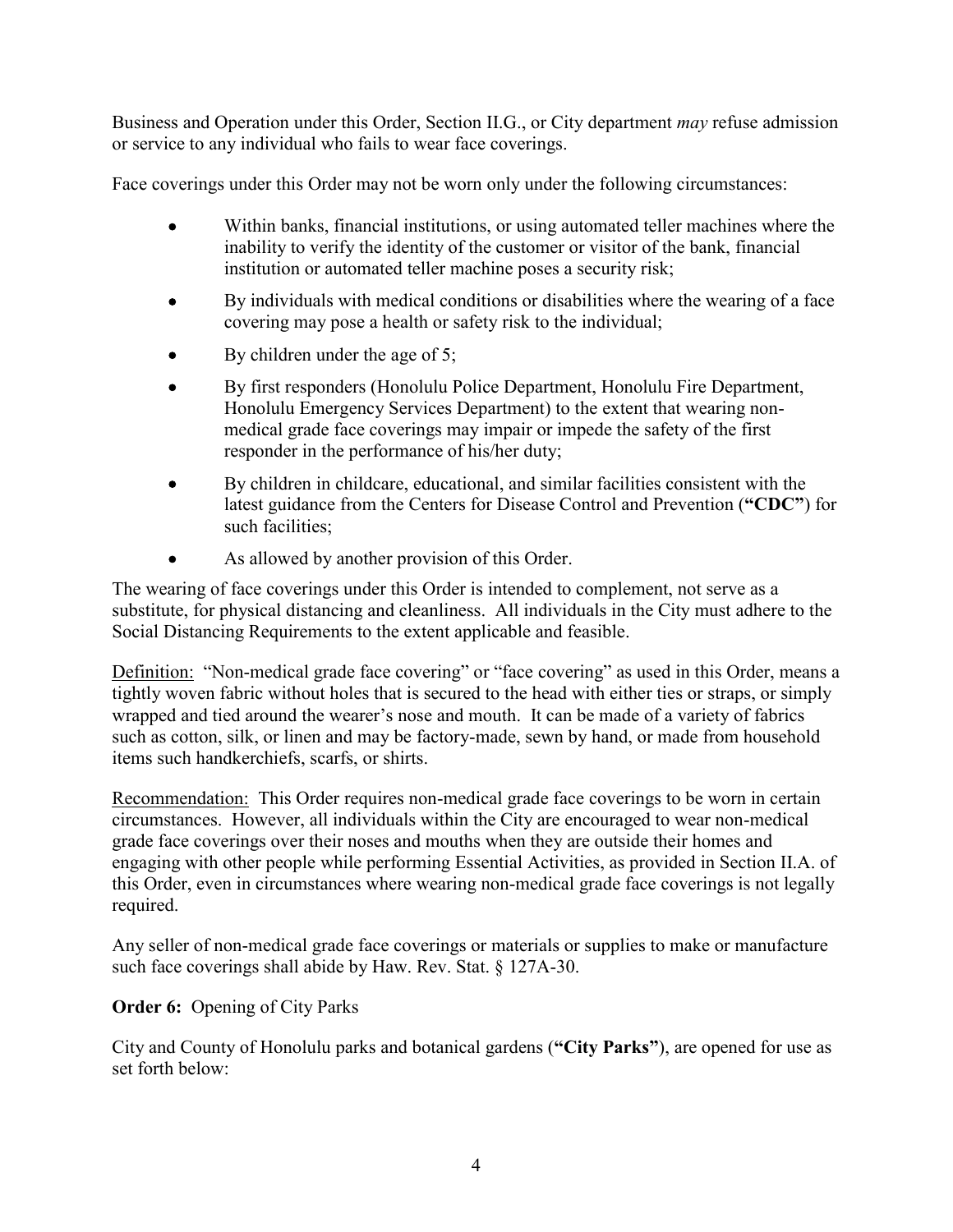- A. As determined by the City's Department of Parks and Recreation, City Parks (or portions of City Parks) shall be open to the public for all activities permitted in City Parks by law, each park's rules, and this Order.
- B. Consistent with Order 3 of this Order, there shall be no gatherings of more than ten (10) individuals within City Parks and physical distancing of at least six (6) feet between gatherings must be maintained at all times.
- C. Individuals (age 5 or over) engaged in permitted activities within City Parks are encouraged to wear non-medical grade face coverings to the extent it would not: (1) interfere unreasonably with the activity at issue; or (2) pose a health or safety risk to the individual while engaged in that activity.

# **II. DEFINITIONS AND EXEMPTIONS**

- A. For purposes of this Order, individuals may leave their residence only to perform any of the following **"Essential Activities."** However, people at high risk of severe illness from COVID-19 and people who are sick are urged to stay in their residence to the extent possible, except as necessary to seek medical care.
	- 1. To engage in activities or perform tasks essential to their health and safety, or to the health and safety of their family or household members (including, but not limited to, pets), such as, by way of example only and without limitation, obtaining medical supplies or medication, visiting a health care professional, or obtaining supplies needed to work from home.
	- 2. To obtain necessary services or supplies for themselves and their family or household members, or to deliver those services or supplies to others, such as, by way of example only and without limitation, canned food, dry goods, fresh fruits and vegetables, pet supply, fresh meats, fish, and poultry, and any other household consumer products, and products necessary to maintain the safety, sanitation, and essential operation of residences.
	- 3. To engage in outdoor activity in locations as allowed by law, including this Order.
	- 4. To perform work providing products and services at an Essential Business, Designated Business or Operation, or to otherwise carry out activities specifically permitted in this Order, including Minimum Basic Operations.
	- 5. To care for a family member or pet in another household.
	- 6. To obtain services, goods, or supplies from, or engage in activities at, Essential Businesses (as defined in Section II.F) and Designated Businesses and Operations (as defined in Section II.G.).
	- 7. To visit graveyards, mausoleums, and similar sites consistent with the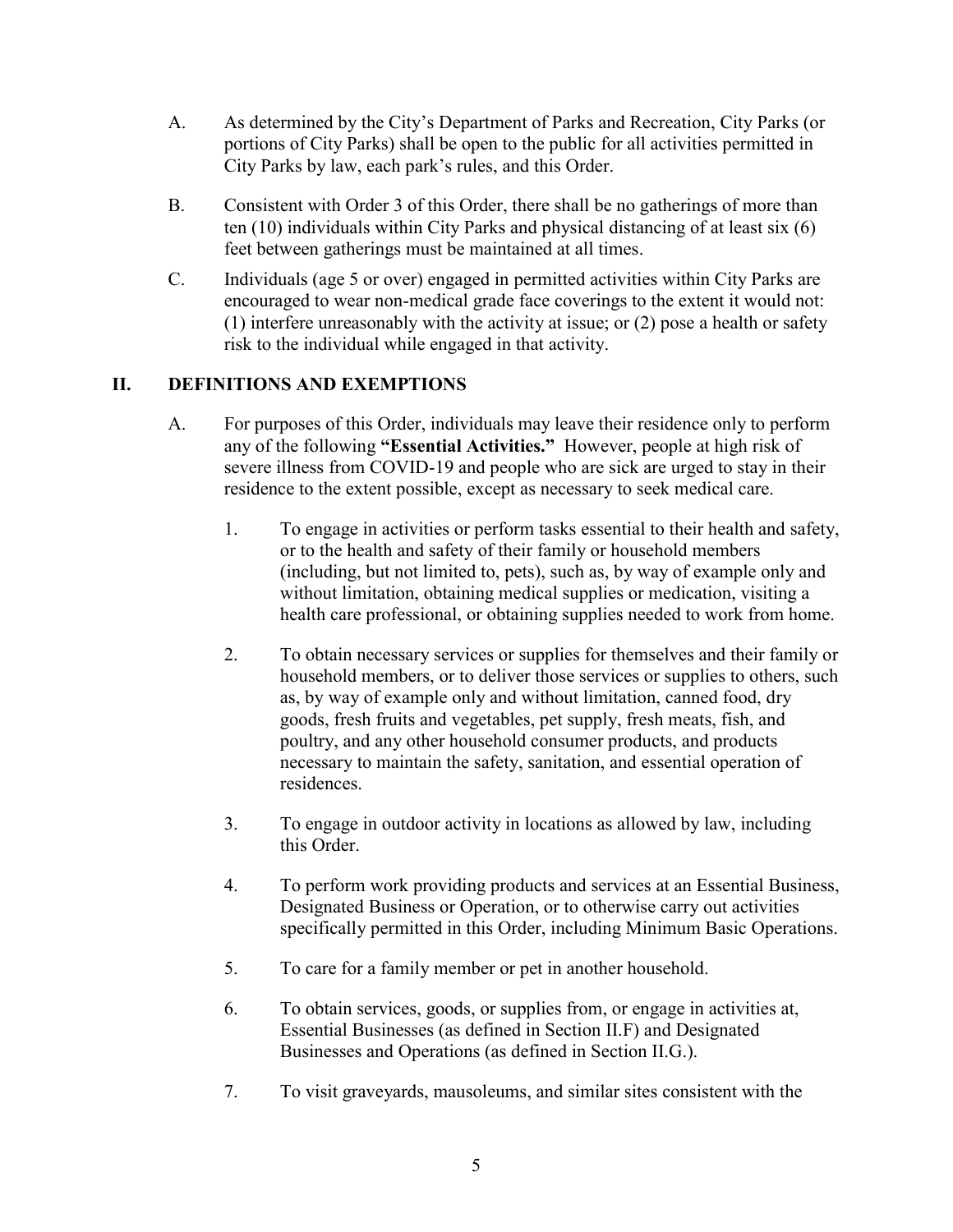restrictions placed on gatherings in this Order.

- B. For purposes of this Order, individuals may leave their residence to work for or obtain services at any **"Healthcare Operations"** including hospitals, clinics, dentists, pharmacies, pharmaceutical and biotechnology companies, other healthcare facilities, healthcare suppliers, home healthcare services providers, mental health providers, or any related and/or ancillary healthcare services, organizations collecting blood, platelets, plasma, and other necessary materials, licensed medical marijuana dispensaries and licensed medical marijuana production centers, eye care centers, including those that sell glasses and contact lenses. "Healthcare Operations" also includes veterinary care and all healthcare services provided to animals. Further, "Healthcare Operations" includes prepaid health care plan contractors as that term is defined under Haw. Rev. Stat. ch. 393, and other employer-sponsored health and welfare benefit plans, and/or individual or group health insurance plans that provides healthcare insurance benefits for payment or reimbursement for healthcare services provided by Healthcare Operations. This exemption shall be construed broadly to avoid any impacts to the delivery of healthcare, broadly defined. "Healthcare Operations" does not include fitness and exercise gyms and similar facilities.
- C. For purposes of this Order, individuals may leave their residence to provide any services or perform any work necessary to the operations and maintenance of **"Essential Infrastructure,"** including, but not limited to, public works construction, construction of housing (in particular affordable housing or housing for individuals experiencing homelessness), airport operations, water, sewer, gas, electrical, oil refining, roads and highways, public transportation, solid waste collection and removal, internet, and telecommunications systems (including the provision of essential global, national, and local infrastructure for computing services, business infrastructure, communications, and web-based services), provided that they carry out those services or that work in compliance with Social Distancing Requirements to the extent applicable and reasonably possible. This Order shall be construed and applied in compliance and consistent with the United States Department of Homeland Security, Cybersecurity & Infrastructure Security Agency Memorandum on Identification of Essential Critical Infrastructure Workers During COVID-19 Response, updated March 28, 2020 (and any subsequent updates and guidance memoranda thereto).
- D. For purposes of this Order, all first responders, emergency management personnel, emergency dispatchers, court personnel, and law enforcement personnel, jails and prisons personnel, and others working for or to support Essential Businesses or Designated Businesses and Operations are categorically exempt from this Order. Further, nothing in this Order shall prohibit any individual from performing or accessing "Essential Governmental Functions." **"Essential Government Functions"** means all services needed to ensure the continuing operation of the government agencies and provide for the health, safety and welfare of the public. All Essential Governmental Functions shall be performed in compliance with Social Distancing Requirements to the extent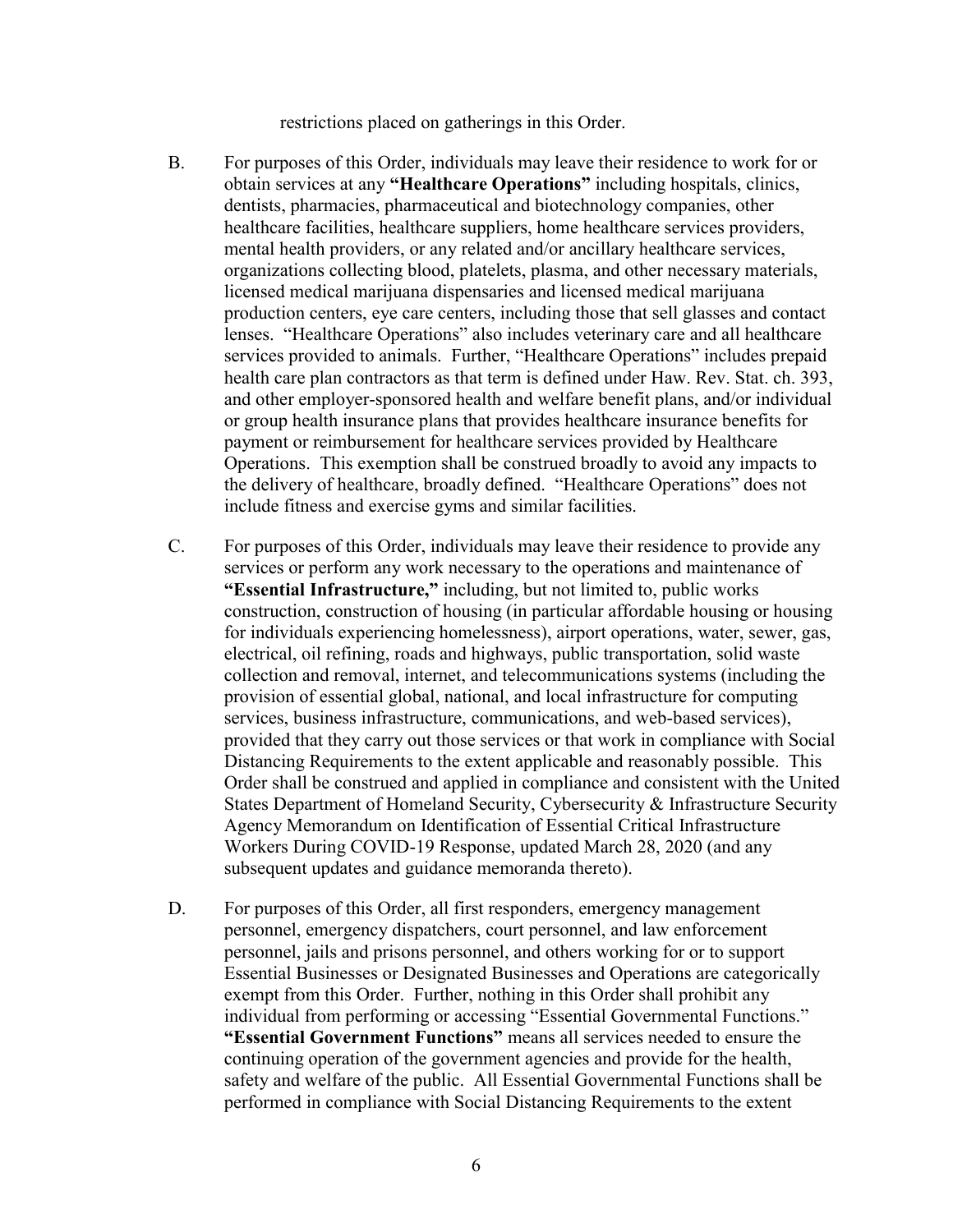applicable and reasonably possible.

- E. For the purposes of this Order, covered businesses include any for-profit, nonprofit, or educational entities, regardless of the nature of the service, the function they perform, or its corporate or entity structure.
- F. For the purposes of this Order, **"Essential Businesses"** means:
	- 1. Healthcare Operations and Essential Infrastructure;
	- 2. Grocery stores, certified farmers' markets, farm and produce stands, supermarkets, food banks, convenience stores, and other establishments engaged in the retail sale of canned food, dry goods, fresh fruits and vegetables, pet supply, fresh meats, fish, and poultry, and any other household consumer products (such as cleaning and personal care products). This includes stores that sell groceries and also sell other nongrocery products, and products necessary to maintaining the safety, sanitation, and essential operation of residences;
	- 3. Food cultivation, including farming, livestock, and fishing;
	- 4. Businesses that provide food, shelter, and social services, and other necessities of life for economically disadvantaged or otherwise needy individuals;
	- 5. Newspapers, television, radio, and other media services;
	- 6. Gas stations and auto and bicycle supply, auto and bicycle repair, towing services, and related facilities;
	- 7. Banks and related financial institutions. This provision shall be construed and applied in compliance and consistent with the United States Department of Homeland Security, Cybersecurity & Infrastructure Security Agency Memorandum on Identification of Essential Critical Infrastructure Workers During COVID-19 Response, dated March 19, 2020 (and any subsequent guidance memoranda thereto), and the United States Department of the Treasury Memorandum for Financial Services Sector Essential Critical Infrastructure Workers, dated March 22, 2020 (and any subsequent guidance memoranda thereto);
	- 8. Hardware stores;
	- 9. Plumbers, electricians, exterminators, and other service providers who provide services that are necessary to maintaining the safety, sanitation, and essential operation of residences, Essential Activities, Essential Businesses, or Designated Businesses or Operations;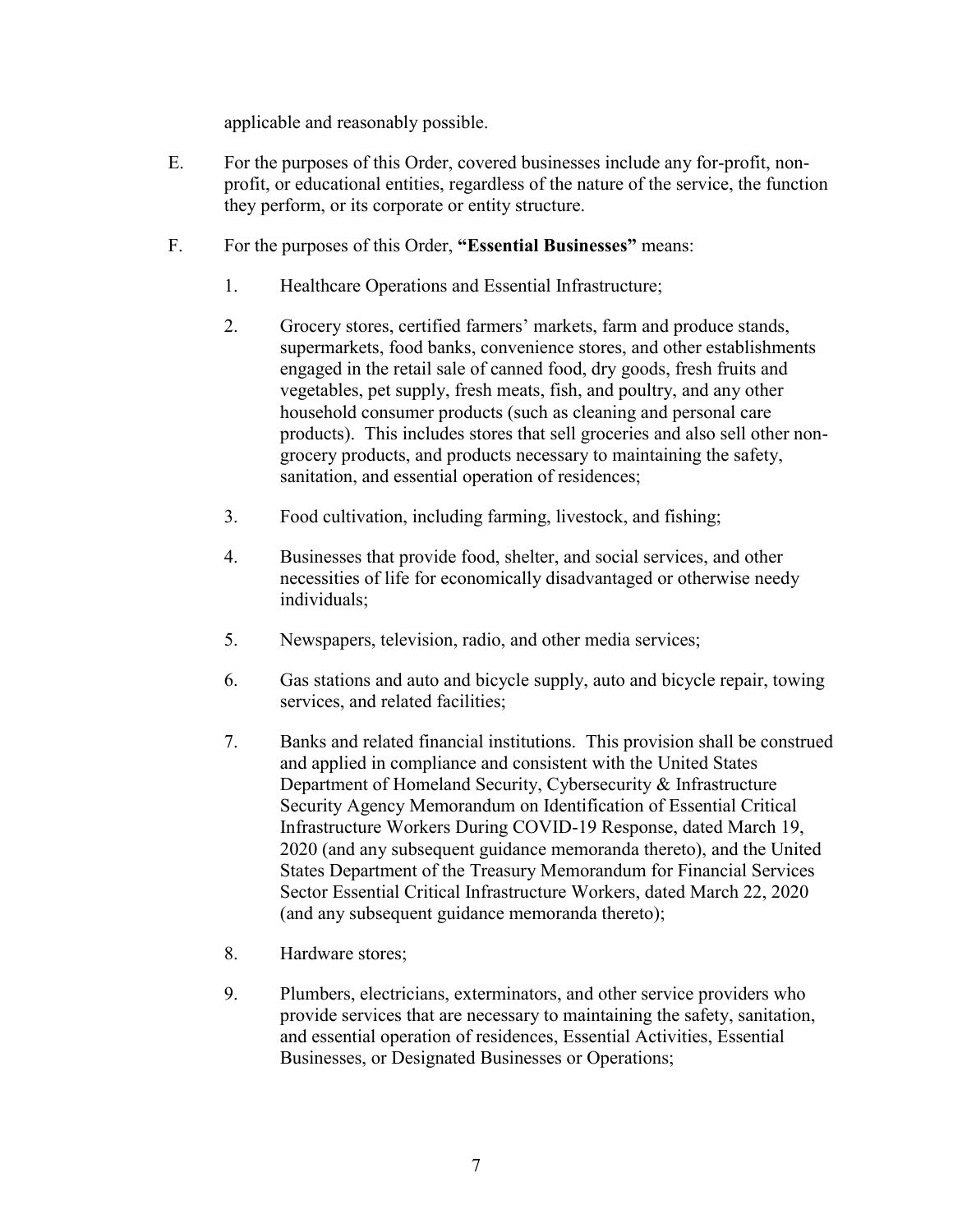- 10. Businesses providing mailing and shipping and delivery services, and businesses that ship or deliver groceries, food, alcoholic and non-alcoholic beverages, goods or services to residences and end users or through commercial channels, and including post office boxes;
- 11. Educational institutions—including public and private K-12 schools, colleges, and universities—for purposes of facilitating distance learning, performing critical research, or performing essential functions, provided that social distancing of six-feet per person is maintained to the greatest extent possible;
- 12. Laundromats, dry cleaners, industrial laundry services, and laundry service providers;
- 13. Restaurants and other facilities that prepare and serve food, but only for delivery or carry out.
	- a. Schools and other entities that typically provide food services to students or members of the public may continue to do so under this Order on the condition that the food is provided to students or members of the public on a pick-up and takeaway basis only, provided that social distancing of six-feet per person is maintained to the greatest extent possible. Schools and other entities that provide food services under this exemption shall not permit the food to be eaten at the site where it is provided, or at any other gathering site;
	- b. Cafeterias, lunchrooms, or dining facilities providing food and beverage services located within "healthcare facilities" as that term is defined under Haw. Rev. Stat. § 321-15.2 and similar facilities, may continue to do so under this order, provided that consumption within the cafeteria, lunchroom, or dining facility located within the healthcare facility is restricted to employees of the healthcare facility; patients of the healthcare facility; and no more than two (2) authorized visitors of the patient of the healthcare facility that have been appropriately screened by the healthcare facility in compliance with all of the facility's protocols related to infectious disease control measures and processes.;
- 14. Businesses that supply products needed for people to work from home;
- 15. Businesses that supply other Essential Businesses or Designated Businesses and Operations with the support or supplies necessary to operate;
- 16. Airlines, taxis, and other private transportation providers, vehicle rental services, paratransit, and other private, public, and commercial transportation and logistics providers providing transportation services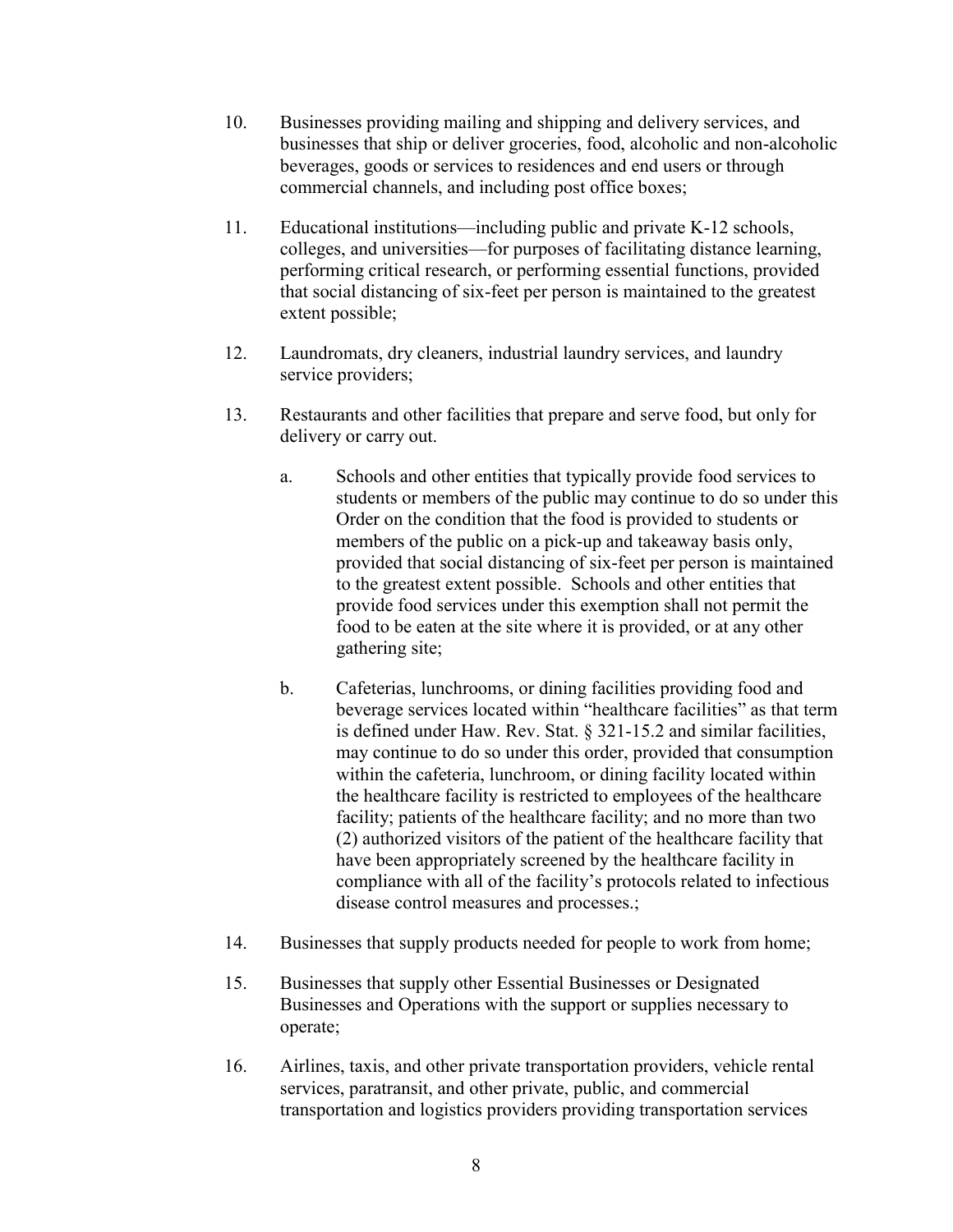necessary for Essential Activities and other purposes expressly authorized in this Order;

- 17. Home-based care for seniors, adults, or children, and/or people with developmental disabilities, intellectual disabilities, substance use disorders, and/or mental illness, including care givers such as nannies who may travel to the child's home to provide care, and other in-home services, including meal delivery;
- 18. Residential facilities and shelters for seniors, adults, and children, and/or people with developmental disabilities, intellectual disabilities, substance use disorders, and/or mental illness;
- 19. Professional services, such as legal or accounting services, insurance services, other than real estate service provider (addressed separately via Section II.G.), when necessary to assist in compliance with legally mandated activities;
- 20. Childcare facilities providing services that enable employees exempted in this Order to work or engage in activities as permitted. To the extent possible, childcare facilities must operate under the following mandatory conditions:
	- a. Childcare must be carried out in stable groups of 12 or fewer ("stable" means that the same 12 or fewer children are in the same group each day).
	- b. Children shall not change from one group to another.
	- c. If more than one group of children is cared for at one facility, each group shall be in a separate room or separated by a physical divider. Groups shall not mix with each other.
	- d. Childcare providers shall remain solely with one group of children.
- 21. Businesses that provide food, shelter, and other necessities of life for animals, including animal shelters, rescues, kennels, and adoption facilities, provided they must comply with Social Distancing Requirements to the extent applicable and reasonably possible;
- 22. Hotels and motels, to the extent used for lodging; and service providers to hotels and motels that provide services that are necessary to maintaining the safety, sanitation, and essential operations of the hotel and/or motel, provided that they must comply with Social Distancing Requirements to the extent applicable and reasonably possible;
- 23. Funeral, mortuary, cremation, burial, cemetery, and related services, provided, the services provided must comply with Social Distancing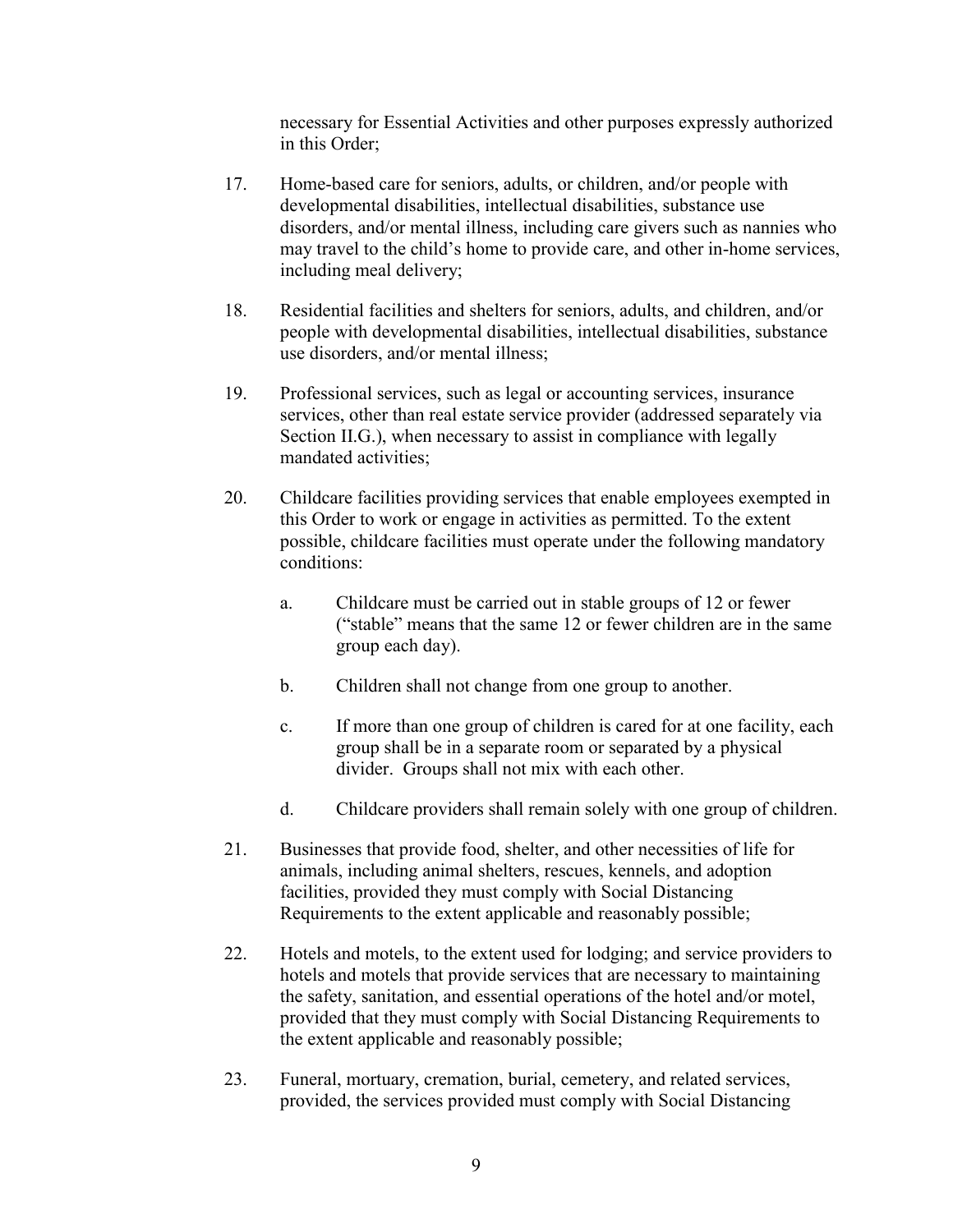Requirements as applicable and reasonably possible;

- 24. Critical trades. Building and construction tradesmen and tradeswomen, and other trades, including but not limited to, plumbers, electricians, exterminators, cleaning and janitorial staff for commercial and governmental properties, security staff, operating engineers, HVAC, painting, moving and relocation services, and other service providers who provide services that are necessary to maintaining the safety, sanitation, and essential operations of residences, Essential Activities, Essential Businesses, or Designated Businesses and Operations provided that they must comply with Social Distancing Requirements to the extent applicable and reasonably possible;
- 25. Critical labor union functions that are essential activities that include the administration of health and welfare funds and personnel checking on the well-being and safety of members providing services in Essential Businesses or Designated Businesses and Operations, provided that these checks should be done by telephone or remotely;
- 26. Licensed private detectives and agencies and guards and agencies as those terms are defined under Haw. Rev. Stat. ch. 463;
- 27. Fabric Sellers/Suppliers, under the following conditions:
	- a. The business is primarily engaged in selling fabric and related supplies ("Fabric Store(s)");
	- b. Only two customers are allowed in the Fabric Store at a time, and the Fabric Store has implemented effective procedures to prevent any line from forming outside (appointment-only system, etc.);
	- c. All orders from the Fabric Store, other than those to be made in person pursuant to sub-section II.F.27.b. (above), are facilitated exclusively online, or by other remote means;
	- d. Orders from the Fabric Store, other than those to be made in person pursuant to sub-section II.F.27.b. (above), are fulfilled by no-contact delivery; a business providing mailing and shipping and delivery services to residences and end users or through commercial channels; or by curbside pick-up consistent with Social Distancing Requirements to the extent applicable and reasonably possible;
	- e. In-person and pick-up orders from the Fabric Store are solely for the purpose of obtaining materials necessary to make masks; and
	- f. The physical presence of workers at the Fabric Store is limited to the greatest extent feasible, and such workers must comply with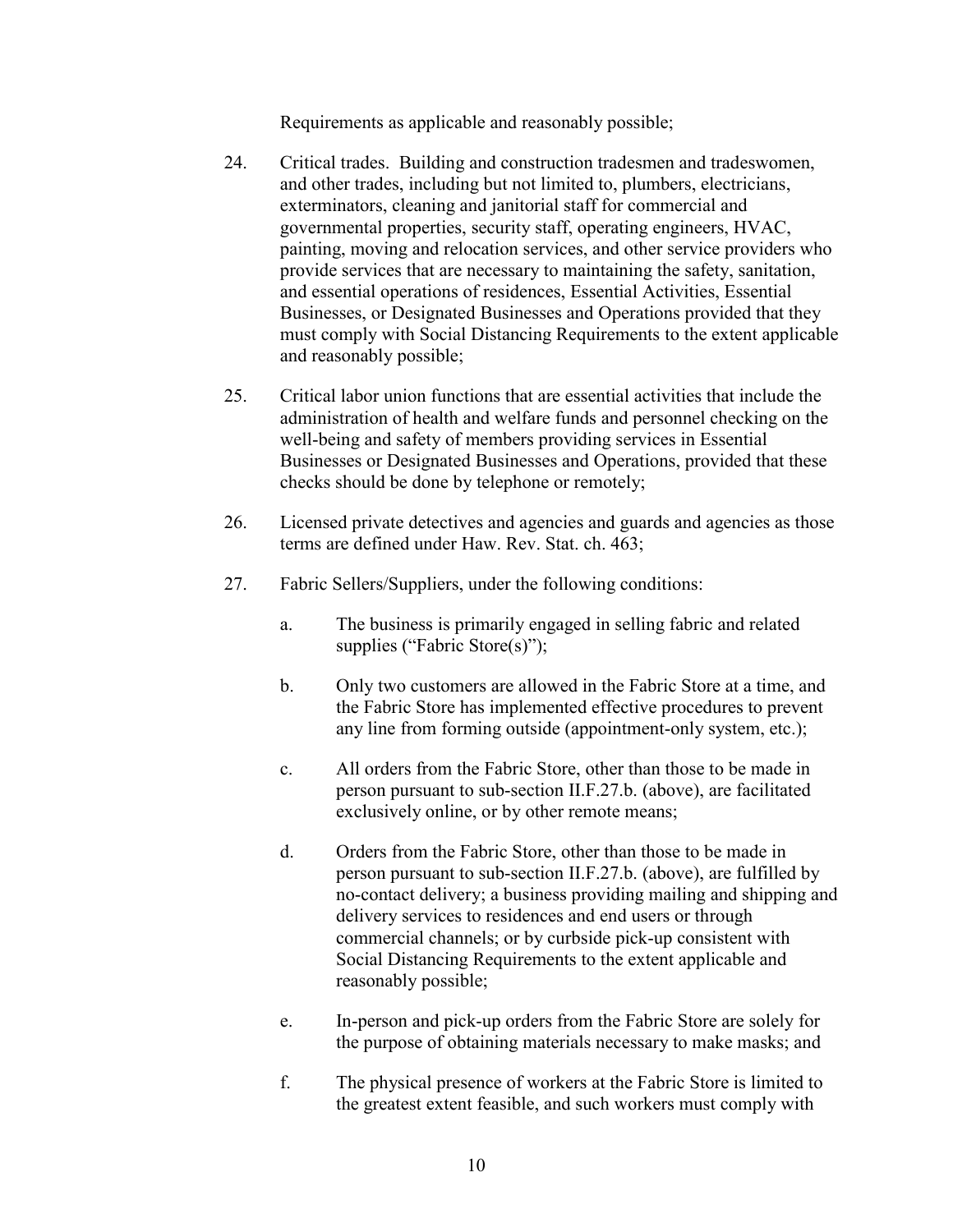Social Distancing Requirements to the extent applicable and reasonably possible.;

- G. For the purposes of this Order, **"Designated Businesses and Operations"** are listed and defined in the attached Exhibit A.
- H. For the purposes of this Order, **"Minimum Basic Operations"** include the following, provided that employees comply with Social Distancing Requirements to the extent applicable and reasonably possible, while carrying out such operations:
	- 1. The minimum necessary activities to maintain the value of the business's inventory, ensure security, process payroll and employee benefits, or for related functions.
	- 2. The minimum necessary activities to facilitate employees of the business being able to continue to work remotely from their residences.
	- 3. The minimum necessary activities to prepare for the re-opening of Designated Businesses and Operations.
- I. For the purposes of this Order, **"Essential Travel"** includes travel for any of the following purposes. Individuals engaged in any Essential Travel must comply with all Social Distancing Requirements to the extent applicable and reasonably possible.
	- 1. Any travel related to the provision of or access to Essential Activities, Essential Governmental Functions, Essential Businesses, Designated Businesses and Operations, or Minimum Basic Operations.
	- 2. Travel to care for elderly, minors, dependents, persons with disabilities, or other vulnerable persons.
	- 3. Travel to or from educational institutions for purposes of receiving materials for distance learning, for receiving meals, and any other related services.
	- 4. Travel to return to a place of residence from outside the jurisdiction.
	- 5. Travel required by law enforcement or court order.
	- 6. Travel required for non-residents to return to their place of residence outside the City. Individuals are strongly encouraged to verify that their transportation out of the City remains available and functional prior to commencing such travel.
- J. For purposes of this order, residences include hotels, motels, shared rental units, and similar facilities.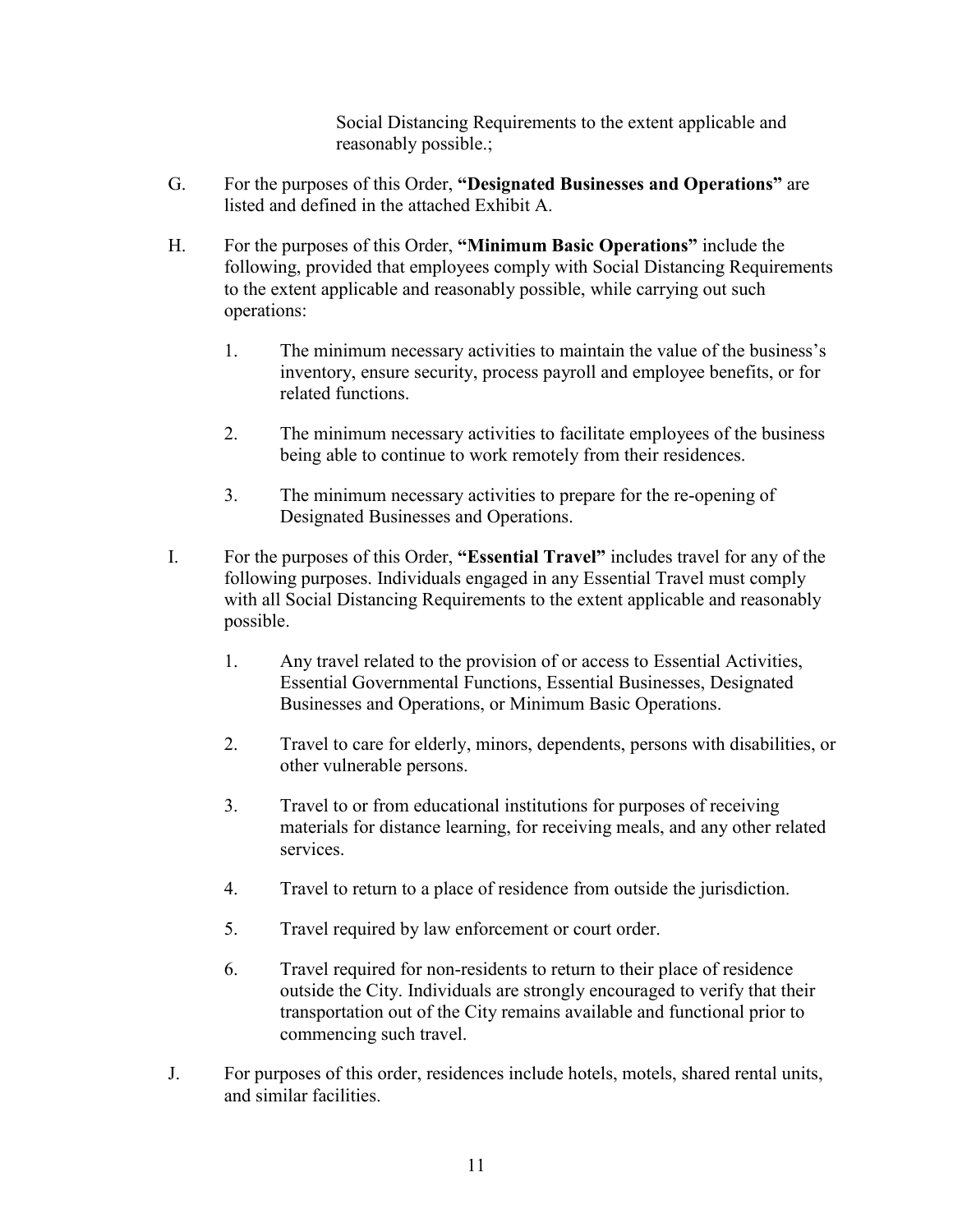- K. For purposes of this order **"Social Distancing Requirements"** include the following:
	- 1. High risk populations. Elderly and others at high risk for COVID-19 are urged to stay in their residences to the extent possible, except as necessary to seek medical care.
	- 2. Persons who are sick. Persons who are sick or have a fever or cough or are exhibiting symptoms such as shortness of breath or difficulty breathing, chills, repeated shaking with chills, muscle pain, headache, sore throat, or new loss of taste or smell, are urged to stay in their residences to the extent possible, except as necessary to seek medical care.
	- 3. Personal hygiene. Persons are encouraged to wash their hands with soap and water for at least twenty seconds as frequently as possible or use hand sanitizer, cover coughs and sneezes (into the sleeve or elbow, not hands), regularly clean high-touch surfaces, and avoid unnecessary contact with others (shaking hands, etc.).
	- 4. Six-foot distances. All persons shall maintain a minimum of six-feet of physical separation from all other persons. Essential Businesses and Designated Businesses and Operations (to the degree applicable) shall designate with signage, tape, or by other means six-foot spacing for employees and customers in line to maintain appropriate distance. Employees shall monitor and enforce the six-foot distancing requirement set forth in this Order, whether outside waiting lines or as customers move about inside a facility. Checkout operations shall be modified, to the extent reasonably feasible, to provide this separation or to provide a transparent shield or barrier between customers and checkout clerks.
	- 5. Limited Customer Occupancy. Each Essential Business and Designated Business and Operation facility shall determine the maximum number of customers that may be accommodated while maintaining the specified separation distance and limiting the number of customers in the facility or at the operation to that maximum number at any time, to the extent there is no conflict with any existing law or order.
	- 6. Face Coverings. All persons shall comply with the Non-Medical Grade Face Coverings requirements set forth in Order 5 of this Order.
	- 7. Hand sanitizer and sanitizing products. Essential Businesses and Designated Businesses and Operations (to the degree applicable) shall make hand sanitizer and sanitizing products readily available for employees and customers. Employees handling items from customers, such as cash or credit cards, shall frequently utilize hand sanitizers.
	- 8. Disinfection. Essential Businesses and Designated Businesses and Operations (to the degree applicable) shall regularly disinfect all high-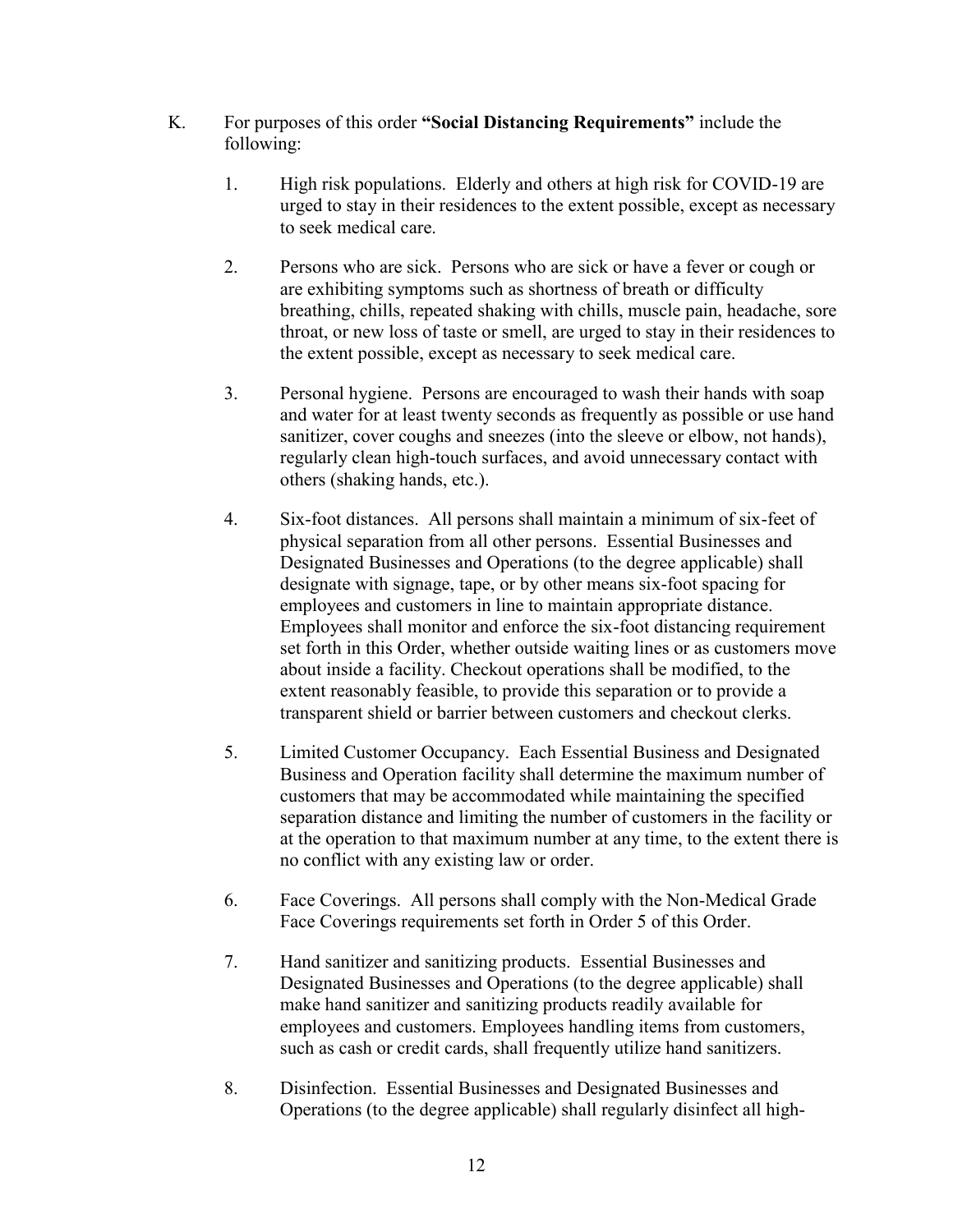touch surfaces.

- 9. Safeguards for high risk populations. Essential Businesses and Designated Businesses and Operations (to the degree applicable) are urged to implement processes to safeguard elderly and high risk customers.
- 10. Online and remote access. Essential Businesses and Designated Businesses and Operations (to the degree applicable) shall post online whether a facility is open and how best to reach the facility and continue services by phone or remotely. Essential Businesses and Designated Businesses and Operations (to the degree applicable) shall encourage their customers to do their business remotely by phone or online to the extent possible.
- 11. Pickup at store or delivery. Essential Businesses and Designated Businesses and Operations (to the degree applicable) shall provide for, if feasible, online ordering and purchase of goods and customer pickup of orders at a location outside the facility or shall provide for delivery to customer locations.
- 12. Signage. Essential Businesses and Designated Businesses and Operations (to the degree applicable) shall post a sign at the entrance of the facility informing all employees and customers that they must comply with the Non-Medical Grade Face Coverings requirements set forth in Order 5 of this Order; avoid entering the business or operation if they have a cough or fever or otherwise do not feel well; maintain a six-foot distance from one another; and not shake hands or engage in unnecessary physical contact.

### **III. BASIS FOR THE ORDER**

This Order is issued based on evidence of COVID-19 within the City, as reported by the Centers for Disease Control and Prevention (CDC), the State Department of Health, and guidance from the City's medical advisory experts, scientific evidence and best practices regarding the most effective approaches to slow the transmission of communicable diseases generally and COVID-19 specifically, and evidence that the age, condition, and health of a significant portion of the population of the City places it at risk for serious health complications, including death, from COVID-19. Due to the outbreak of the COVID-19 virus in the general public, which is a pandemic according to the World Health Organization, there is a public health emergency throughout the City. In addition, some individuals who contract the COVID-19 virus have no symptoms or have mild symptoms, which means they may not be aware they carry the virus. Because even people without symptoms can transmit the virus, and because evidence shows that it is easily spread, gatherings can result in preventable transmission of the virus.

The scientific evidence shows that at this stage of the emergency, it is essential to continue to slow virus transmission as much as possible to protect the most vulnerable and to prevent the health care system from being overwhelmed, while also restoring the local economy. One proven way to slow the transmission is to limit interactions among people to the greatest extent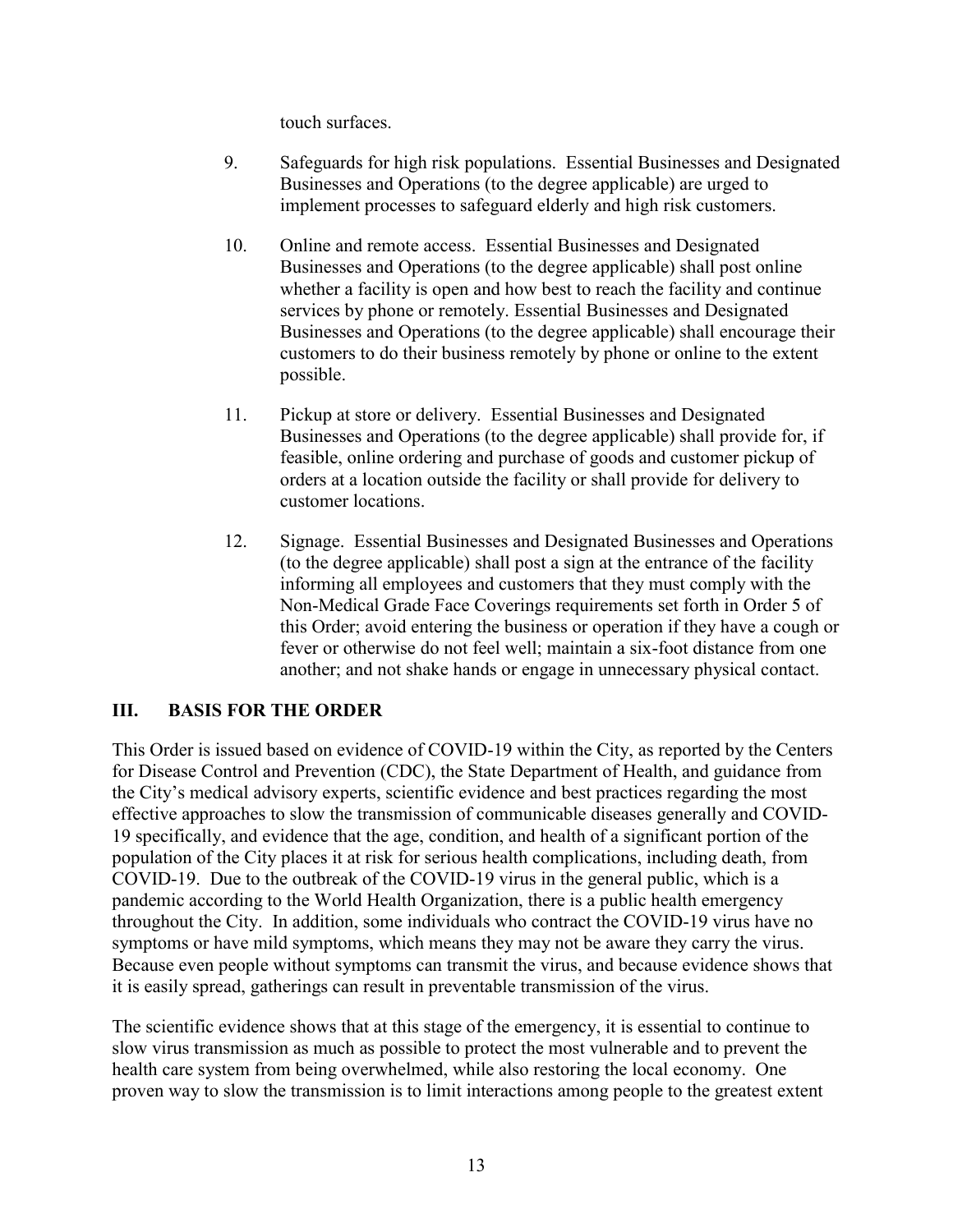practicable. This Order helps preserve critical and limited healthcare capacity in the City while taking steps to revive the economy and begin to recover as a community.

This Order also is issued in light of the existence of 608 COVID-19 cases (and 11 deaths) in the City, as well as at least 866 total confirmed COVID 19 cases (and 17 deaths) in the State of Hawaiʻi, as of June 26, 2020.

# **IV. INTENT**

The intent of this Order is to ensure that the maximum number of people self-isolate in their places of residence to the maximum extent feasible to continue to slow the spread of COVID-19 to the maximum extent possible, while also enabling essential services and the reopening of designated businesses and operations with modifications to re-establish continuity of social and commercial life. When people need to leave their places of residence, whether to obtain or perform vital services, or to otherwise facilitate authorized activities necessary for continuity of social and commercial life, they shall, as applicable and at all times reasonably possible, comply with Social Distancing Requirements as defined in Section II.K. The intent is also to ensure that when people within the City interact with one another they maintain six (6) feet of physical distance from others, and wear face coverings (especially when indoors). All provisions of this Order should be interpreted to effectuate this intent.

# **V. GENERAL**

- A. **Superseding Order.** Emergency Order Nos. 2020-01 through 2020-16 issued by the Office of the Mayor City and County of Honolulu related to the COVID-19 pandemic) are hereby rescinded (to the extent they have not been already) and are superseded by this Order. Section 5 of the Supplemental Proclamation of Emergency or Disaster (COVID-19 [Novel Coronavirus]) issued on March 18, 2020, is hereby superseded to the limited extent necessary to carry out this Order.
- B. **Duration.** This Order shall take effect upon execution, and shall continue in force and effect through July 31, 2020, or until it is extended, rescinded, superseded, or amended by a subsequent order, or as otherwise provided under Haw. Rev. Stat. ch. 127A.
- C. **Enforcement.** All law enforcement of the State of Hawaiʻi and City shall ensure compliance with and enforce these Orders in accordance with Haw. Rev. Stat. § 127A-29 and Mayor's Rules.
- D. **Promulgation/posting.** This Order shall be posted on the City website as soon as practicable in one or more appropriate places, and shall remain posted while in effect.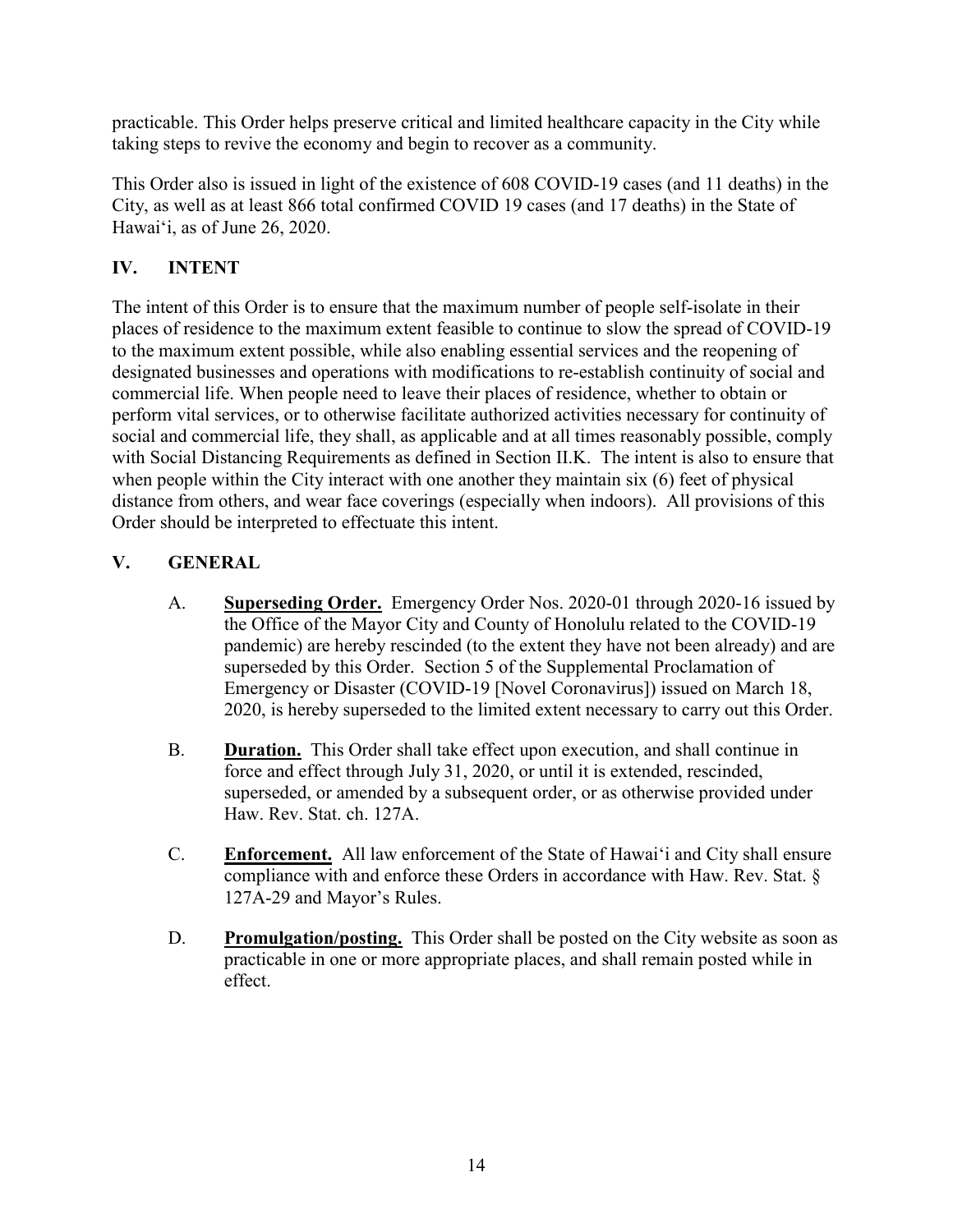E. Severability. If any provision of the Orders or their application to any person or circumstance is held to be invalid, the remainder of the Orders, including the application of such part or provision to other persons or circumstances, shall not be affected and shall continue in full force and effect. To this end, the provisions of the Orders are severable.

 $\overline{\phantom{a}}$ KIRK W. CALDWELL Mayor City and County of Honolulu

6/2012020 Date:  $Time:$  4:30 PM

APPROVED:

aniflishi

PAUL S. AOKI Acting Corporation Counsel City and County of Honolulu

APPROVED:<br>Appind y Sy DAVID Y.

Governor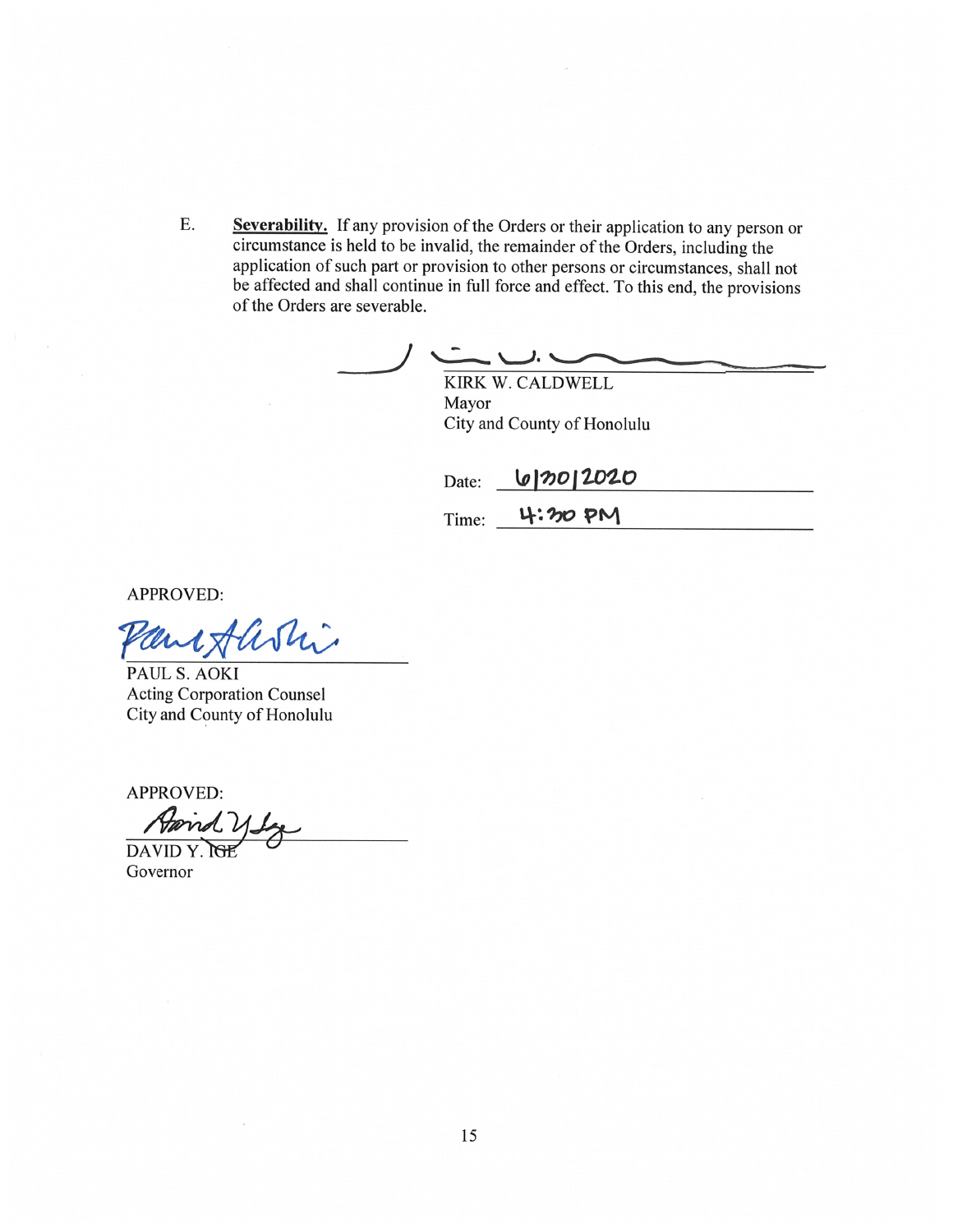### **EXHIBIT A**

#### **Designated Businesses and Operations**

- 1. Beaches. In addition to those activities already allowed (e.g., ocean access and exercise), and consistent with Governor David Y. Ige's Eighth Supplemental Proclamation, beaches or sand bars within the City may also be utilized with the following restrictions:
	- a. No group can exceed ten (10) persons. To the greatest extent reasonably practicable, physical distancing of at least six (6) feet between members of different households/living units within a group should be maintained; and face coverings should be worn.
	- b. Physical distancing of at least six (6) feet between separate groups (of up to ten (10) individuals), if any, *must* be maintained at all times (i.e., no mingling between separate groups).
	- c. The beach or sand area may only be used one-half hour before sunrise to one-half hour after sunset, unless the person is engaged in shore fishing or permitted outdoor exercise.
	- d. All other State or City restrictions related to COVID-19 must be followed, including, but not limited to, any applicable quarantine restrictions.

This section is subject to specific beach closures as designated by the City (including any of its departments) and the State of Hawai'i Department of Land and Natural Resources.

APPROVED:

 $\overline{a}$ 

Forred y Seg

David Y. Ige Governor of Hawai'i or Major General Kenneth Hara Director, HI-EMA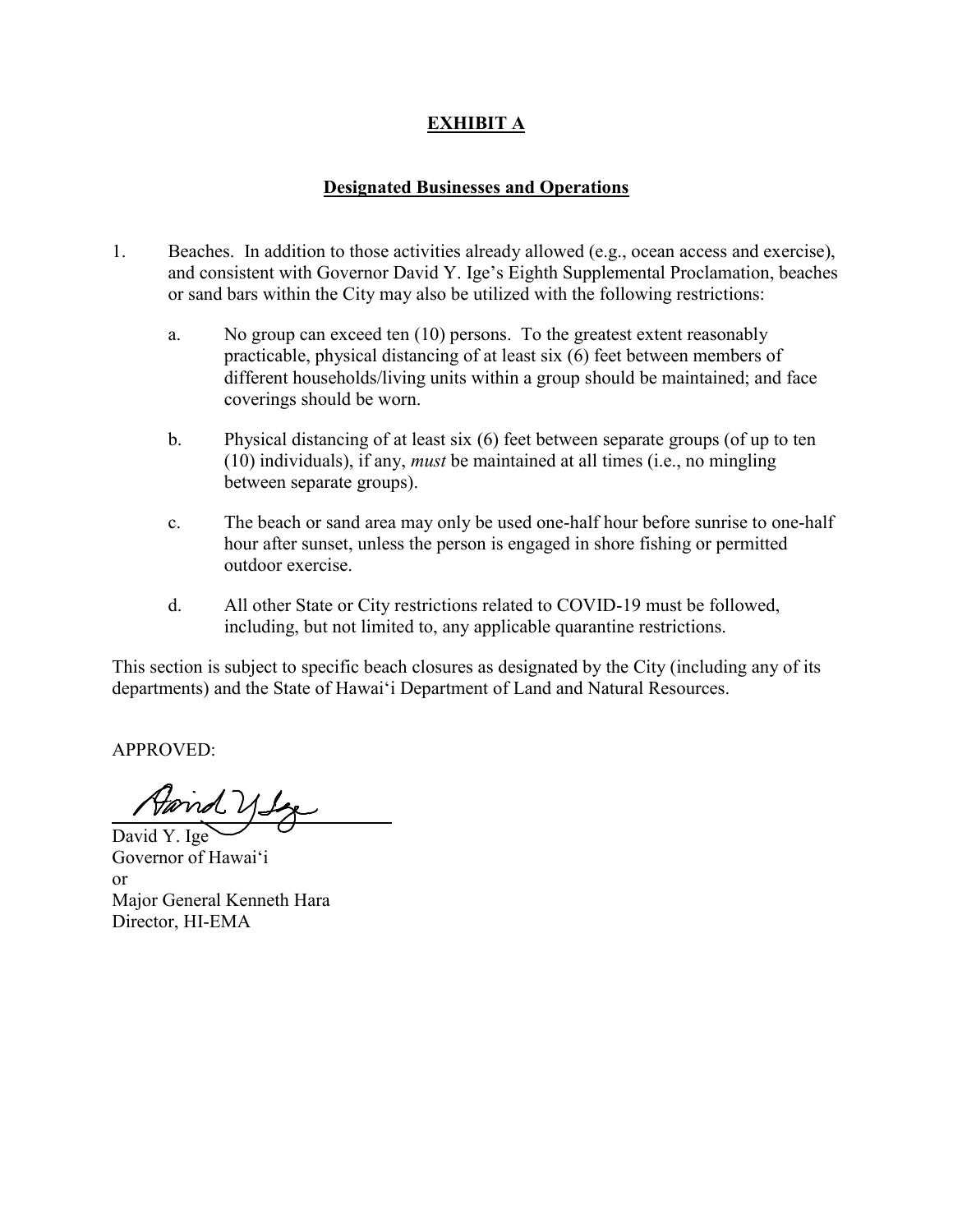- 2. Public and private golf courses within the City operating in accordance with the guidelines set forth in the Professional Golfers' Association/Aloha Section's "Procedures for Reintroduction to the Game and Business of Golf" as may be updated/amended and to the extent reasonably practicable.;
- 3. Certain real estate services (*effective June 5, 2020*). All real property sales and management activities should be accomplished by remote/electronic means whenever possible. Starting June 5, 2020, whenever in-person real property sales and management activities are warranted, and subject to the following restrictions and conditions, the services shall constitute a Designated Business and Operation:
	- a. Restrictions:
		- i. Any open house, brokers' open, meeting with client(s), property viewings, inspections, appraisals, or similar events shall be limited in number of attendees in accordance with Order 3 of this Order, and comply with Social Distancing Requirements to the extent applicable and reasonably possible.
	- b. Permitted real estate activities:
		- i. Residential rental property management.
		- ii. Satisfaction of, and compliance with current/pending contract contingencies and other legally mandated activities, such as:
			- Property inspection
			- Inventory
			- Termite inspection
			- Appraisal
			- Survey
			- Removal of items from property
			- Repairs/Cleaning
			- $\bullet$  Signing
			- Final walk through
			- Key transfer
	- c. Fulfilling listing agreement/property management obligations such as:
		- i. Pre-listing property viewing / analysis for Comparative Market Analysis (CMA) 86 pricing
		- ii. Photography / scanning
		- iii. Virtual recording for virtual tours and virtual open houses (to post on property websites, etc.)
		- iv. Inspection of vacant listings to ensure safety, maintenance, upkeep, etc.
		- v. Viewings, limited in accordance with Order 3 of this Order (regarding gatherings).;
- 4. New and used car and truck dealerships sales and leasing activities (with restrictions). Licensed new and used car and truck dealerships provided they first develop and implement appropriate COVID-19 mitigation plans and procedures consistent with City,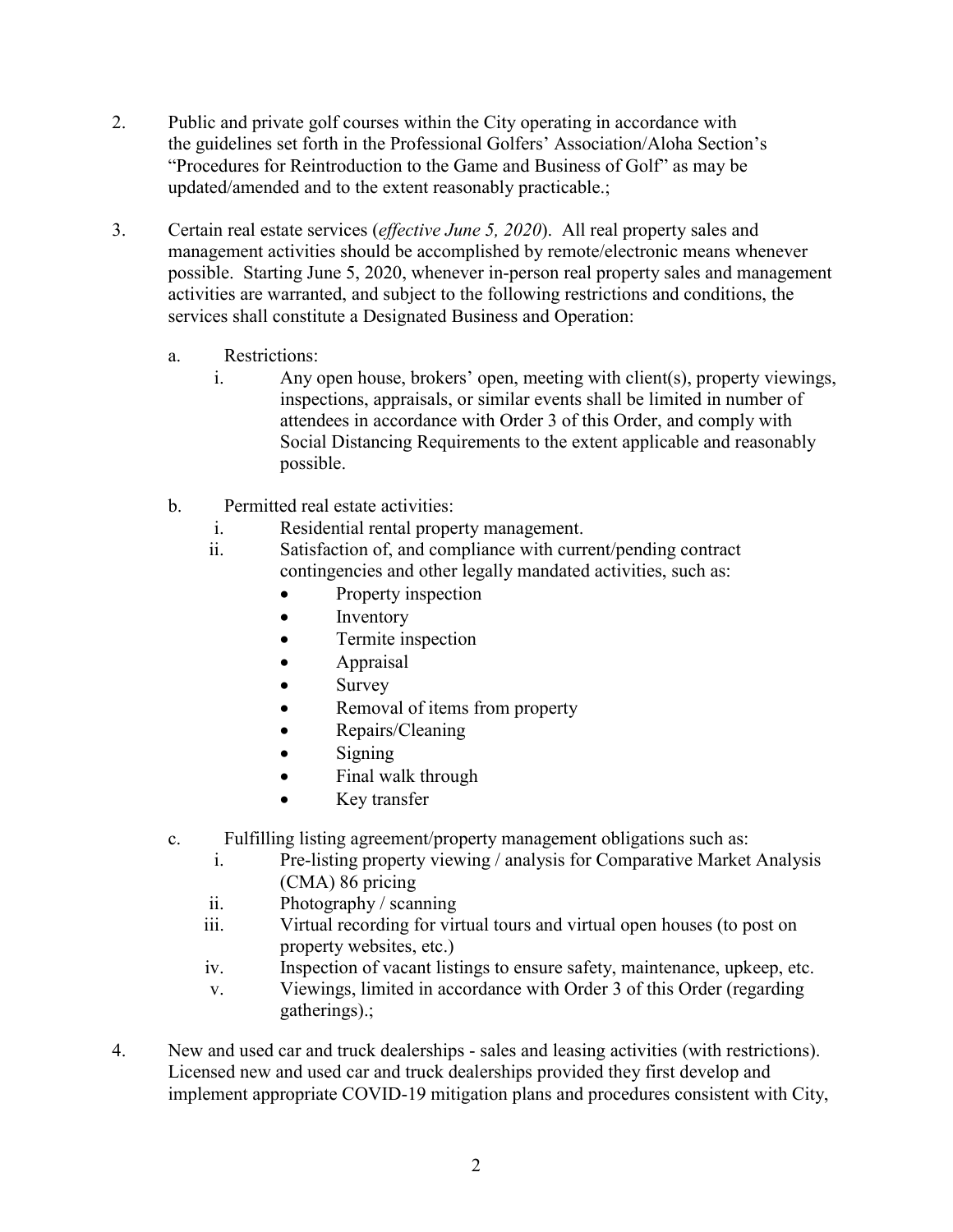State, and CDC guidelines, including, but not limited to: measures to ensure compliance with Social Distancing Requirements to the extent applicable and reasonably possible; and limitations on gatherings consistent with Order 3 of this Order.;

- 5. Automated service providers. Service providers that do not require human interaction between the service provider and the customer, including, but not limited to, fully automated car washes; provided that the service provider implements sanitation measures consistent with CDC guidelines - [https://www.cdc.gov/coronavirus/2019](https://www.cdc.gov/coronavirus/2019-ncov/community/disinfecting-building-facility.html) [ncov/community/disinfecting-building-facility.html.](https://www.cdc.gov/coronavirus/2019-ncov/community/disinfecting-building-facility.html);
- 6. Mobile service providers. Businesses that provide services on a mobile basis in which no human interaction between the service provider and the customer, including, but not limited to, mobile pet grooming and car washing/detailing businesses; provided that the service provider implements sanitation measures consistent with CDC guidelines [https://www.cdc.gov/coronavirus/2019-ncov/community/disinfecting-building](https://www.cdc.gov/coronavirus/2019-ncov/community/disinfecting-building-facility.html)[facility.html;](https://www.cdc.gov/coronavirus/2019-ncov/community/disinfecting-building-facility.html)
- 7. Educational services provided on a one-on-one basis that can be conducted in compliance with Social Distancing Requirements. Businesses that provide services such as private tutoring, music lessons, etc., one a one-on-one basis (e.g., one teacher and one student) that are able to comply with Social Distancing Requirements at all times and implementing sanitation measures consistent with CDC guidelines [https://www.cdc.gov/coronavirus/2019-ncov/community/disinfecting-building](https://www.cdc.gov/coronavirus/2019-ncov/community/disinfecting-building-facility.html)[facility.html.](https://www.cdc.gov/coronavirus/2019-ncov/community/disinfecting-building-facility.html);
- 8. Retail and service businesses provided all of the following:
	- a. Each retail and service business must set and maintain an occupancy limit for their facilities that allows employees, customers, and visitors to maintain at least six-feet of physical distance from one another at all times, and which complies with other applicable law. Alternatively, such businesses may continue to limit occupancy to no more than one (1) person per 200 square feet of the gross operation area (which equates to approximately 50 percent of the maximum occupancy load).
	- b. Social Distancing Requirements (as defined in Section II.K.) are adhered to at all times to the extent applicable and reasonably practicable.
	- c. The City's "COVID-19 Guidance for Businesses" [\(https://www.oneoahu.org/business-guidance\)](https://www.oneoahu.org/business-guidance) and applicable guidance from the CDC (available at [https://www.cdc.gov/coronavirus/2019](https://www.cdc.gov/coronavirus/2019-ncov/community/organizations/businesses-employers.html) [ncov/community/organizations/businesses-employers.html\)](https://www.cdc.gov/coronavirus/2019-ncov/community/organizations/businesses-employers.html) are followed to the greatest extent possible.
	- d. If fitting rooms are made available, precautions must be taken to mitigate the spread of COVID-19, including frequent sanitizing of frequently touched surfaces, quarantining tried on merchandise for at least 24 hours, and ensuring appropriate physical distancing can be maintained in the fitting room area.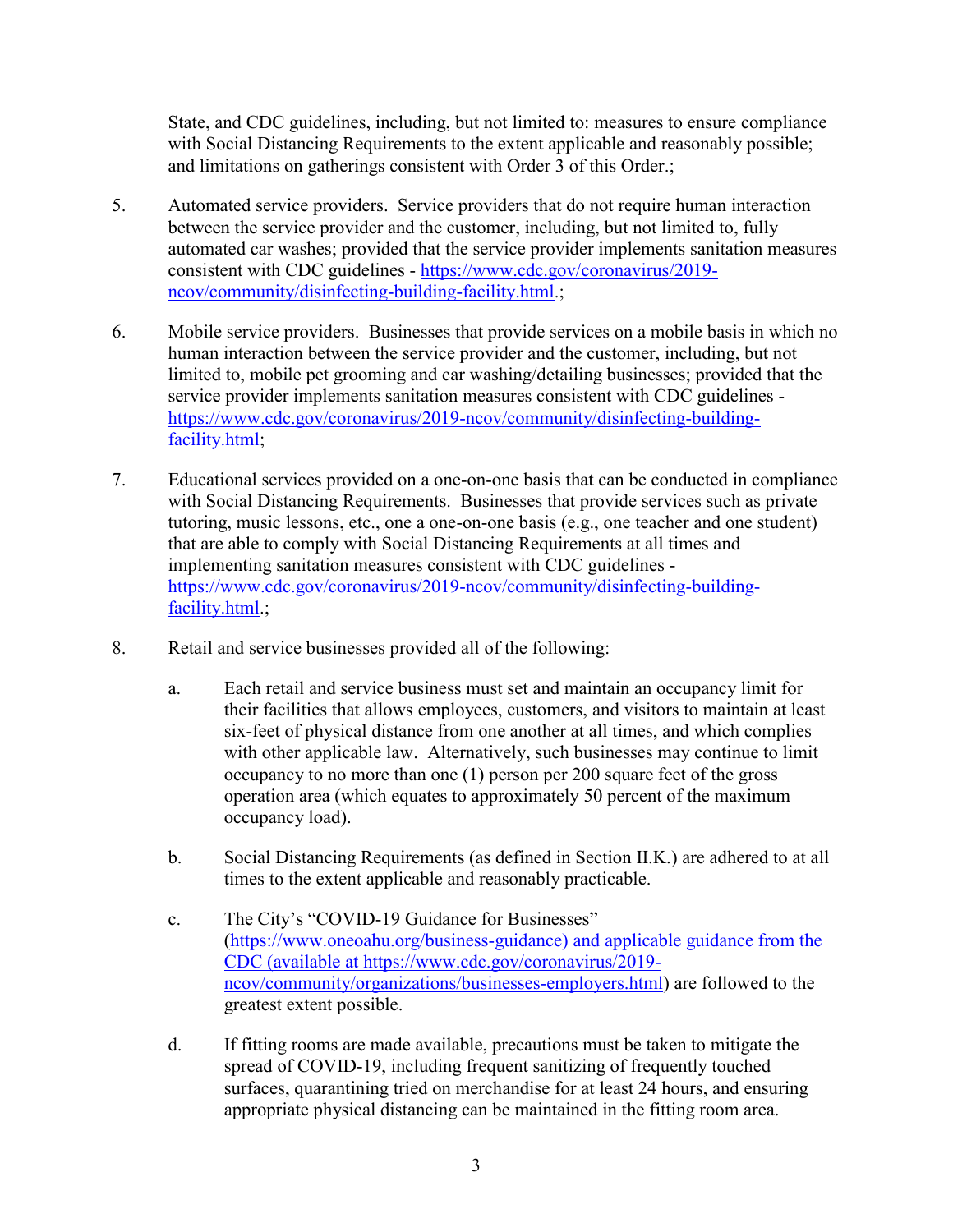- e. Within shopping malls, the following requirements and conditions apply:
	- The operators of food-court dining areas shall either comply with applicable sections of the "Restaurants" section contained in this Exhibit A (physical distancing of tables, limiting groups, etc.) to the extent reasonably practicable, or keep the area closed.
	- The operators of play areas, entertainment areas, arcades, and game rooms within a shopping mall may operate subject to relevant provisions of this Order. For example, indoor arcades may operate to the extent they are able to comply with the section entitled "indoor attractions"; and, common areas may be utilized consistent with restrictions on "gatherings" under Order 3 of the Order.;
- 9. Outdoor sport fields, courts, open areas, and pools for individual or small group activities.Public and private outdoor sport fields, courts, open areas, pools, and similar facilities **("Outdoor Facilities"**) may reopen under the following conditions:
	- a. Group activities are limited to ten (10) individuals.
	- b. To the greatest extent reasonably practicable, physical distancing of at least six (6) feet between members of different households/living units should be maintained; and face coverings should be worn.
	- c. Physical distancing of at least six (6) feet between separate gatherings (of up to ten (10) individuals), if any, *must* be maintained at all times (i.e., no mingling between separate gatherings).
	- d. Indoor portions of the facility must remain closed, unless such portion is authorized under another section of this Order and comply with any restrictions imposed (e.g., retail space, etc.).
	- e. Individuals must comply with any lawful requirements imposed by the facility.
	- f. To the extent consistent with this section, and to the extent reasonably practicable, the facility operators and participants shall follow applicable guidance from the CDC (available at [https://www.cdc.gov/coronavirus/2019](https://www.cdc.gov/coronavirus/2019-ncov/community/organizations/businesses-employers.html) [ncov/community/organizations/businesses-employers.html\)](https://www.cdc.gov/coronavirus/2019-ncov/community/organizations/businesses-employers.html). To the extent reasonably practicable, the facility operators and participants shall also follow established and reputable guidelines for their activity during the COVID-19 pandemic (if any). For example, for tennis, the guidelines issued by the United States Tennis Association's "Playing Tennis Safely: Player Tips and Recommendations" (available at [https://www.usta.com/en/home/stay](https://www.usta.com/en/home/stay-current/national/usta-statement-on-safety-of-playing-tennis-during-the-covid-19-v.html)[current/national/usta-statement-on-safety-of-playing-tennis-during-the-covid-19](https://www.usta.com/en/home/stay-current/national/usta-statement-on-safety-of-playing-tennis-during-the-covid-19-v.html) [v.html\)](https://www.usta.com/en/home/stay-current/national/usta-statement-on-safety-of-playing-tennis-during-the-covid-19-v.html) should be followed to the extent they are consistent with this section and to the extent reasonably practicable.
	- g. Participants waiting to use a facility open under this section shall abide by all applicable Social Distancing Requirements, including maintaining physical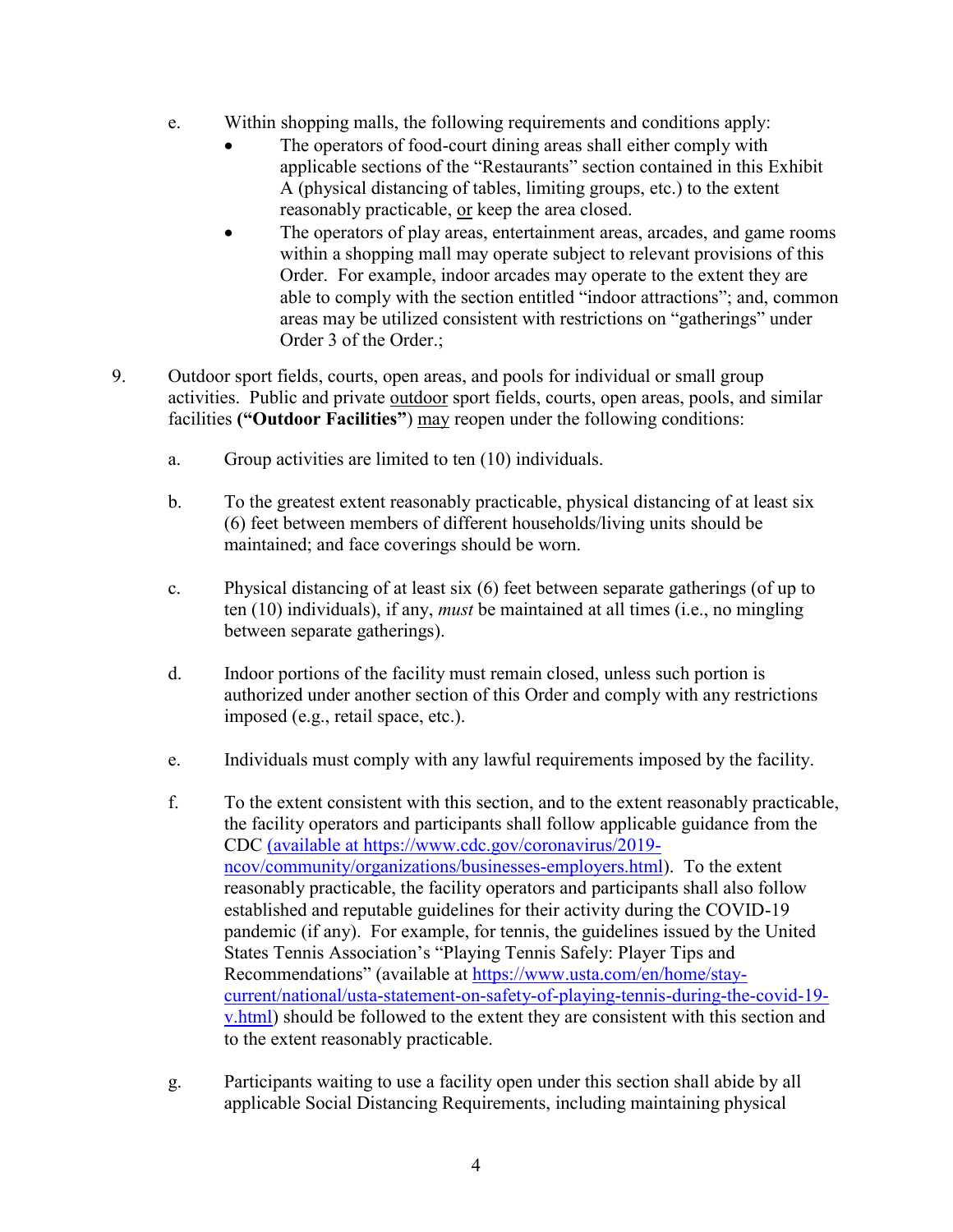distance of six (6) feet from one another at all times. Facilities to open under this section are encouraged, but not required, to implement a reservation system to eliminate or reduce waiting times.

- h. Nothing in this section requires a public or private sports field, court, open area, pool, or similar facility to open.
- i. Commercial activities that are not authorized by permit including, but not limited to — private or group exercise classes that assess a fee such as fitness classes, boot camps, beach yoga, dance classes, etc., are still not permitted in public parks.;
- 10. Drive-in services.Starting on May 15, 2020, drive-in services (e.g., spiritual/religious services) may be conducted provided all of the following:
	- a. All persons attending the service must drive up in an enclosed vehicle and remain in that same vehicle during the entire service.
	- b. Vehicle windows, sunroofs and convertible tops must remain closed during the entire service, unless the vehicle is parked more than six (6) feet away from any other vehicle.
	- c. Each vehicle may only be occupied by members of the same household or living unit.
	- d. All City, state, and federal laws related to vehicle operation must be followed.
	- e. Organizers and employees of the services must follow current City, State, and CDC guidelines.
	- f. Generally, no food, beverages, equipment, or materials of any kind may be distributed or collected during the service. However, organizers may use unattended drop-boxes, or distribute preordered food, beverages, equipment, or materials consistent with CDC guidelines and this Order. Attendees of the service must remain in their vehicles at all times, except to use the restroom while complying with Social Distancing Requirements (including wearing a face covering and maintaining six (6) feet of physical distance between others). Where restroom facilities are provided, the organizers must ensure the availability of handwashing stations or sanitizer, and the routine maintenance and cleaning of the facilities consistent with CDC guidance.;
- 11. In-person spiritual services. In-person spiritual services may be conducted provided all of the following are implemented:
	- a. All persons present at the service must maintain six (6) feet of physical distance between others, except members of the same household or living unit. Organizers are encouraged to limit the number of persons attending their in-person spiritual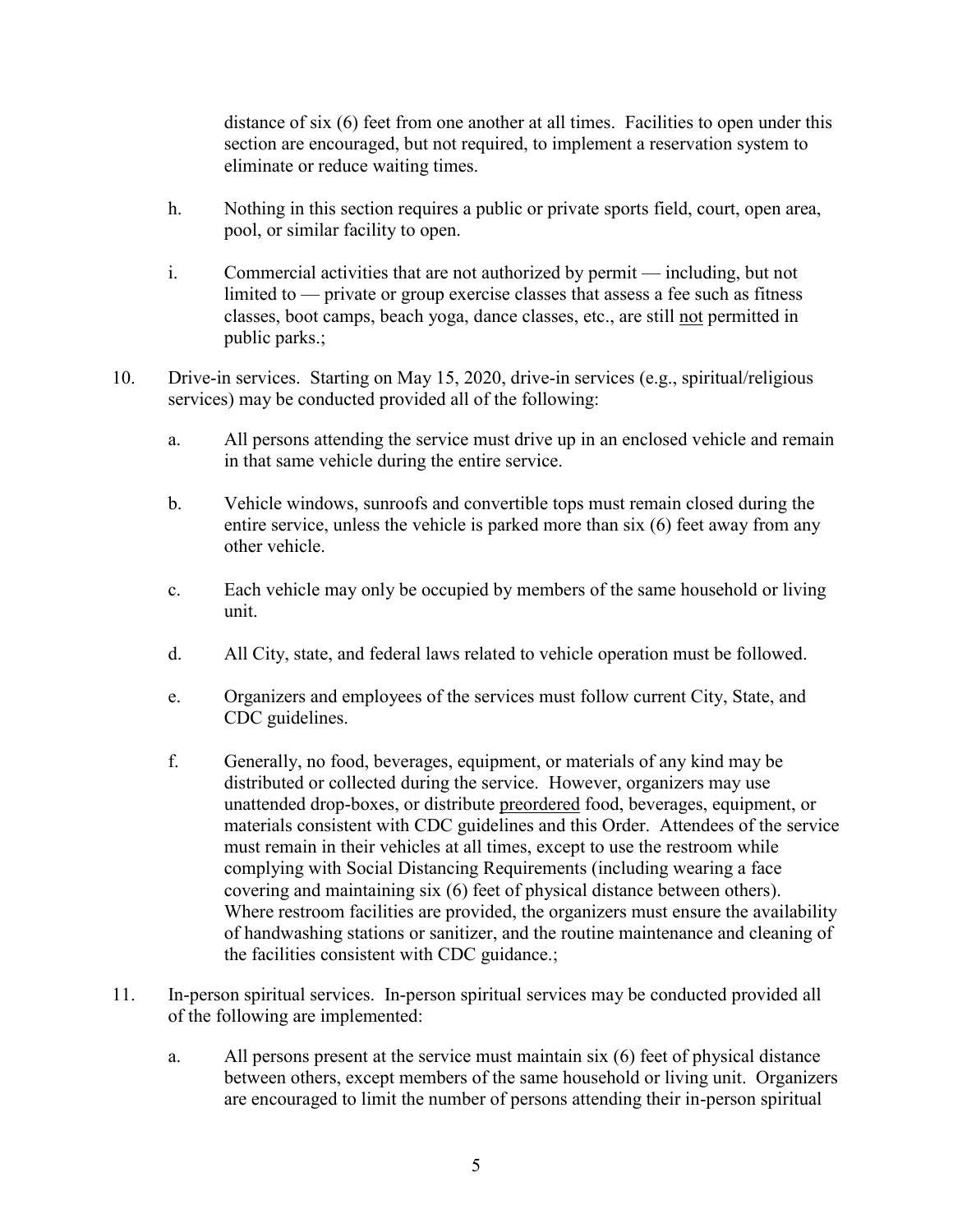services to ensure this physical distancing requirement is met.

- b. Organizers and employees are strongly encouraged to develop and implement appropriate COVID-19 mitigation plans and procedures for their respective inperson services, which should include, but are not limited to, addressing the following issues:
	- i. Usage of face coverings.
	- ii. Safeguards for higher risk populations consistent with CDC guidance, available at [https://www.cdc.gov/coronavirus/2019-ncov/faq.html#Higher-](https://www.cdc.gov/coronavirus/2019-ncov/faq.html#Higher-Risk)[Risk.](https://www.cdc.gov/coronavirus/2019-ncov/faq.html#Higher-Risk)
	- iii. Persons who are sick.
	- iv. Personal hygiene.
	- v. Usage of hand sanitizer and sanitizing products.
	- vi. Cleaning and disinfection.
	- vii. Online and remote access and/or drive-in services.
	- viii. Signage.
	- ix. Limiting community sharing of worship materials and other frequently touched items.
	- x. Prohibiting, or limiting and mitigating, activities that involve singing (or similar activities that increase the presence and propulsion of respiratory droplets in the air), as such activities may significantly increase the risk of spreading COVID-19.
- c. Organizers and employees of in-person spiritual services must follow to the greatest extent possible current COVID-19 related: City guidelines; State of Hawaii guidelines' CDC guidelines (available at [https://www.cdc.gov/coronavirus/2019](https://www.cdc.gov/coronavirus/2019-ncov/community/organizations/index.html) [ncov/community/organizations/index.html\)](https://www.cdc.gov/coronavirus/2019-ncov/community/organizations/index.html), and their respective spiritual organizations' guidelines.;
- 12. Restaurants. This section applies to restaurants only. Starting June 5, 2020, restaurants in the City may resume table service dining under the following requirements, conditions, and privileges:
	- a. General.
		- i. Continued compliance with all State of Hawai'i and City regulatory and legal standards for operating a food services business.
		- ii. Compliance with Social Distancing Requirements (as modified by this "Restaurants" section).
		- iii. Development, posting, and implementation of written protocols (**"COVID-19 Mitigation Plan"**) consistent with this section; Centers for Disease Control and Prevention (**"CDC"**) guidance (available here: [https://www.cdc.gov/coronavirus/2019-ncov/community/guidance](https://www.cdc.gov/coronavirus/2019-ncov/community/guidance-business-response.html)[business-response.html\)](https://www.cdc.gov/coronavirus/2019-ncov/community/guidance-business-response.html), as updated or superseded; and, to the extent practicable, the National Restaurant Association's Reopening Guidance (available at [https://restaurant.org/Downloads/PDFs/business/COVID19-](https://restaurant.org/Downloads/PDFs/business/COVID19-Reopen-Guidance.pdf) [Reopen-Guidance.pdf\)](https://restaurant.org/Downloads/PDFs/business/COVID19-Reopen-Guidance.pdf) .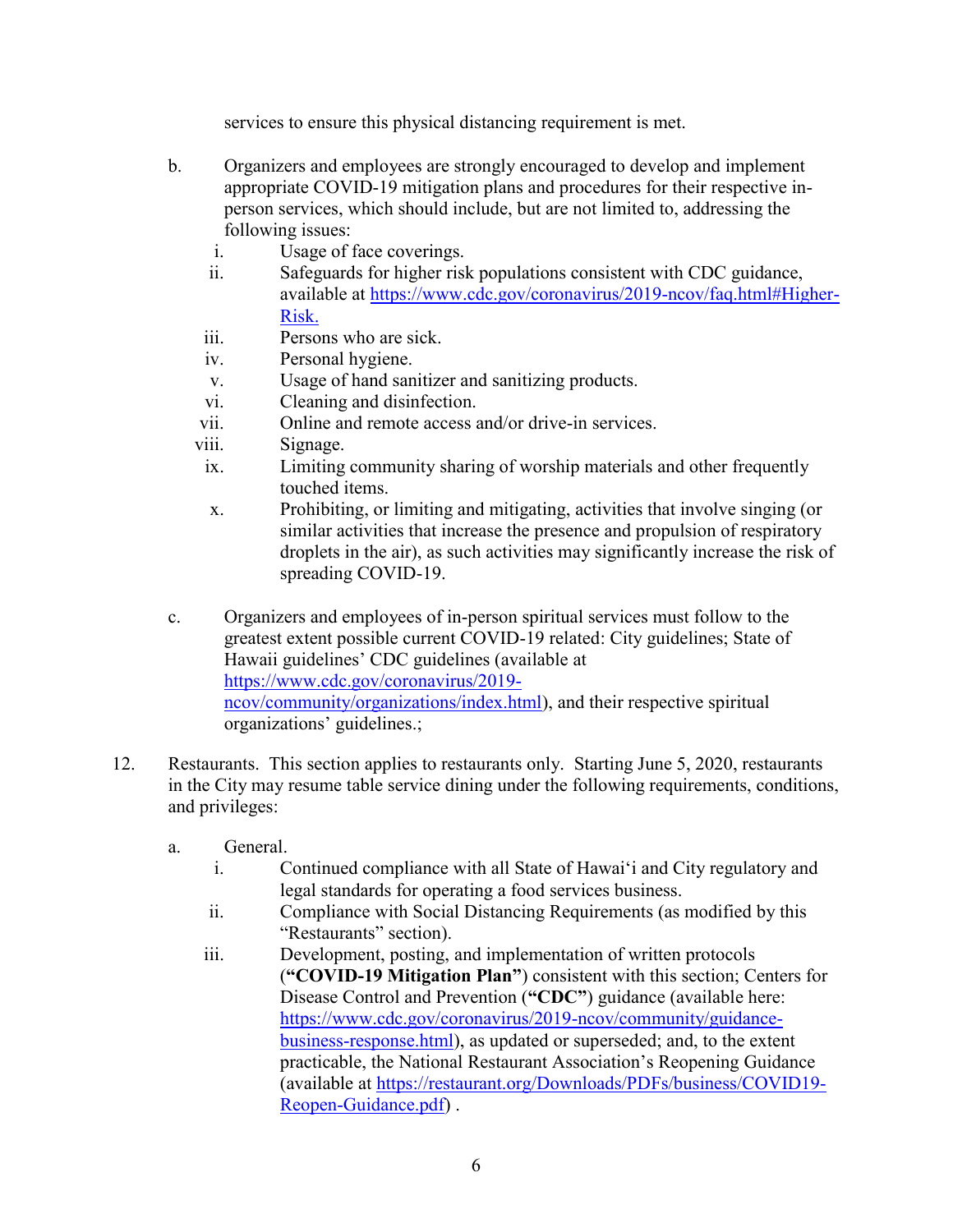- b. Operations.
	- i. Face coverings (as defined in Order 5).
		- Employees Cooks and kitchen staff that are engaged in activities that may pose a safety hazard to wear a face covering (such as cooking over a hot stove), are not required to wear face coverings while engaged in such activities. Otherwise, all restaurant employees must wear face coverings during their shifts, consistent with Order 3 of the Order.
		- Customers Customers must wear face coverings when entering and leaving the restaurant facility. Customers may remove the face coverings while seated, but they are encouraged to wear face coverings when not actively eating or drinking.
	- ii. Group dining is limited to a maximum of ten (10) individuals per group.
	- iii. Seating shall be arranged so that six (6) feet of separation is maintained between dining groups.
	- iv. Prohibit groups within the restaurant from intermingling.
	- v. Condiments shall be by request in single-use disposable packets, or reusable condiment containers that are sanitized between parties.
	- vi. Tables and chairs must be fully sanitized after each group (or individual customer) leaves the restaurant.
	- vii. When non-disposable dishware and utensils are used, they must be sanitized after each use consistent with Hawaii Department of Health guidance and regulations, and "best practices" of the U.S. Food & Drug Administration ("FDA") (available here: [https://www.fda.gov/food/food](https://www.fda.gov/food/food-safety-during-emergencies/best-practices-re-opening-retail-food-establishments-during-covid-19-pandemic)[safety-during-emergencies/best-practices-re-opening-retail-food](https://www.fda.gov/food/food-safety-during-emergencies/best-practices-re-opening-retail-food-establishments-during-covid-19-pandemic)[establishments-during-covid-19-pandemic\)](https://www.fda.gov/food/food-safety-during-emergencies/best-practices-re-opening-retail-food-establishments-during-covid-19-pandemic), as updated or superseded.
	- viii. Provide disposable menus or menu boards, or sanitize reusable menus after each use.
	- ix. Hourly touch-point sanitization (workstations, equipment, screens, door knobs, restrooms, etc.) required.
	- x. No self-service buffets or drink stations.
	- xi. Generally, singing and playing wind instruments are prohibited. However, singing and/or playing wind instruments may be performed *outdoors* provided all of the following:
		- Any person(s) singing and/or playing a wind instrument shall maintain physical distancing of at least ten (10) feet from any other person(s) while singing and/or playing a wind instrument. Members of the same performing group singing and/or playing a wind instrument may be closer than ten (10) feet together while performing.
		- To the extent reasonable and practicable, a physical barrier (e.g., plexiglass) of sufficient size to mitigate the spread of COVID-19 shall separate any person(s) singing and/or playing a wind instrument from any other person(s), but not including members of the same performing group.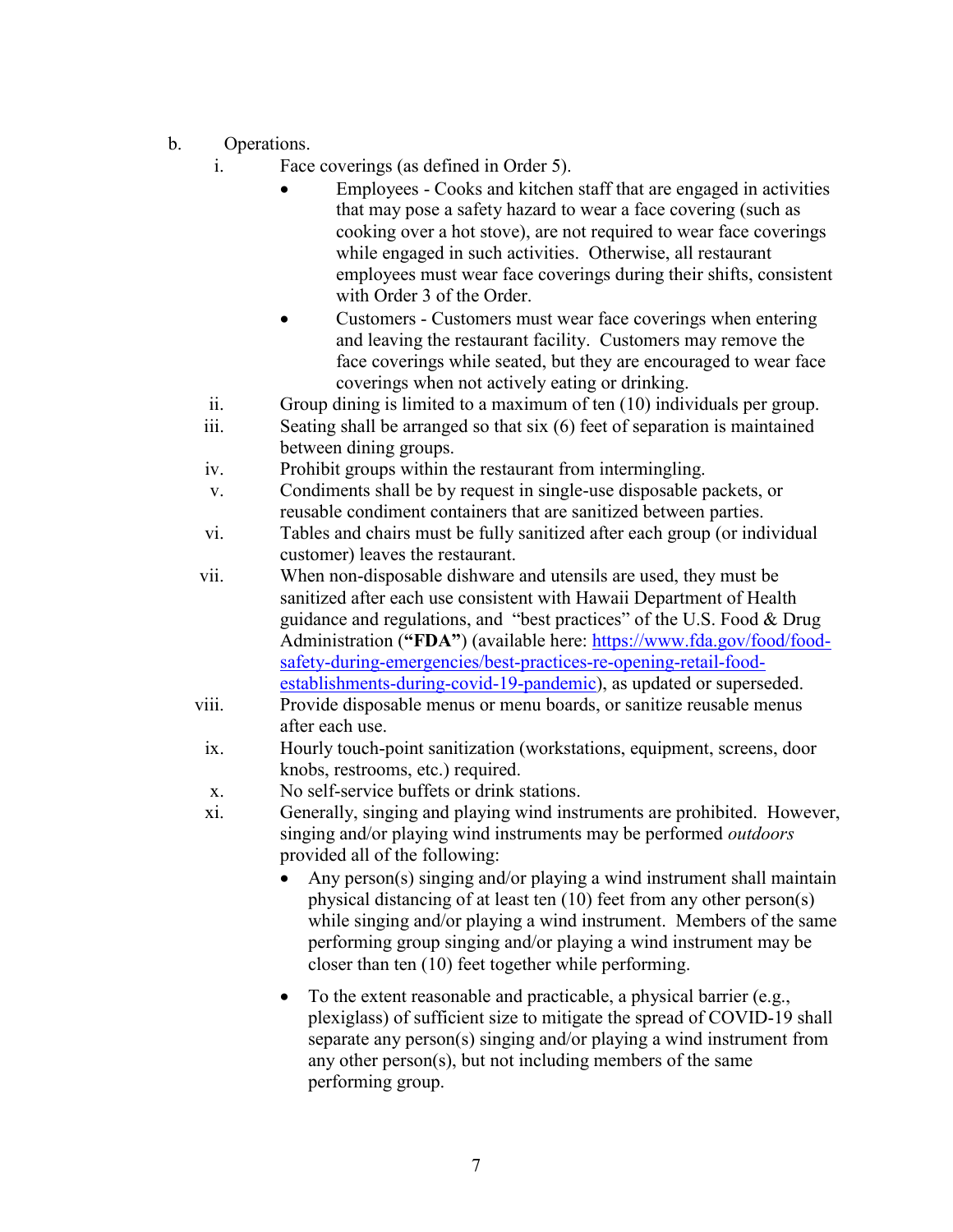Singing and/or playing wind instruments may be performed *indoors* provided all of the following:

- Any person(s) singing and/or playing a wind instrument shall maintain physical distancing of at least ten (10) feet from any other person(s) while singing and/or playing a wind instrument. Members of the same performing group singing and/or playing a wind instrument may be closer than ten (10) feet together while performing.
- A physical barrier (e.g., plexiglass) of sufficient size to mitigate the spread of COVID-19 shall separate any person(s) singing and/or playing a wind instrument from any other person(s), but not including members of the same performing group.
- For purposes of subsection b.xi. "performing group" means persons who are compensated for singing and/or playing a wind instrument.
- c. Hygiene.
	- i. Employer must provide hand washing capability or sanitizer for employees and customers.
	- ii. An adequate supply of soap, disinfectant, hand sanitizer, and paper towels must be available at all times.
	- iii. Frequent hand washing/sanitizing by employees is required.
- d. Staffing.
	- i. Provide training for employees regarding these requirements and each restaurant's respective COVID-19 Mitigation Plan (as defined in subsection a.iii above).
	- ii. Conduct pre-shift screening, maintain staff screening log.
	- iii. No employee displaying symptoms of COVID-19 should provide services to customers. Symptomatic or ill employees should not report to work.
	- iv. No person should work within 72 hours of exhibiting a fever or other COVID-19 symptoms, and follow the CDC's "What To Do If You Are Sick" guidance, available at [https://www.cdc.gov/coronavirus/2019](https://www.cdc.gov/coronavirus/2019-ncov/if-you-are-sick/steps-when-sick.html) [ncov/if-you-are-sick/steps-when-sick.html.](https://www.cdc.gov/coronavirus/2019-ncov/if-you-are-sick/steps-when-sick.html)
	- v. Employer must establish a plan for employees getting ill and a return-towork plan following CDC guidance, which can be found online at: [https://www.cdc.gov/coronavirus/2019-ncov/community/guidance](https://www.cdc.gov/coronavirus/2019-ncov/community/guidance-business-response.html)[business-response.html.](https://www.cdc.gov/coronavirus/2019-ncov/community/guidance-business-response.html)
- e. Cleaning and Disinfecting.
	- i. Cleaning and disinfecting must be conducted in compliance with CDC guidance.
	- ii. When an active employee is identified as being COVID-19 positive by testing, cleaning and disinfecting must be performed as soon after the confirmation of a positive test as practical consistent with CDC guidance.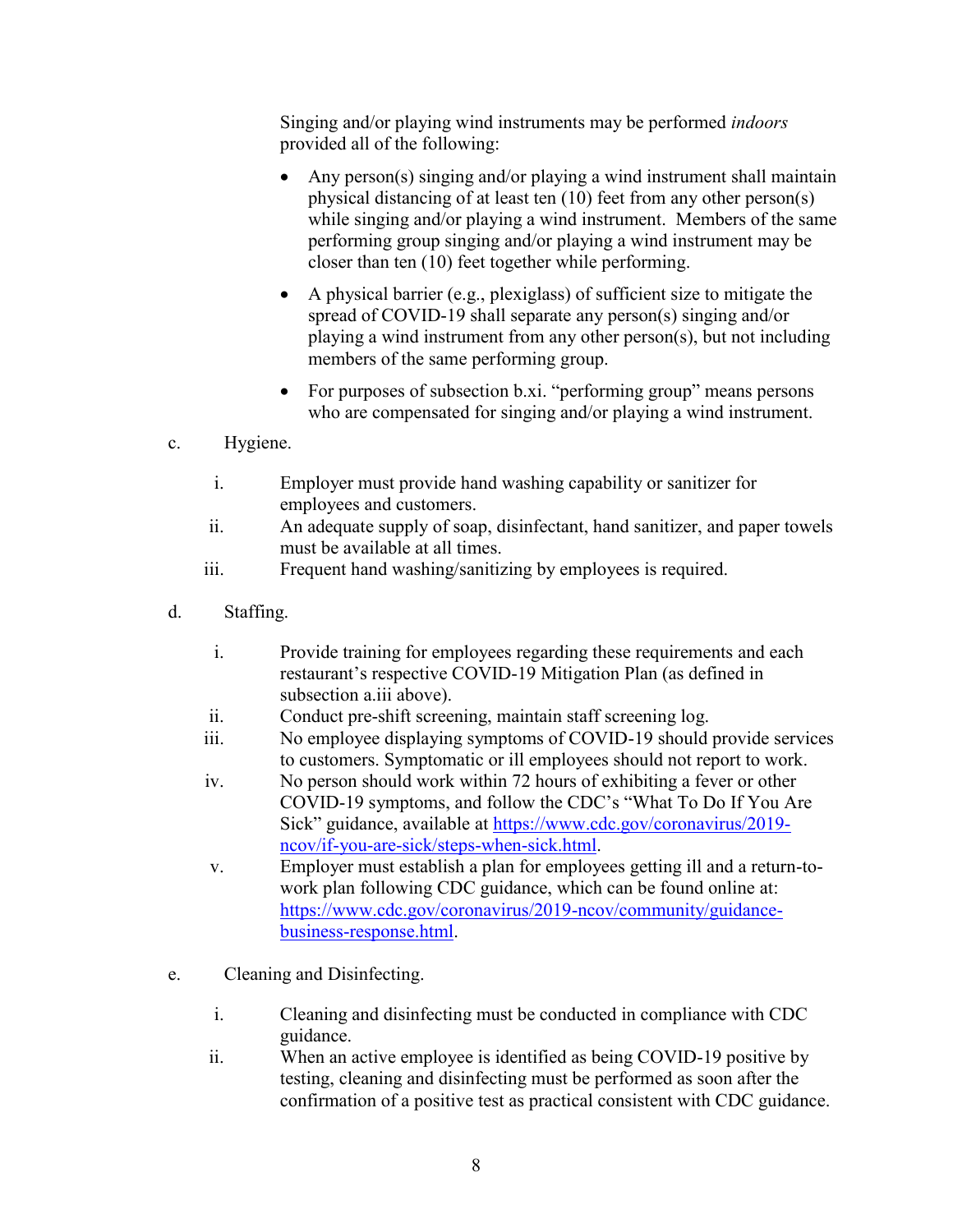- iii. CDC guidance can be found online at: [https://www.cdc.gov/coronavirus/2019-ncov/community/disinfecting](https://www.cdc.gov/coronavirus/2019-ncov/community/disinfecting-building-facility.html)[building-facility.html](https://www.cdc.gov/coronavirus/2019-ncov/community/disinfecting-building-facility.html)
- f. Encouraged practices. Restaurants are encouraged to do the following:
	- i. Have customers enter and exit through different entries using one-way traffic, where possible.
	- ii. Start or continue entryway, curbside, and home delivery.
	- iii. Encourage making reservations, preordering for dine-in service, and ordering for contactless pickup and delivery either by telephone or other remote means.
	- iv. Implement cashless and receiptless transactions.
- g. Pilot sidewalk/outdoor dining privilege. From the effective date of this section, through the termination of Mayor's COVID-19-related Emergency Proclamation (as supplemented or extended), restaurants abutting City property may use City Property for dining and take-out operations under the following conditions:
	- i. The restaurant must be on the ground floor and abut paved City property
	- ii. Upon 24-hour's notice, the restaurant must vacate City property for regular maintenance by City (e.g. steam cleaning).
	- iii. The restaurant are responsible for own equipment, furniture, and supplies, which must be stored elsewhere during closed hours.
	- iv. The utilized City property may only be used by the restaurant during its business normal hours, but shall not be used between the hours of 11:00 p.m. and 7:00 a.m.
	- v. The restaurant is responsible for compliance with any additional requirements relating to its Hawaii Department of Health Food Establishment Permit.
	- vi. Liquor sales, if any, on the utilized City property must be authorized under the restaurant's liquor license and applicable law.
	- vii. No additional signage is permitted within the utilized City property.
	- viii. Dining services must be consistent with the requirements of this section, including Social Distancing Requirements and physical spacing of tables and customers.
	- ix. Furniture must be located at least six (6) feet from any vehicular ramp, driveway or street intersection.
	- x. No live or amplified music is allowed on the utilized City property.
	- xi. Furniture shall not be placed over planter strips and tree wells
	- xii. Furniture shall be outside an eight (8)-foot radius around bus stops and a five (5)-foot radius around fire hydrants.
	- xiii. All fire lanes shall be open and accessible at all times.
	- xiv. The restaurant is responsible for rubbish collection.
	- xv. Restaurants must cease operations completely when Mayor's COVID-19 related Emergency Proclamation (as supplemented) is no longer in effect.
	- xvi. Violations of these requirements will result in forfeiture of this privilege.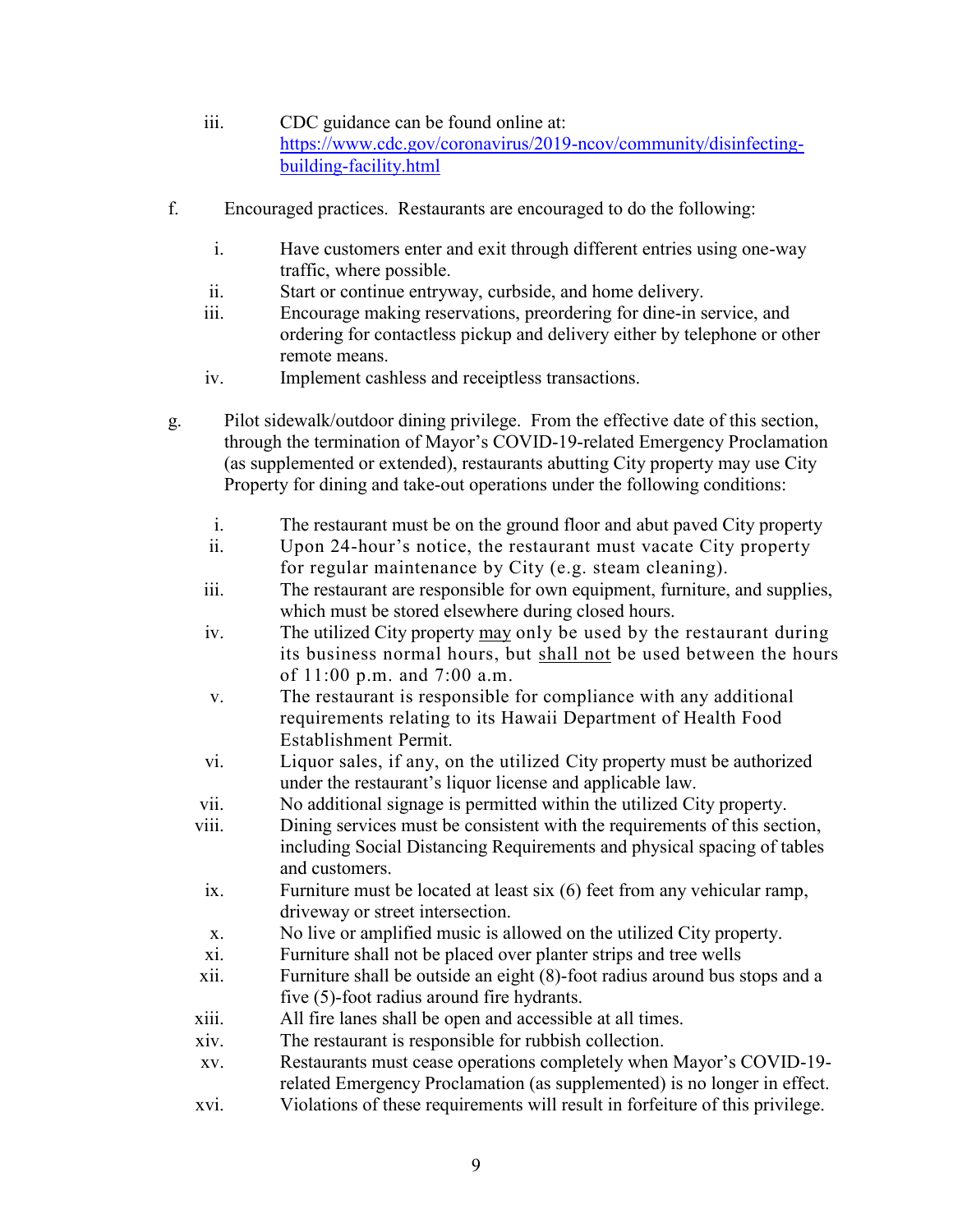- xvii. Sidewalk/outdoor dining under this section may include parklets (i.e., use of abutting parking/street spaces converted to dining space), subject to pedestrian clearance, traffic, and safety issues as determined by the City through the department(s) having authority over those issues.
- xviii. Where sidewalks are present on all or part of the utilized City property, the restaurant must ensure a clear right of way of at least 36 inches at all times, (although 48 inches is recommended).
- xix. For restaurants abutting "pedestrian malls", as more specifically defined in Section 29-1.1, et seq. of the Revised Ordinances of the City and County of Honolulu 1990 (as amended), the following additional requirements apply:
	- A clear 20-foot wide right of way to accommodate delivery and emergency vehicles must be maintained at all times
	- Operation cannot exceed mall hours
	- No liquor service is allowed
	- All rubbish must be removed nightly
	- If the ground of the City property utilized consists of pavers, the restaurant must take precautions to prevent and address food, liquid, and grease spills
- xx. For restaurants abutting a City park or playground, use of the City Property is limited to seven (7) feet from property line, and no more than one row of tables.
- xxi. Activities permitted under this section may begin upon acceptance by the City of a completed liability form and proof of insurance.;
- 13. Outdoor attractions with limitations. Public and private outdoor attractions such as zoos, sea life attractions, water parks, recreational/commercial boating vessels (to the extent permitted under the State's COVID-19-related proclamations/orders and other applicable law), campgrounds, outdoor markets (including People's Open Markets), shooting ranges, archery ranges, and similar outdoor facilities **("Outdoor Attraction(s)"**) may reopen under the following conditions:
	- a. Groups are limited to ten (10) individuals, and where multiple groups are present, operators must implement measures to ensure that they maintain six (6) feet of physical distance between each other at all times (i.e., no mingling between groups).
	- b. To the greatest extent reasonably practicable, physical distancing of at least six (6) feet between members of different households/living units should be maintained; and face coverings should be worn at all times.
	- c. Operators must implement measures to ensure that participants and groups waiting to use a facility or an activity open under this section maintain physical distance of six (6) feet from one another at all times. Outdoor Attractions to open under this section are encouraged, but not required, to implement a reservation system to eliminate or reduce waiting times.
	- d. Indoor portions of the facility must remain closed, unless such portion is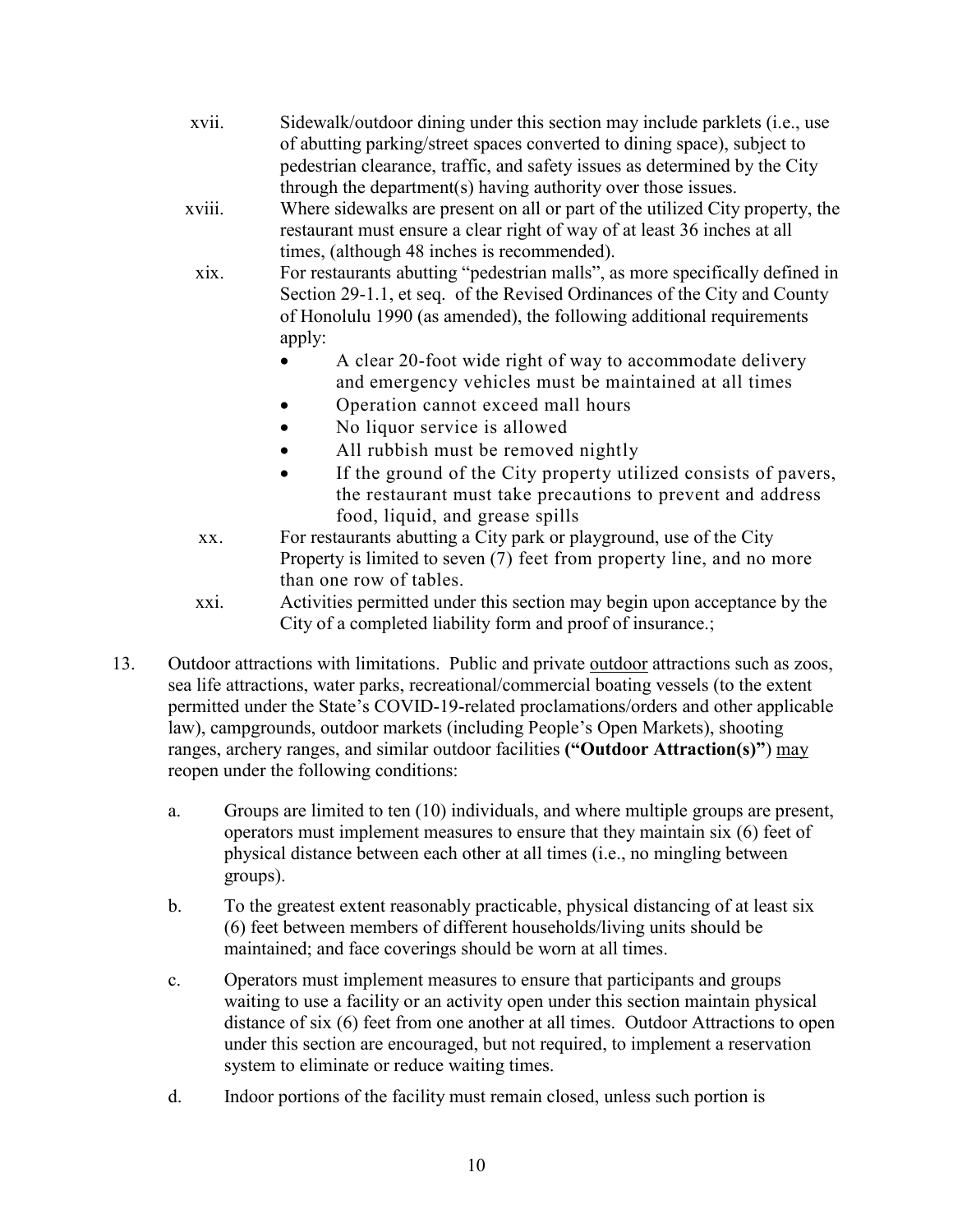authorized under another section of this Order and complies with any restrictions imposed (e.g., retail and services businesses, etc.).

- e. Individuals must comply with any lawful requirements imposed by the Outdoor Attraction operator.
- f. To the extent consistent with this section, and to the extent reasonably practicable: (1) the facility operators and participants shall follow applicable guidance from the CDC (available at [https://www.cdc.gov/coronavirus/2019](https://www.cdc.gov/coronavirus/2019-ncov/community/organizations/businesses-employers.html) [ncov/community/organizations/businesses-employers.html\)](https://www.cdc.gov/coronavirus/2019-ncov/community/organizations/businesses-employers.html); and (2) established and reputable COVID-19-related guidelines for the facility and the activity at issue.
- g. Nothing in this section requires a public or private Outdoor Attraction to open.;
- 14. Personal service providers. This section applies to barbers, beauty operators (including cosmetologists, hairdressers, estheticians, and nail technicians/nail salon workers), electrologists, tattoo/permanent makeup artists, massage therapists (non-health care setting), tanning service providers, tailors/seamstresses, pet-trainers, and other similar one on one personal service providers (collectively **"Personal Service Providers"**). Starting May 29, 2020, Personal Service Providers in the City may resume operations under the following requirements and conditions:
	- a. General.
		- i. Compliance with all State of Hawai'i and City statutory and regulatory requirements and standards for the service provided by the Personal Service Provider. (E.g., barbers must comply with Haw. Rev. Stat. ch. 438 and Haw. Admin. R. § 16-73-1 et seq.; beauty operators must comply with Haw. Rev. Stat. ch. 439 and Haw. Admin. R. § 16-78-1 et seq.; and both barbers and beauty operators must comply with the Rules Relating to Safety Guidelines for Barbers and Beauty Operators, attached as Exhibit I to the Governor of the State of Hawaii's Eighth Supplementary Proclamation Related to the COVID-19 Emergency, issued on May 18, 2020 and available at [https://governor.hawaii.gov/wp](https://governor.hawaii.gov/wp-content/uploads/2020/05/2005088-ATG_Eighth-Supplementary-Proclamation-for-COVID-19-distribution-signed.pdf)[content/uploads/2020/05/2005088-ATG\\_Eighth-Supplementary-](https://governor.hawaii.gov/wp-content/uploads/2020/05/2005088-ATG_Eighth-Supplementary-Proclamation-for-COVID-19-distribution-signed.pdf)[Proclamation-for-COVID-19-distribution-signed.pdf.](https://governor.hawaii.gov/wp-content/uploads/2020/05/2005088-ATG_Eighth-Supplementary-Proclamation-for-COVID-19-distribution-signed.pdf) Massage therapists must comply with Haw. Rev. Stat. ch. 452 and Haw. Admin. R. § 16-84-1 et seq.). All Personal Service Providers are encouraged to visit <https://cca.hawaii.gov/pvl/hrs/> to determine if they are regulated under Hawaii law.
		- ii. Compliance with applicable CDC guidelines (available at [https://www.cdc.gov/coronavirus/2019](https://www.cdc.gov/coronavirus/2019-ncov/community/organizations/businesses-employers.html) [ncov/community/organizations/businesses-employers.html.](https://www.cdc.gov/coronavirus/2019-ncov/community/organizations/businesses-employers.html)
		- iii. Compliance with standards and guidelines issued by industry-specific associations or similar organizations of the respective Personal Service Provider's operations, to the extent reasonably practicable.
		- iv. Compliance with the City's "COVID-19 Guidance for Businesses" to the greatest extent possible. [https://www.oneoahu.org/business-guidance.](https://www.oneoahu.org/business-guidance)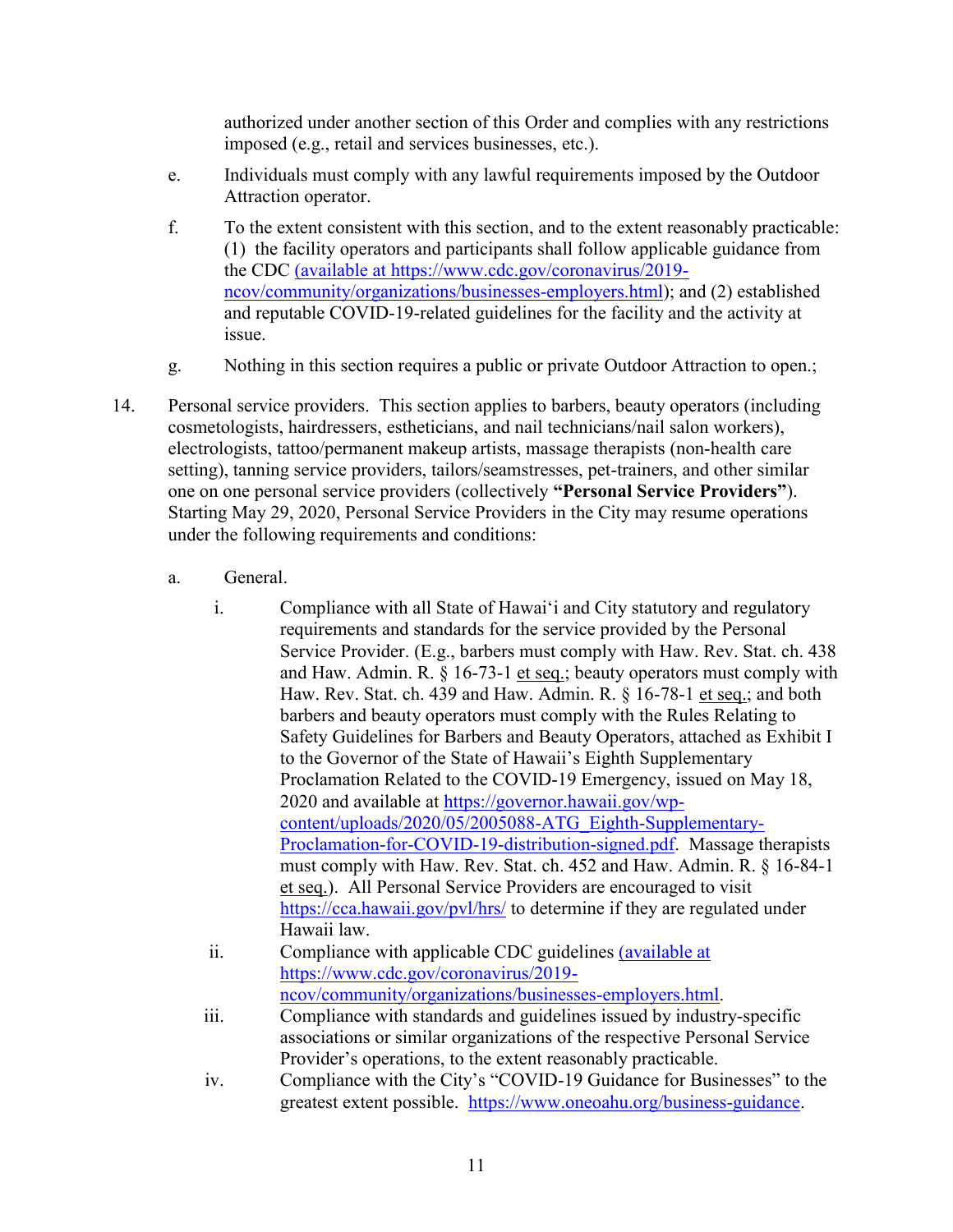- b. Specific Requirements. Personal Services Providers must:
	- i. Arrange seating in the establishment so that customers are separated from other customers by six (6) feet between booths/stations or have physical barriers between them.
	- ii. Ensure Social Distancing Requirements are adhered to at all times to the degree applicable and to extent reasonably practicable, including the use of face coverings by both Personal Service Providers and their customers/clients. Notwithstanding this requirement, customers may temporarily remove the face covering when necessary to complete the personal service at issue, and individuals who cannot wear a face covering due to a medical or health condition, and individuals under five (5) years of age are exempted from the requirement to wear a face covering.
	- iii. Implement additional mitigation measures when strict physical distancing of at least six (6) feet is not feasible for a specific task. Such measures include, but are not limited to, the use of physical barriers, additional PPE (e.g., plastic face shields/masks), and minimization of such personal services, enhanced cleaning, and increased ventilation of the area with outside air.
	- iv. Ensure that all equipment that comes into direct contact with customers/clients and all furniture in service areas (such as chairs, capes, and the shampooing area in a barber shop or salon) is completely cleaned and disinfected between each customer/client in accordance with CDC guidelines and applicable law.
	- v. Implement screening measures to screen service providers and customers/clients for signs and symptoms of COVID-19 before arriving at the service provider location. If a service provider or client/customer answers "yes" to Questions 1-3, they should not provide or receive services at the Personal Service Provider's facility. Personal Service Providers may provide services to those clients/customers who answer "yes" to Questions 4 and 5.
		- 1) Do you now, or have you had in the past fourteen (14) days:
			- A cough or sore throat?
			- Fever or do you feel feverish?
			- Shortness of breath?
			- Loss of taste or smell?
		- 2) Have you been out of the State in the last fourteen (14) days?
		- 3) Have you had close personal/physical contact with or cared for someone diagnosed with or tested positive for COVID-19?

\* \* \* \* \*

- 4) If you answered "yes" to Question 3, are you a health care worker?
- 5) If you answered "yes" to Question 4, are you cleared to work at your healthcare facility?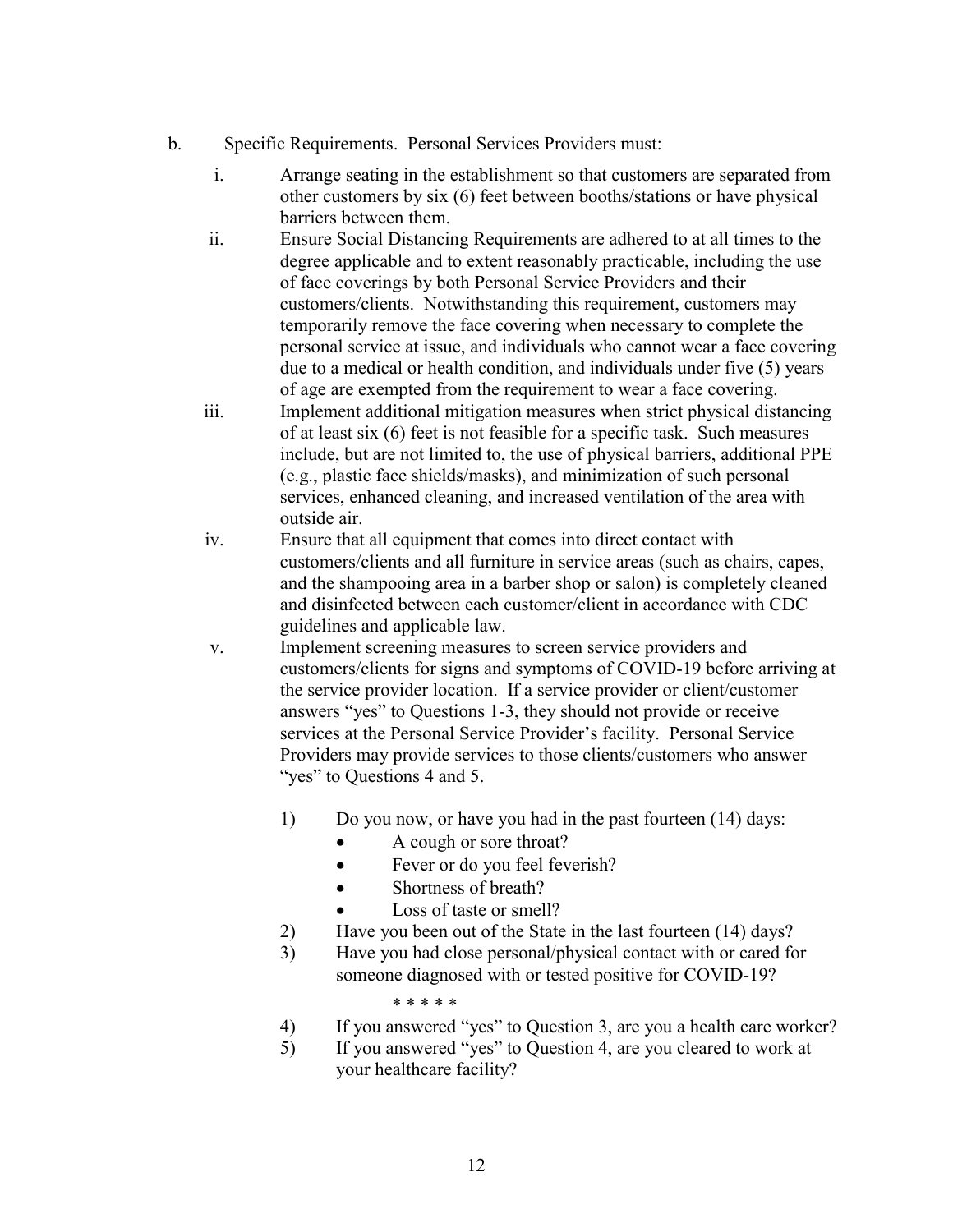- c. Prior to reopening, all Personal Service Providers are encouraged to develop, post and implement written protocols ("**COVID-19 Mitigation Plan**") consistent with this section; Centers for Disease Control and Prevention ("CDC") guidance (available here: [https://www.cdc.gov/coronavirus/2019](https://www.cdc.gov/coronavirus/2019-ncov/community/organizations/businesses-employers.html) [ncov/community/organizations/businesses-employers.html](https://www.cdc.gov/coronavirus/2019-ncov/community/organizations/businesses-employers.html), as updated or superseded; and, to the extent practicable, with standards and guidelines issued by industry-specific associations or similar organizations. The plan should include policies regarding the following control measures: PPE utilization; on-location physical distancing; hygiene; sanitation; self-screening and symptom monitoring; incident reporting; and location disinfection procedures.
- d. Handwashing stations and/or disinfectants must be available to personal service providers and customers/clients throughout the workplace and frequently replenished.
- e. No waiting areas are allowed.
- f. No beverage service shall be provided.
- g. When making personal service appointments, Personal Service Providers should advise customers/clients of new requirements, which may include, but are not limited to:
	- i. Customer/client must self-screen for signs and symptoms of COVID-19 before arriving at the service provider location.
	- ii. Customers/clients should not plan on bringing other guests with them, unless they are bringing children younger than 16 for an appointment.
	- iii. Customers/clients should advise Personal Service Providers via call, email or text that they have arrived at the location for the appointment, and are waiting for instructions to enter.
	- iv. Customers/clients should put on a face covering prior to leaving the vehicle, and they should be prepared to wash their hands for at least 20 seconds or use sanitizer prior to starting their service.
	- v. Payments for service should be through credit or debit cards or a touchless system to reduce the handling of cash.
- h. For walk-in appointments, the Personal Service Provider should post a notice on the front door or window regarding access to the facility. The notice should include the phone number that the guest should call to determine availability of services. If service is available at the time, the walk-up guest will need to answer questions regarding COVID-19 exposure and current health, and put on a face covering before entering the location.
- i. Personal Service Providers are encouraged to follow additional best practices:
	- i. Reducing the number of customers/clients serviced at one time. E.g., using only 50% of the available work stations.
	- ii. Operators must implement measures to ensure that participants and groups waiting to use a facility or an activity open under this section maintain physical distance of six (6) feet from one another at all times.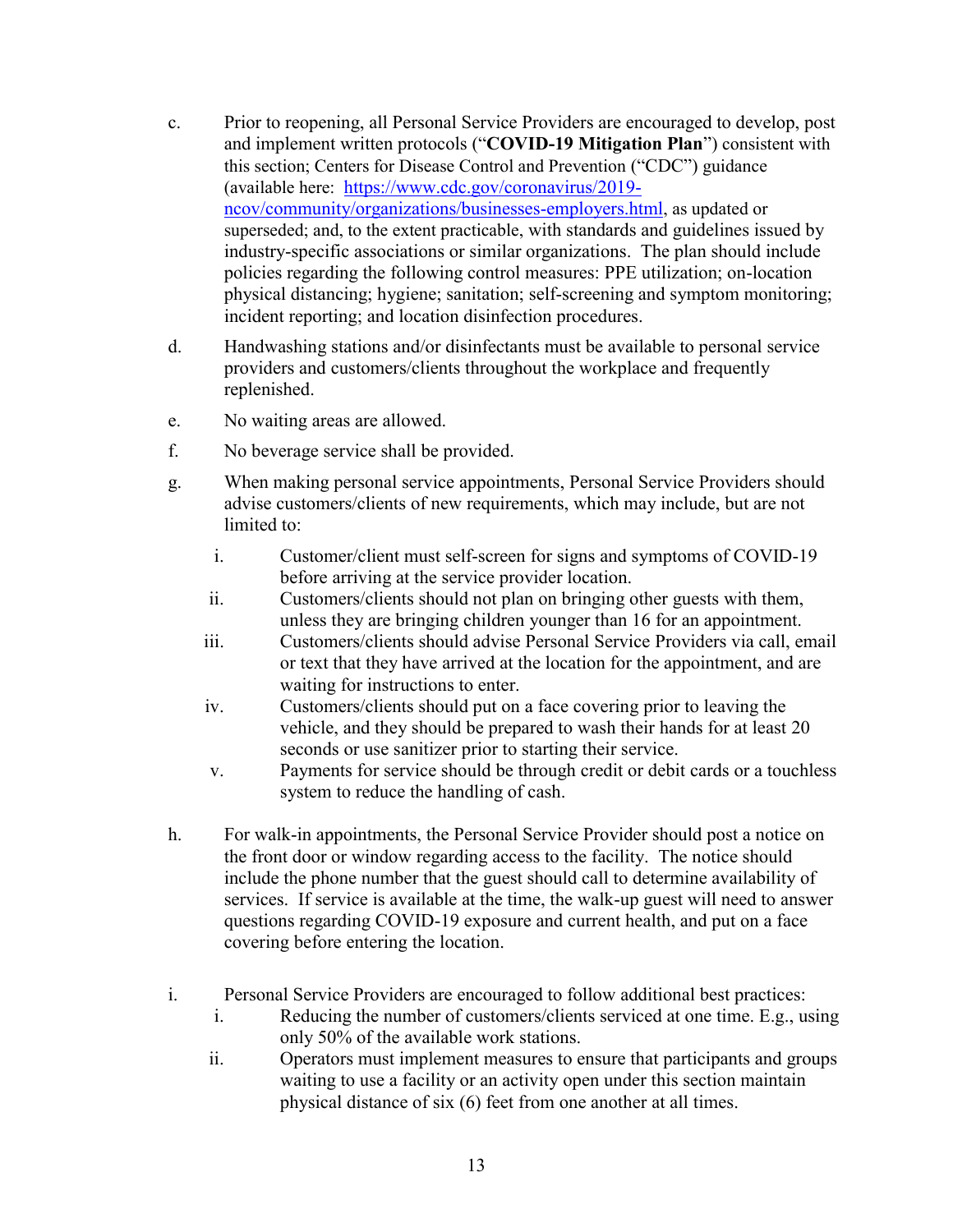- iii. Cashless and receiptless transactions.
- iv. Customers/clients entering and exiting through different entries using oneway traffic, where possible.
- v. Reserved hours for operation limited to high-risk populations.
- vi. A manager or shop owner should be on site during business hours at all times.
- vii. Advising customers to limit the number of items they bring into the premises.;
- 15. Business offices. This section applies to business offices, whether for-profit, non-profit, or educational entities, regardless of the nature of the business or service, the function it performs, or its corporate or entity structure, that were not previously authorized to utilize their offices under the City's COVID-19-related emergency orders. Starting June 5, 2020, business offices may reopen under the following requirements and conditions:
	- a. General.
		- i. Compliance with all City, State, and federal statutory and regulatory requirements.
		- ii. Compliance with all appropriate CDC guidelines [https://www.cdc.gov/coronavirus/2019](https://www.cdc.gov/coronavirus/2019-ncov/community/organizations/businesses-employers.html) [ncov/community/organizations/businesses-employers.html](https://www.cdc.gov/coronavirus/2019-ncov/community/organizations/businesses-employers.html)
		- iii. Compliance with any standards and guidelines issued by industry-specific associations or similar organizations of the respective business.
		- iv. Compliance with the City's "COVID-19 Guidance for Businesses" [https://www.oneoahu.org/business-guidance.](https://www.oneoahu.org/business-guidance)
		- v. Compliance with the State's COVID-19 guidelines including, but not limited to:
			- 1) [https://health.hawaii.gov/coronavirusdisease2019/what-you-can](https://health.hawaii.gov/coronavirusdisease2019/what-you-can-do/how-to-prevent-the-spread-of-covid-19/)[do/how-to-prevent-the-spread-of-covid-19/.](https://health.hawaii.gov/coronavirusdisease2019/what-you-can-do/how-to-prevent-the-spread-of-covid-19/)
			- 2) [https://health.hawaii.gov/coronavirusdisease2019/files/2020/04/W](https://health.hawaii.gov/coronavirusdisease2019/files/2020/04/What-To-Do-If-You-Have-Been-Tested-For-COVID19_040120.pdf) [hat-To-Do-If-You-Have-Been-Tested-For-COVID19\\_040120.pdf](https://health.hawaii.gov/coronavirusdisease2019/files/2020/04/What-To-Do-If-You-Have-Been-Tested-For-COVID19_040120.pdf)
			- 3) [https://health.hawaii.gov/coronavirusdisease2019/files/2020/05/W](https://health.hawaii.gov/coronavirusdisease2019/files/2020/05/What-to-Do-if-a-Person-at-Your-Worksite-has-COVID-19.pdf) [hat-to-Do-if-a-Person-at-Your-Worksite-has-COVID-19.pdf](https://health.hawaii.gov/coronavirusdisease2019/files/2020/05/What-to-Do-if-a-Person-at-Your-Worksite-has-COVID-19.pdf)
	- b. Specific Requirements.
		- i. The business shall ensure and promote compliance with the Social Distancing Requirements to the greatest extent applicable and reasonably possible.
		- ii. All occupied desks, cubicles and open workspaces, and furniture used for sitting or standing must be spaced at least six (6) feet apart to the extent reasonably practical.
		- iii. The business shall ensure cleaning and disinfecting of its facility in compliance with CDC guidelines – [https://www.cdc.gov/coronavirus/2019-ncov/community/clean](https://www.cdc.gov/coronavirus/2019-ncov/community/clean-disinfect/index.html)[disinfect/index.html.](https://www.cdc.gov/coronavirus/2019-ncov/community/clean-disinfect/index.html)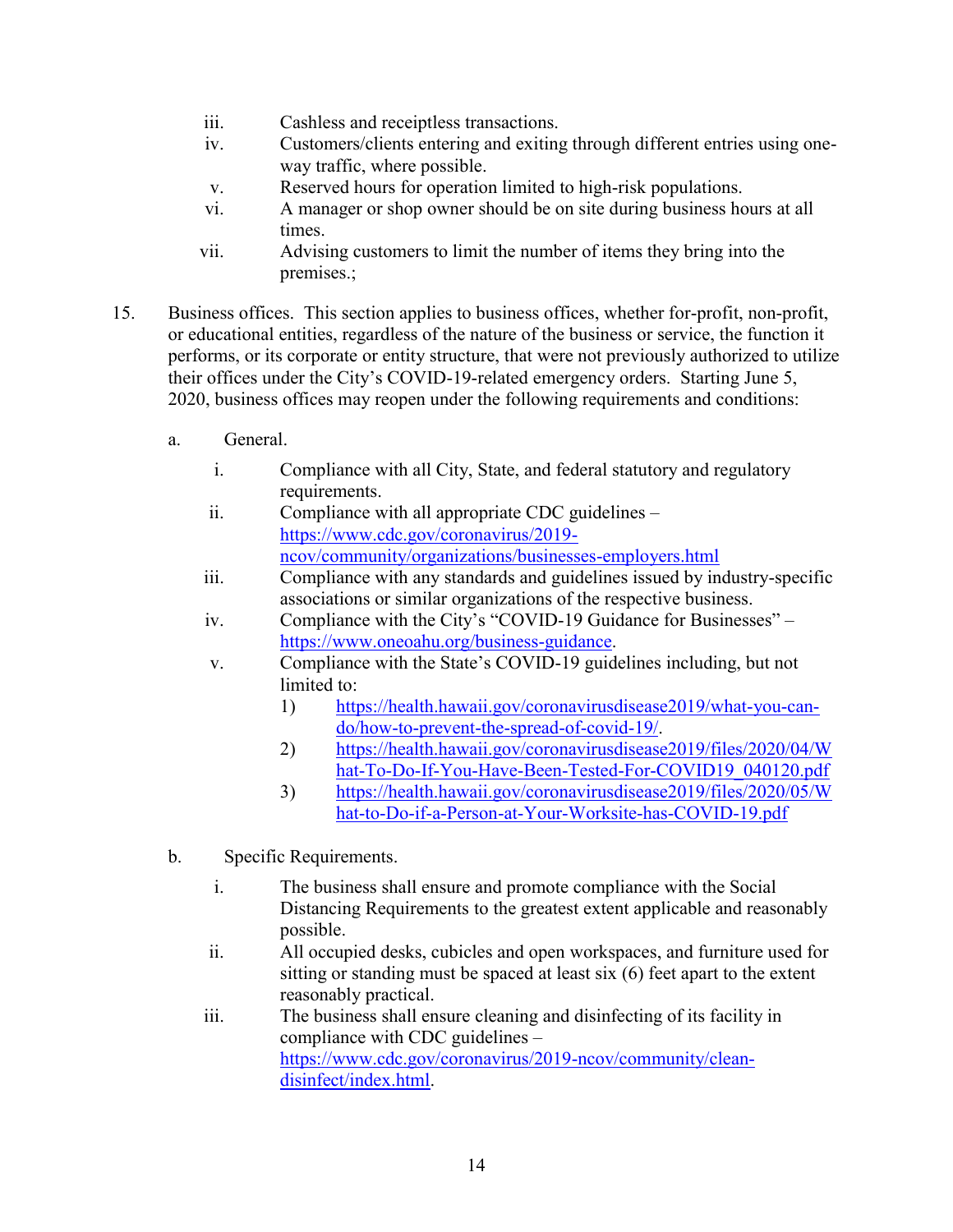- iv. The business shall develop, post, and implement policies based on guidance from the CDC, Department of Labor, Occupational Safety and Health Administration (**"OSHA"**) and the Hawaiʻi Department of Health (**"HDOH"**) to limit and mitigate the spread of COVID-19, including, but not limited to, the following:
	- 1) Promoting healthy hygiene practices.
	- 2) Improving and intensifying cleaning and disinfection practices.
	- 3) Improving ventilation and circulation of outside air to the extent practicable.
	- 4) Monitoring for sickness.
	- 5) Ensuring physical distancing at locations and times where employees, clients, or guests may congregate.
	- 6) Providing necessary personal protective equipment.
	- 7) Allowing for and encouraging employees to work remotely to the extent practicable.
	- 8) Providing employees at higher risk for severe illness from COVID-19 (based on CDC guidance) with special accommodations, at the employee's request, to avoid contact with, and mitigate the risk of, the employee's exposure to co-workers and others in connection with the business, to the maximum extent possible.
	- 9) Providing plans to return to work in phases to the extent practicable.
	- 10) If someone at work tests positive for COVID-19 [https://www.cdc.gov/coronavirus/2019-ncov/community/guidance](https://www.cdc.gov/coronavirus/2019-ncov/community/guidance-business-response.html)[business-response.html;](https://www.cdc.gov/coronavirus/2019-ncov/community/guidance-business-response.html)
- 16. Education and care facilities. This section applies to all private education, adult care, and special needs care facilities (**"Education/Care Facilities"**). State-regulated education and care facilities are not included, but may reopen as allowed by the State and/or the Department of Education. A business falling within the definition of an Essential Business (e.g., "childcare" under Section II.F.20 of the Order) and this section, may operate under either. Starting June 19, 2020, Education/Care Facilities may reopen under the following requirements and conditions:
	- a. General.
		- i. Compliance with all City, State, and federal statutory and regulatory requirements.
		- ii. Compliance with all applicable CDC guidelines to the extent they do not conflict with this Order (available at [https://www.cdc.gov/coronavirus/2019-ncov/community/index.html\)](https://www.cdc.gov/coronavirus/2019-ncov/community/index.html), (e.g., guidelines for schools (K-12), colleges/universities, youth programs, and workplaces).
		- iii. Compliance with any standards and guidelines issued by industry/education-specific associations or similar organizations of the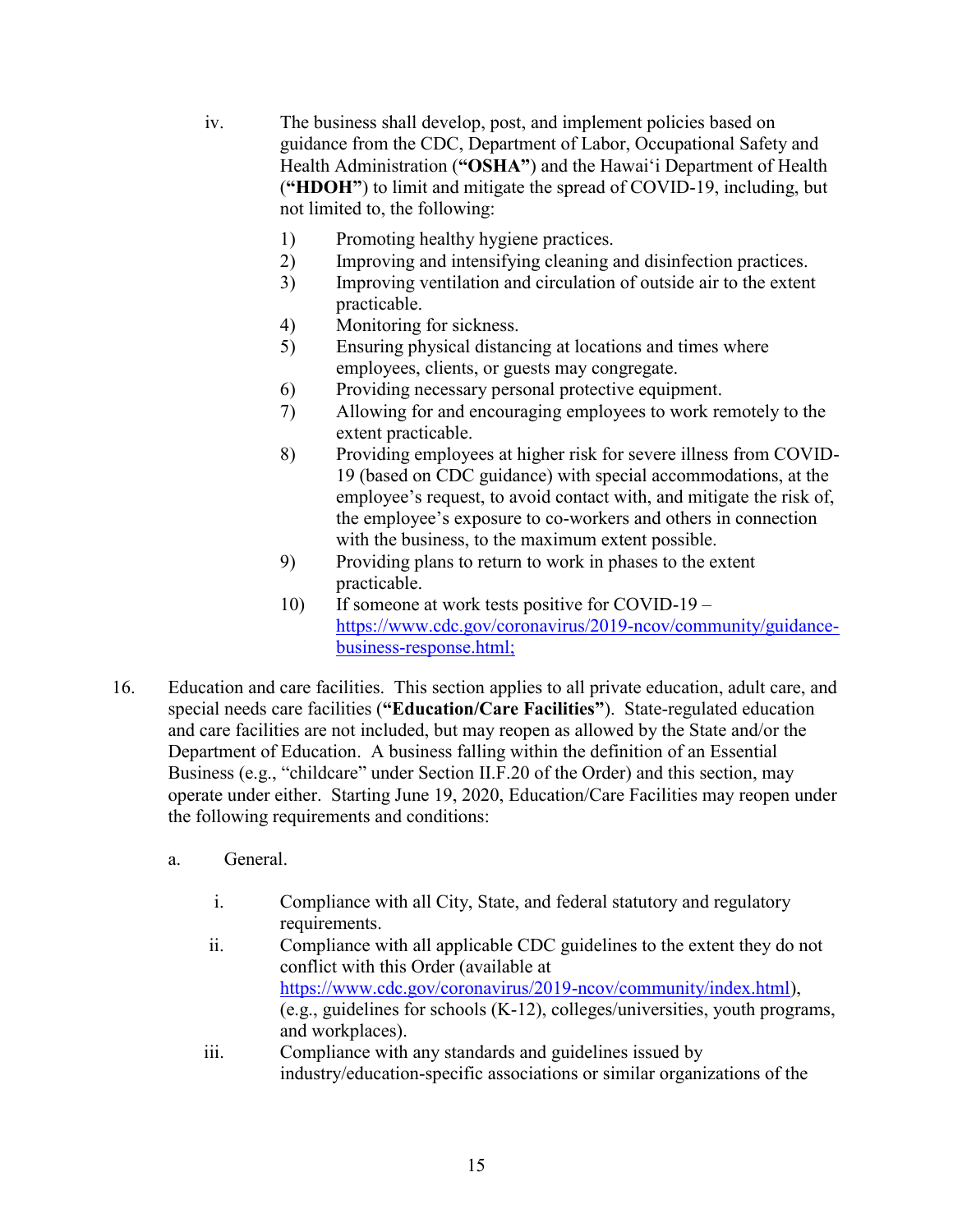respective Education/Care Facility at issue, to the extent they do not conflict with this Order.

- iv. Compliance with the City's "COVID-19 Guidance for Businesses" [https://www.oneoahu.org/business-guidance,](https://www.oneoahu.org/business-guidance) to the extent applicable.
- v. Compliance with the State's COVID-19 guidelines (to the extent applicable) including, but not limited to:
	- 1) [https://health.hawaii.gov/coronavirusdisease2019/what-you-can](https://health.hawaii.gov/coronavirusdisease2019/what-you-can-do/how-to-prevent-the-spread-of-covid-19/)[do/how-to-prevent-the-spread-of-covid-19/.](https://health.hawaii.gov/coronavirusdisease2019/what-you-can-do/how-to-prevent-the-spread-of-covid-19/)
	- 2) [https://health.hawaii.gov/coronavirusdisease2019/files/2020/04/W](https://health.hawaii.gov/coronavirusdisease2019/files/2020/04/What-To-Do-If-You-Have-Been-Tested-For-COVID19_040120.pdf) [hat-To-Do-If-You-Have-Been-Tested-For-COVID19\\_040120.pdf](https://health.hawaii.gov/coronavirusdisease2019/files/2020/04/What-To-Do-If-You-Have-Been-Tested-For-COVID19_040120.pdf)
	- 3) [https://health.hawaii.gov/coronavirusdisease2019/files/2020/05/W](https://health.hawaii.gov/coronavirusdisease2019/files/2020/05/What-to-Do-if-a-Person-at-Your-Worksite-has-COVID-19.pdf) [hat-to-Do-if-a-Person-at-Your-Worksite-has-COVID-19.pdf](https://health.hawaii.gov/coronavirusdisease2019/files/2020/05/What-to-Do-if-a-Person-at-Your-Worksite-has-COVID-19.pdf)
- b. Specific Requirements.
	- i. Physical distancing, face coverings, and groups.
		- 1) For Education/Care Facilities providing services to individuals with special needs, pre-elementary- and elementary-aged individuals:
			- Ensure physical distancing of at least six (6) feet between individuals to the extent reasonably practicable given the age and capability of the individuals and the activities at issue.
			- Require face coverings for instructors/service providers consistent with CDC guidelines, if any exist.
			- Require face coverings consistent with CDC guidelines, if any exist, for students/clients/customers to the extent reasonably practicable given the age and tolerance of the individuals and the activity at issue.
			- Maintain stable groups (cohorts) of ten (10) or fewer students/clients/customers each day, with the same instructors/service providers, to the extent reasonably practicable.
		- 2) For all other Education/Care Facilities:
			- Ensure physical distancing of at least six (6) feet between individuals at all times to the extent reasonably practicable.
			- Require face coverings for instructors/service providers consistent with CDC guidelines, if any exist.
			- Require face coverings consistent with CDC guidelines, if any exist, for students/clients/customers.
	- ii. Activities such as singing, the playing of wind instruments, and other similar activities that increase the presence and propulsion of respiratory droplets in the air are discouraged; however, such activities are permitted provided the following mitigation measures are taken:

If the activity takes place *outdoors*: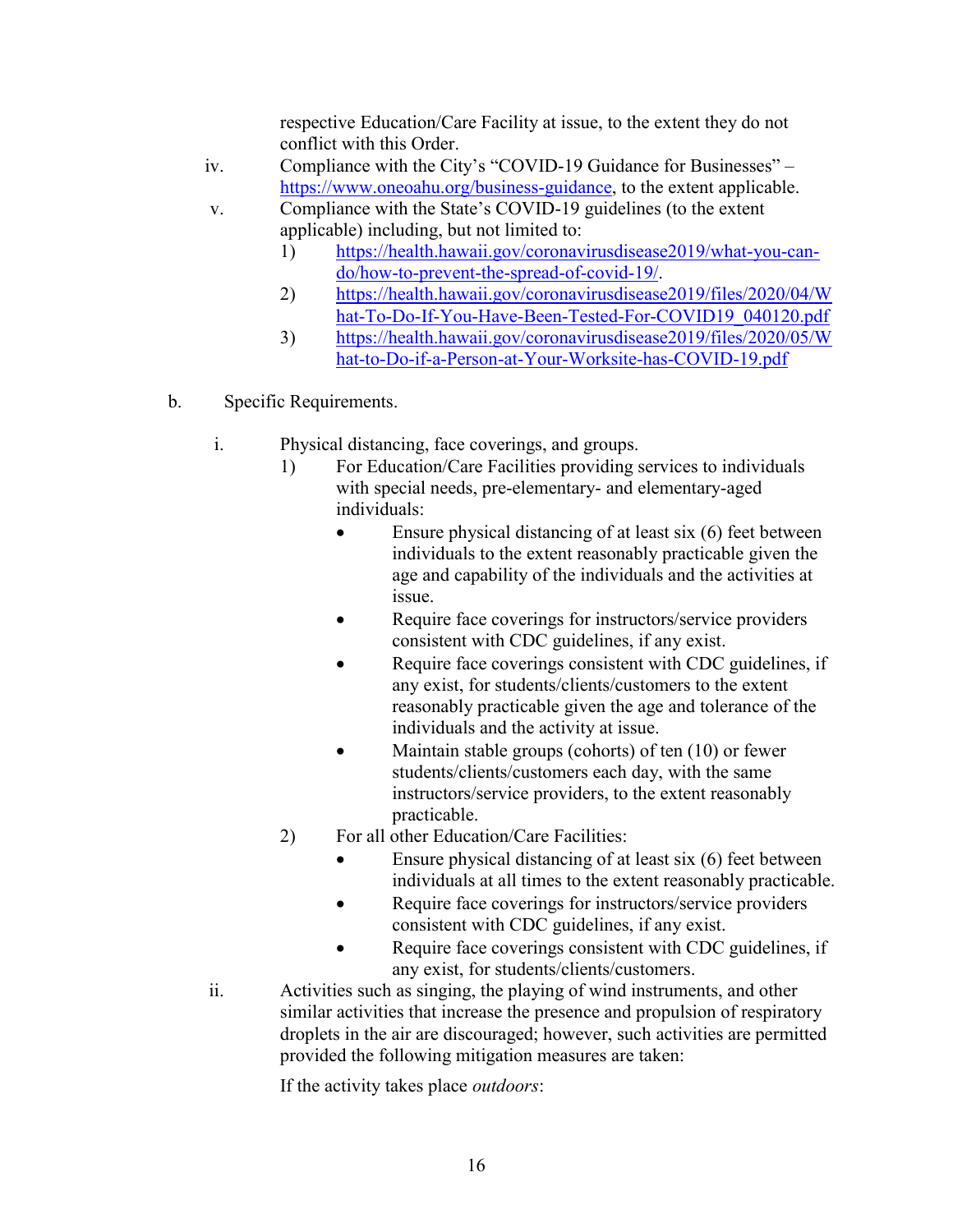- Any person(s) singing and/or playing a wind instrument, etc. shall maintain physical distancing of at least ten (10) feet from any other person(s) while singing and/or playing a wind instrument, etc. Members of the same performing group singing and/or playing a wind instrument, etc. may be closer than ten (10) feet together while performing, provided the group consists of less than ten (10) persons.
- To the extent reasonable and practicable, a physical barrier (e.g., plexiglass) of sufficient size to mitigate the spread of COVID-19 shall separate any person(s) singing and/or playing a wind instrument, etc. from any other person(s), but not including members of the same performing group.

If the activity takes place *indoors*:

- Any person(s) singing and/or playing a wind instrument, etc. shall maintain physical distancing of at least ten (10) feet from any other person(s) while singing and/or playing a wind instrument, etc. Members of the same performing group singing and/or playing a wind instrument, etc. may be closer than ten (10) feet together while performing, provided the group consists of less than ten (10) persons.
- A physical barrier (e.g., plexiglass) of sufficient size to mitigate the spread of COVID-19 shall separate any person(s) singing and/or playing a wind instrument, etc. from any other person(s), but not including members of the same performing group.
- iii. The Education/Care Facility shall ensure and promote compliance with the Social Distancing Requirements (that are not specifically addressed in this section) to the extent applicable and reasonably possible.
- iv. All occupied desks, cubicles and open workspaces, and furniture used for sitting or standing must be spaced at least six (6) feet apart to the extent reasonably practicable.
- v. The Education/Care Facility shall ensure cleaning and disinfecting of its facility in compliance with CDC guidelines – [https://www.cdc.gov/coronavirus/2019-ncov/community/clean](https://www.cdc.gov/coronavirus/2019-ncov/community/clean-disinfect/index.html)[disinfect/index.html.](https://www.cdc.gov/coronavirus/2019-ncov/community/clean-disinfect/index.html)
- vi. The Education/Care Facilities shall develop, post, and implement policies based on guidance from the CDC, Department of Labor, OSHA and the HDOH to limit and mitigate the spread of COVID-19, including, but not limited to, the following:
	- 1) Promoting healthy hygiene practices.
	- 2) Improving and intensifying cleaning and disinfection practices.
	- 3) Improving ventilation and circulation of outside air to the extent practicable.
	- 4) Monitoring for sickness.
	- 5) Ensuring physical distancing at locations and times where individuals may congregate.
	- 6) Providing necessary personal protective equipment.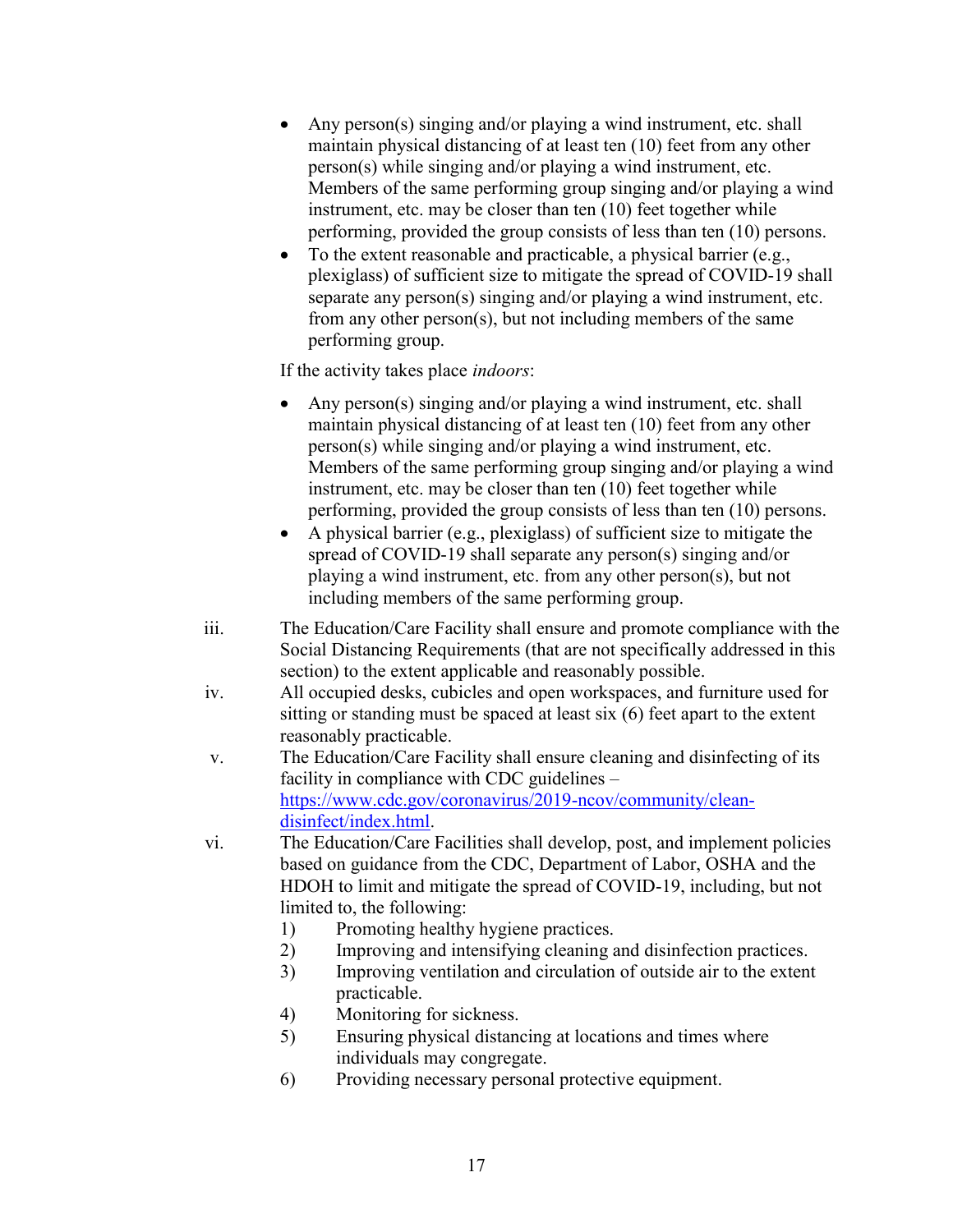- 7) Allowing for and encouraging individuals to work or conduct the activity at issue remotely to the extent practicable.
- 8) Providing those at higher risk for severe illness from COVID-19 (based on CDC guidance) with special accommodations, at their request, to avoid contact with, and mitigate the risk of, the individual's exposure to others in connection with the business, operation, or facility to the extent applicable and reasonably possible.
- 9) Providing plans to return to work or the activities at issue in phases to the extent practicable.
- 10) If someone at work tests positive for COVID-19 [https://www.cdc.gov/coronavirus/2019-ncov/community/guidance](https://www.cdc.gov/coronavirus/2019-ncov/community/guidance-business-response.html)[business-response.html;](https://www.cdc.gov/coronavirus/2019-ncov/community/guidance-business-response.html)
- 17. Indoor attractions. This section applies to indoor attractions such as bowling alleys, arcades, mini golf, movie theatres, museums, and other similar indoor entertainment facilities/operations (**"Indoor Attractions"**). Starting June 19, 2020, Indoor Attractions may reopen under the following requirements and conditions:
	- a. General.
		- i. Compliance with all City, State, and federal statutory and regulatory requirements.
		- ii. Compliance with all applicable CDC guidelines to the extent they do not conflict with this Order (available at [https://www.cdc.gov/coronavirus/2019-ncov/community/index.html\)](https://www.cdc.gov/coronavirus/2019-ncov/community/index.html).
		- iii. Compliance with any standards and guidelines issued by industry/activityspecific associations or similar organizations of the respective Indoor Attraction at issue, to the extent they do not conflict with this Order.
		- iv. Compliance with the City's "COVID-19 Guidance for Businesses" [https://www.oneoahu.org/business-guidance,](https://www.oneoahu.org/business-guidance) to the extent applicable.
		- v. Compliance with the State's COVID-19 guidelines (to the extent applicable) including, but not limited to:
			- 1) [https://health.hawaii.gov/coronavirusdisease2019/what-you-can](https://health.hawaii.gov/coronavirusdisease2019/what-you-can-do/how-to-prevent-the-spread-of-covid-19/)[do/how-to-prevent-the-spread-of-covid-19/.](https://health.hawaii.gov/coronavirusdisease2019/what-you-can-do/how-to-prevent-the-spread-of-covid-19/)
			- 2) [https://health.hawaii.gov/coronavirusdisease2019/files/2020/04/W](https://health.hawaii.gov/coronavirusdisease2019/files/2020/04/What-To-Do-If-You-Have-Been-Tested-For-COVID19_040120.pdf) [hat-To-Do-If-You-Have-Been-Tested-For-COVID19\\_040120.pdf](https://health.hawaii.gov/coronavirusdisease2019/files/2020/04/What-To-Do-If-You-Have-Been-Tested-For-COVID19_040120.pdf)
			- 3) [https://health.hawaii.gov/coronavirusdisease2019/files/2020/05/W](https://health.hawaii.gov/coronavirusdisease2019/files/2020/05/What-to-Do-if-a-Person-at-Your-Worksite-has-COVID-19.pdf) [hat-to-Do-if-a-Person-at-Your-Worksite-has-COVID-19.pdf](https://health.hawaii.gov/coronavirusdisease2019/files/2020/05/What-to-Do-if-a-Person-at-Your-Worksite-has-COVID-19.pdf)
	- b. Specific Requirements.
		- i. Groups are limited to ten (10) individuals maximum, and where multiple groups are present, operators must implement measures to ensure that they maintain six (6) feet of physical distance between each other at all times (i.e., no mingling between groups).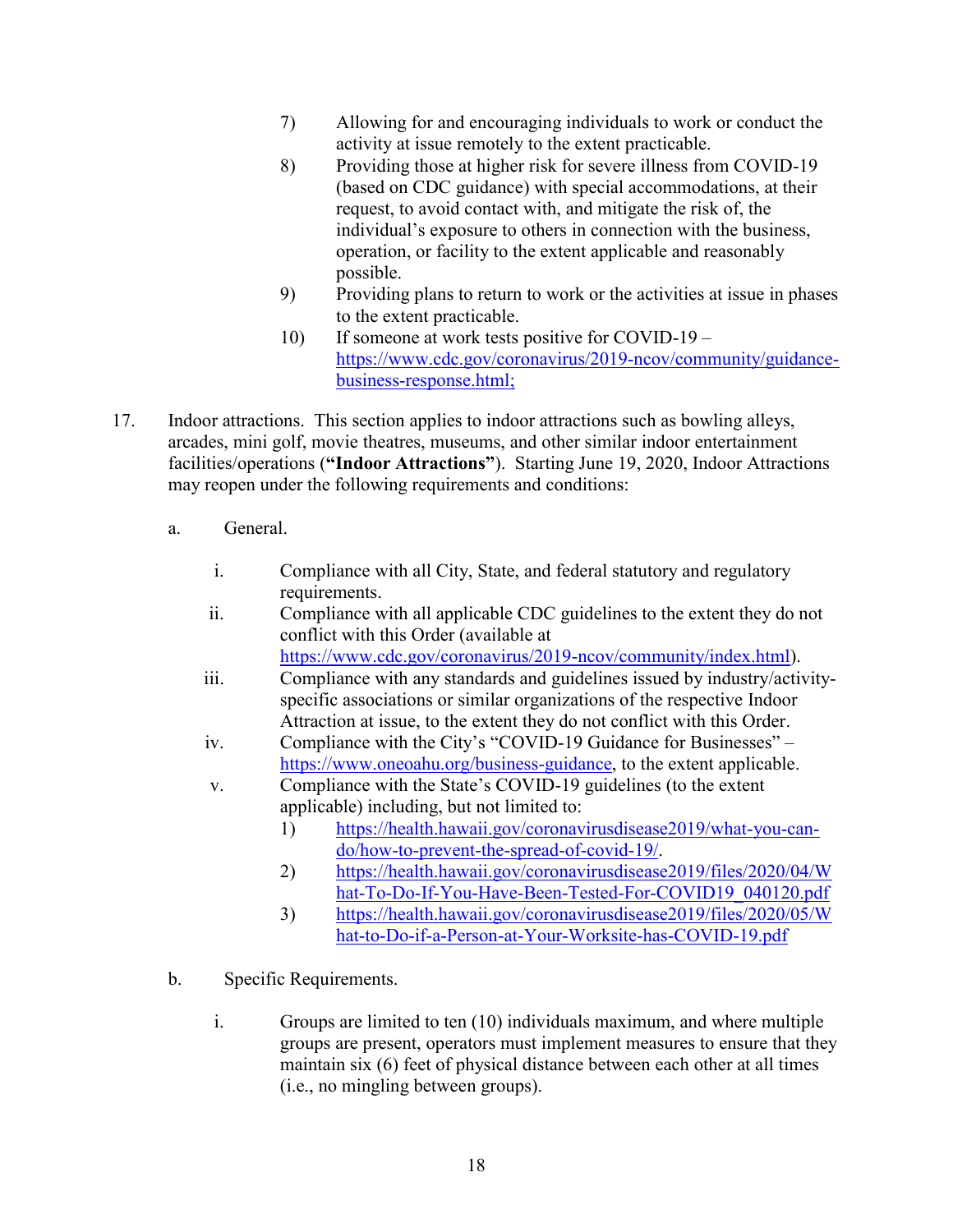- ii. To the extent practicable, physical distancing of at least six (6) feet between members of different households/living units should be maintained; and face coverings must be worn at all times. (E.g., face coverings generally must be worn in a movie theatre facility; however, individuals may remove the face covering while seated to eat and drink, or if one of the exemptions to face covering requirements in Order 5 of the Order).
- iii. Operators must implement measures to ensure that individuals and groups waiting to use a facility or an activity open under this section maintain physical distance of six (6) feet from one another at all times. Indoor Attractions to open under this section are encouraged, but not required, to implement a reservation system to eliminate or reduce waiting times. iv. Activities such as singing, the playing of wind instruments, and other similar activities that increase the presence and propulsion of respiratory droplets in the air are discouraged; however, such activities are permitted provided the following mitigation measures are taken:

If the activity takes place *outdoors*:

- Any person(s) singing and/or playing a wind instrument, etc. shall maintain physical distancing of at least ten (10) feet from any other person(s) while singing and/or playing a wind instrument, etc. Members of the same performing group singing and/or playing a wind instrument, etc. may be closer than ten (10) feet together while performing, provided the group consists of less than ten (10) persons.
- To the extent reasonable and practicable, a physical barrier (e.g., plexiglass) of sufficient size to mitigate the spread of COVID-19 shall separate any person(s) singing and/or playing a wind instrument, etc. from any other person(s), but not including members of the same performing group.

If the activity takes place *indoors*:

- Any person(s) singing and/or playing a wind instrument, etc. shall maintain physical distancing of at least ten (10) feet from any other person(s) while singing and/or playing a wind instrument, etc. Members of the same performing group singing and/or playing a wind instrument, etc. may be closer than ten (10) feet together while performing, provided the group consists of less than ten (10) persons.
- A physical barrier (e.g., plexiglass) of sufficient size to mitigate the spread of COVID-19 shall separate any person(s) singing and/or playing a wind instrument, etc. from any other person(s), but not including members of the same performing group.
- v. Individuals must comply with any lawful requirements imposed by the Indoor Attraction operator.
- vi. Nothing in this section requires a public or private Indoor Attraction to open.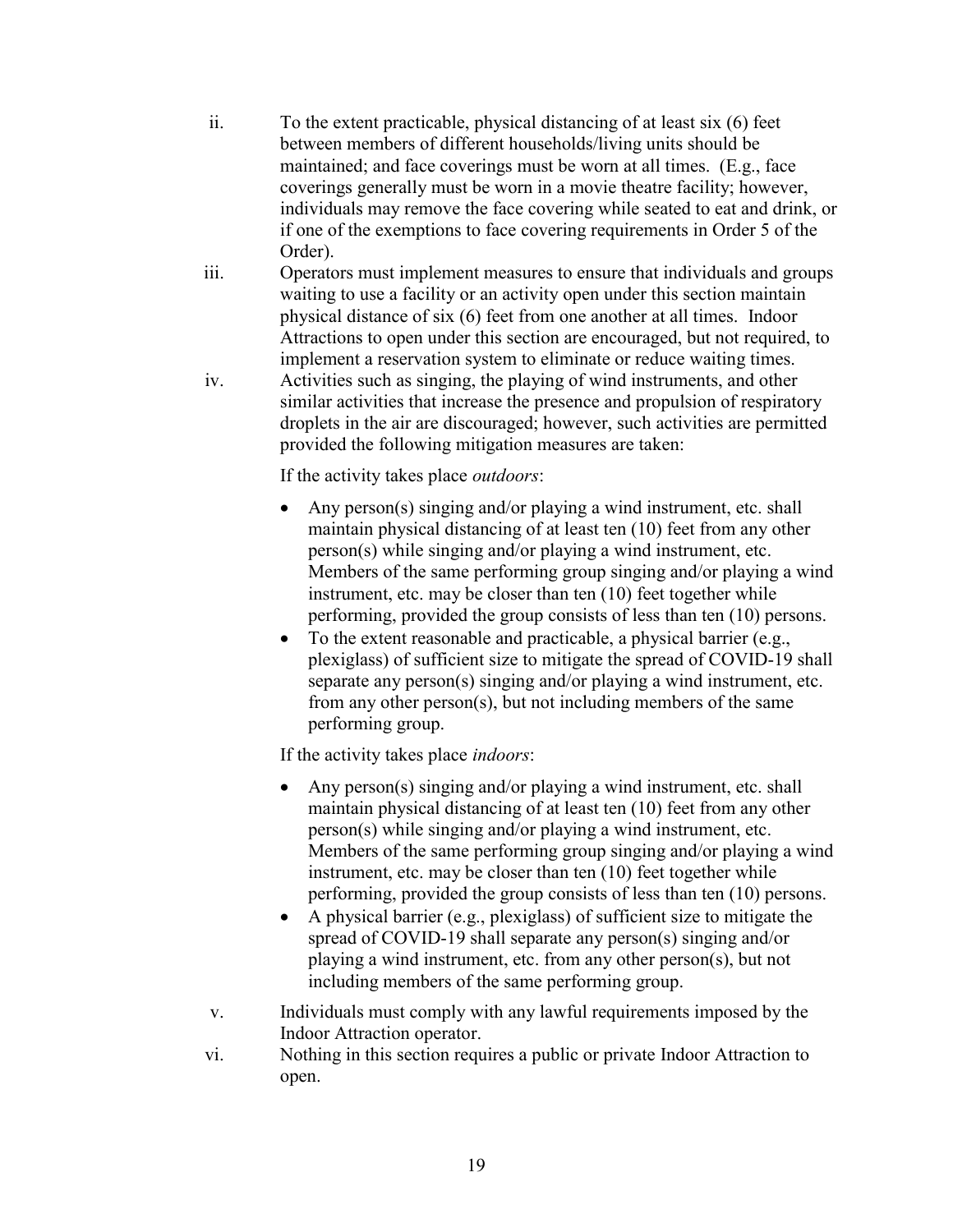- vii. Indoor Attraction operators shall develop, post, and implement policies based on guidance from the CDC, Department of Labor, OSHA and the HDOH to limit and mitigate the spread of COVID-19, including, but not limited to, the following:
	- 1) Promoting healthy hygiene practices.
	- 2) Improving and intensifying cleaning and disinfection practices.
	- 3) Improving ventilation and circulation of outside air to the extent practicable.
	- 4) Monitoring for sickness.
	- 5) Ensuring physical distancing at locations and times where individuals may congregate.
	- 6) Providing necessary personal protective equipment.
	- 7) Allowing for and encouraging individuals to work or conduct the activity at issue remotely to the extent practicable.
	- 8) Providing those at higher risk for severe illness from COVID-19 (based on CDC guidance) with special accommodations, at their request, to avoid contact with, and mitigate the risk of, the individual's exposure to others in connection with the business, operation, or facility to the extent applicable and reasonably possible.
	- 9) Providing plans to return to work or the activities at issue in phases to the extent practicable.
	- 10) If someone at work tests positive for COVID-19 [https://www.cdc.gov/coronavirus/2019-ncov/community/guidance](https://www.cdc.gov/coronavirus/2019-ncov/community/guidance-business-response.html)[business-response.html;](https://www.cdc.gov/coronavirus/2019-ncov/community/guidance-business-response.html)
- 18. Outdoor organized team sports (phase 1). This section applies to outdoor team sports such as baseball, soccer, football, outdoor volleyball, outdoor basketball, and similar outdoor team sports (**"Sports Program(s)"**). Starting June 19, 2020, Sports Programs may reopen for skill-building drills and team-based practice (**"Phase 1"**) under the following requirements and conditions:
	- a. Activities are limited to skill-building drills and team-based practice in which physical distancing of six (6) feet or more between individuals may generally be maintained.
	- b. No close contact activities, including, but not limited to, huddles, high fives, and handshakes.
	- c. Groups are limited to a single Sports Program team, or a maximum of 30 players, whichever is less. (This is an exception to the general rule on gatherings contained in Order 3 of the Order). Where multiple groups are present, Sports Program operators must implement measures to ensure that they maintain six (6) feet of physical distance between each other at all times (i.e., no mingling between groups).
	- d. To the greatest extent reasonably practicable, physical distancing of at least six (6) feet between members of different households/living units should be maintained; and face coverings should be worn at all times.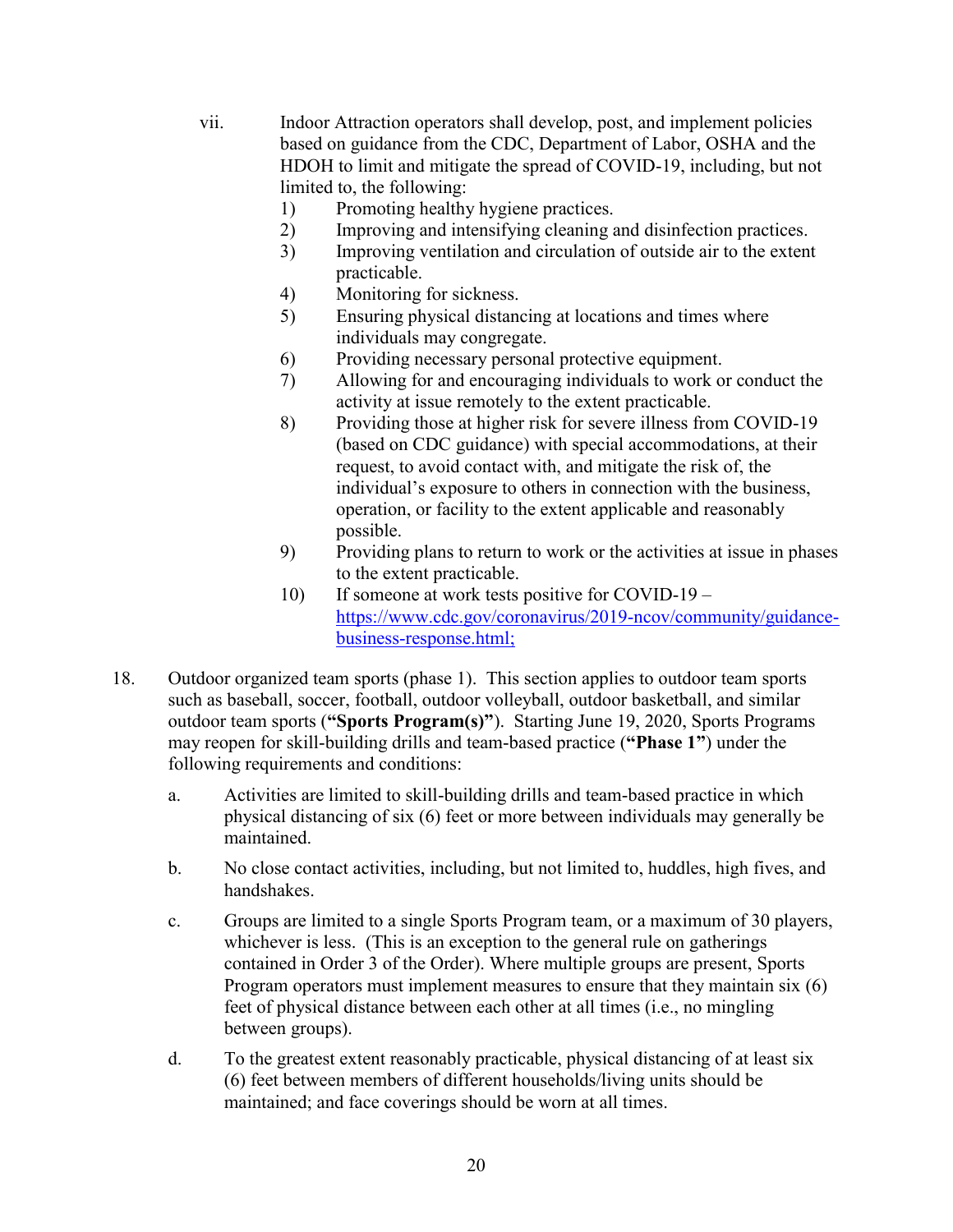- e. Sports Program operators must implement measures to ensure that:
	- i. To the extent consistent with this section, and to the extent reasonably practicable: (1) the Sports Program operators and participants shall follow applicable guidance from the CDC (available at [https://www.cdc.gov/coronavirus/2019](https://www.cdc.gov/coronavirus/2019-ncov/community/organizations/businesses-employers.html) [ncov/community/organizations/businesses-employers.html\)](https://www.cdc.gov/coronavirus/2019-ncov/community/organizations/businesses-employers.html); and (2) established and reputable COVID-19-related guidelines for the facility and the activity at issue. ii. Physical distancing protocols and procedures exist for staff, athletes and
	- non-program participants (including parents/guardians), with special consideration for the type of athletic activities engaged in, entrances and exits, queues, bottlenecks, facility layouts, and safe capacity limits.
	- iii. Staff and athletes are screened (via self-screening or otherwise) regularly for illness or exposure to COVID-19.
	- iv. Staff, athletes, and non-program participants (including parents/guardians) always wear face coverings when spectating, arriving and leaving.
	- v. There is no socializing in groups before or after (unless otherwise authorized by this Order).
	- vi. Individuals from outside the Sports Program are limited in their interactions with staff and participants during drop off/ pick up.
	- vii. Athletes who are sick from COVID-19 may not attend a practice or training until they are cleared for release from isolation according to CDC guidelines and cleared to return by a healthcare provider.
	- viii. Any staff or athlete exposed to a person with a confirmed or probable case of COVID-19 may not attend the program until they have completed quarantine following CDC guidelines.
	- ix. All program activities are evaluated to identify and mitigate "high-risk" activities (shared equipment, incidental close contact, etc.) to reduce or prevent COVID-19 transmission.
- f. Individuals must comply with any lawful requirements imposed by the Sports Program operator.
- g. Nothing in this section requires a public or private Sports Program to open.;
- 19. Outdoor organized team sports (phase 2). This section applies to outdoor team sports such as baseball, soccer, football, outdoor volleyball, outdoor basketball, and similar outdoor team sports (**"Sports Program(s)"**). Starting July 3, 2020, Sports Programs may reopen for competitive play (**"Phase 2"**) under the following requirements and conditions:
	- a. Activities may include competitive team play (e.g., one baseball team against another, or one soccer team against another) or training. (This is an exception to the general rule on gatherings contained in Order 3 of the Order).
	- b. When not engaged in competitive team play or training that requires close contact, close contact should be reduced or eliminated to the extent possible (e.g.,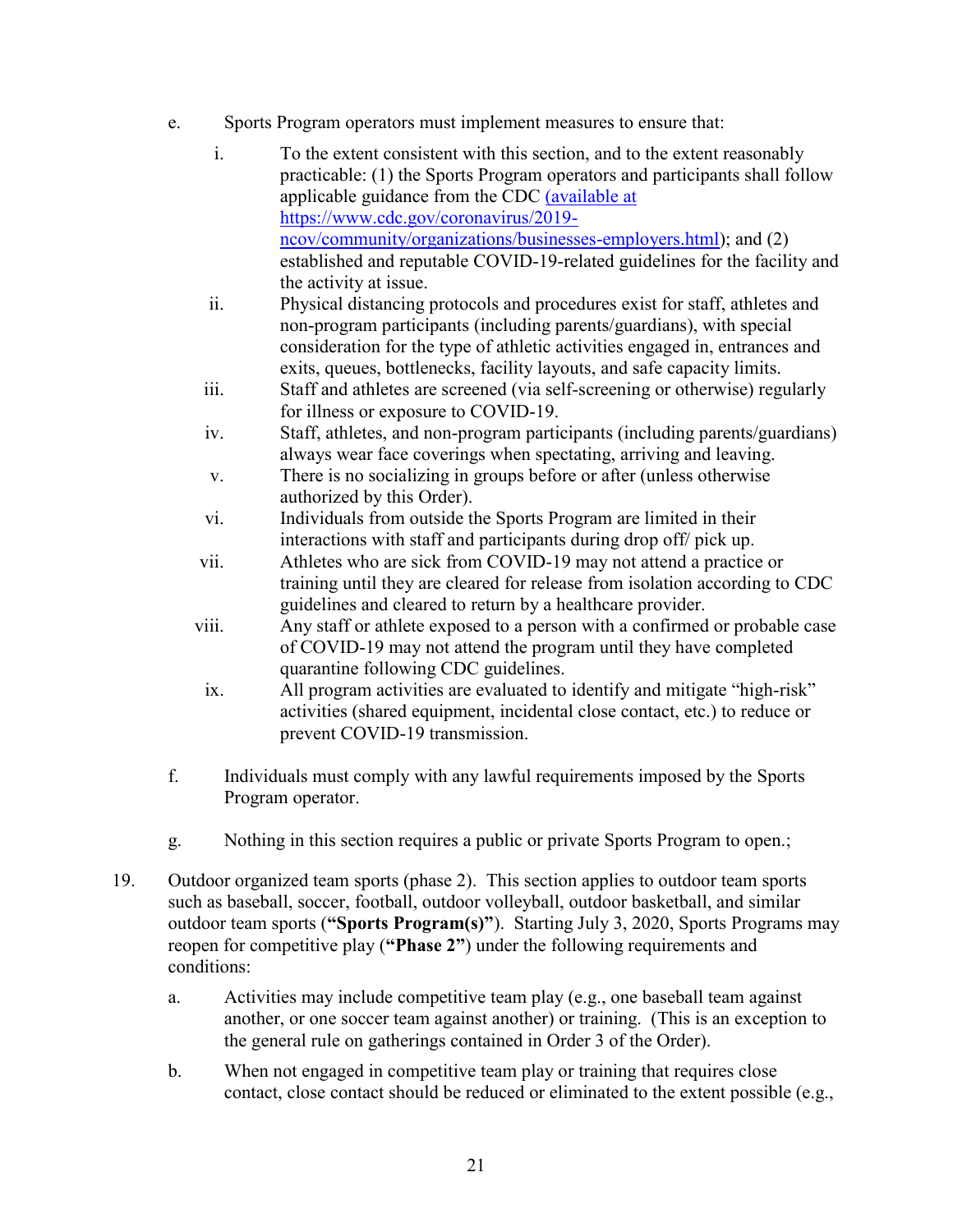sitting close to teammates on a bench, standing close to teammates or opponents during downtime). Huddles, high fives, and handshakes and similarly unnecessary close contact activities should be eliminated.

- c. Groups are limited to two Sports Program teams on an outdoor field, court, etc. at a time. Where other competitive play/games are scheduled on the same field, court, etc., Sports Program operators must implement measures to ensure that teams waiting to play maintain six (6) feet of physical distance from the other teams playing at all times (i.e., no mingling between groups).
- d. To the greatest extent reasonably practicable, physical distancing of at least six (6) feet between members of different households/living units should be maintained; and face coverings should be worn at all times.
- e. Sports Program Operators must implement measures to ensure that:
	- i. To the extent consistent with this section, and to the extent reasonably practicable: (1) the Sports Program operators and participants shall follow applicable guidance from the CDC (available at [https://www.cdc.gov/coronavirus/2019](https://www.cdc.gov/coronavirus/2019-ncov/community/organizations/businesses-employers.html) [ncov/community/organizations/businesses-employers.html\)](https://www.cdc.gov/coronavirus/2019-ncov/community/organizations/businesses-employers.html); and (2) established and reputable COVID-19-related guidelines for the facility and the activity at issue.
	- ii. Physical distancing protocols and procedures exist for staff, athletes and non-program participants (including parents/guardians), with special consideration for the type of athletic activities engaged in, entrances and exits, queues, bottlenecks, facility layouts, and safe capacity limits.
	- iii. Staff and athletes are screened (via self-screening or otherwise) regularly for illness or exposure to COVID-19.
	- iv. Staff, athletes, and non-program participants (including parents/guardians) always wear face coverings when spectating, arriving and leaving.
	- v. There is no socializing in groups before or after the activity (unless otherwise authorized by this Order).
	- vi. Individuals from outside the Sports Program are limited in their interactions with staff and participants during drop off/ pick up.
	- vii. Athletes who are sick from COVID-19 may not attend the activity until they are cleared for release from isolation according to CDC guidelines and cleared to return by a healthcare provider.
	- viii. Any staff or athlete exposed to a person with a confirmed or probable case of COVID-19 may not attend the program until they have completed quarantine following CDC guidelines.
	- ix. Evaluate all program activities to identify and mitigate "high-risk" activities (shared equipment, incidental close contact, etc.) to reduce or prevent COVID-19 transmission.
- f. Individuals must comply with any lawful requirements imposed by the Sports Program operator.
- g. Nothing in this section requires a public or private Sports Program to open.;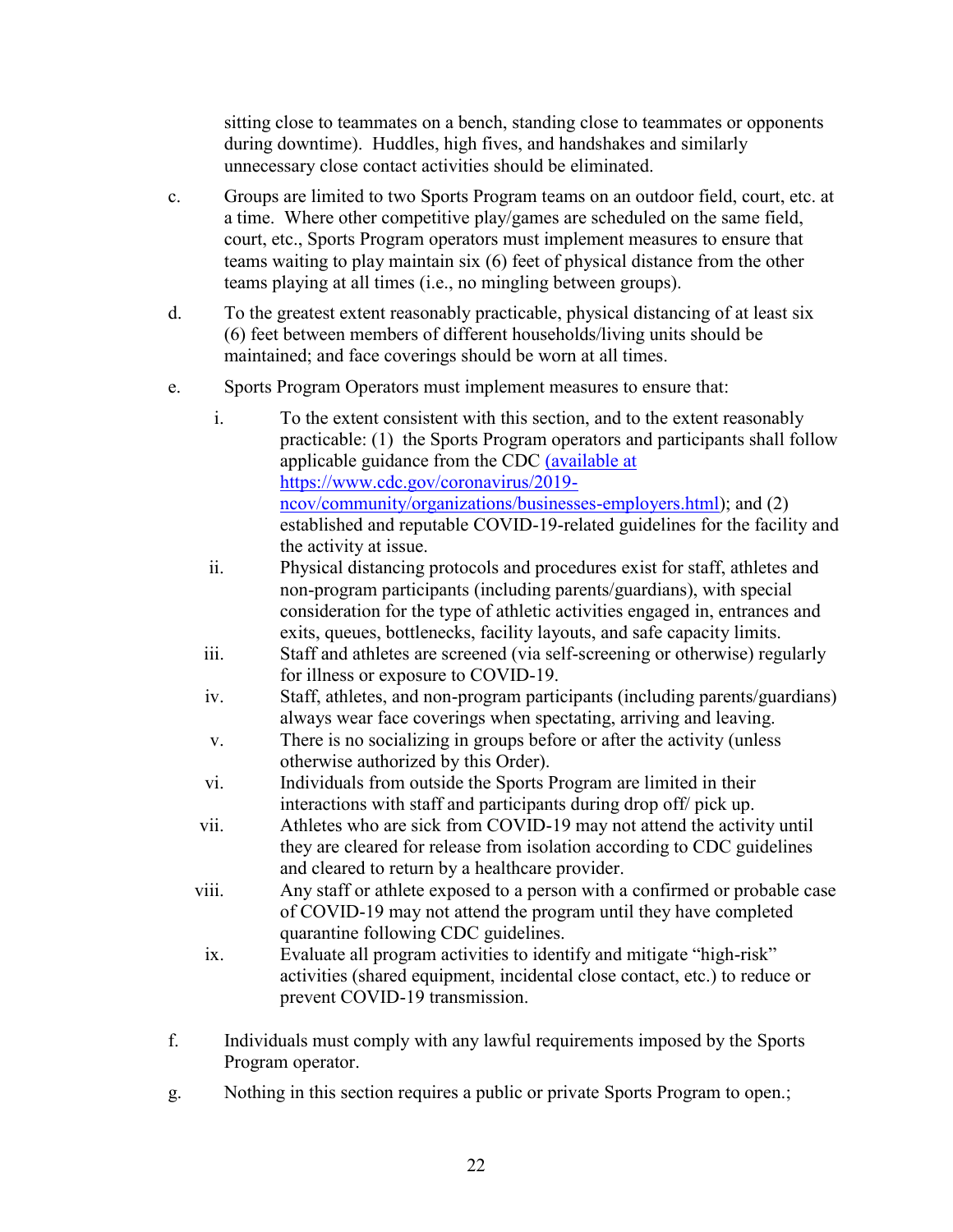- 20. Fitness facilities. This section includes fitness centers, gyms, spas, yoga, barre, spin, dance studios, hula hālau, and other similar types of facilities (**"Fitness Facilities"**). Starting June 19, 2020, Fitness Facilities in the City may resume operations under the following requirements and conditions:
	- a. General.
		- i. Compliance with all appropriate City, State, and federal statutory and regulatory requirements.
		- ii. Development, posting, and implementation of written protocols (**"COVID-19 Mitigation Plan"**) consistent with City, State, industryspecific associations or organizations of the respective facility (e.g., USA Gymnastics), and CDC guidance to mitigate the spread of COVID-19 including, but not limited to, the following:
			- 1) [https://www.cdc.gov/coronavirus/2019](https://www.cdc.gov/coronavirus/2019-ncov/community/organizations/businesses-employers.html) [ncov/community/organizations/businesses-employers.html](https://www.cdc.gov/coronavirus/2019-ncov/community/organizations/businesses-employers.html)
			- 2) [https://www.oneoahu.org/business-guidance.](https://www.oneoahu.org/business-guidance)
	- b. Specific Requirements. Fitness Facility operators must:
		- i. Limit occupancy to no more than fifty percent (50%) of the maximum occupant load of the Fitness Facility and of any rooms or areas within the facility with a maximum occupant load.
		- ii. Ensure that occupants maintain a minimum of six (6) feet of physical distance between each other at all times. If equipment cannot be arranged to facilitate six (6) feet of physical distancing, it must be blocked from being used.
		- iii. If no maximum occupant load exists, operators must limit occupancy to ensure occupants are able to maintain six (6) feet of physical distance between each other at all times.
		- iv. Limit locker room access and the number of persons who use amenities of the facilities (e.g., pool, sauna, etc.) at any one time to ensure physical distancing of six (6) feet can be maintained.
		- v. Keep childcare areas and self-service food and drink stations closed.
		- vi. Keep water fountains closed, except for those designed to refill water bottles in a contact-free manner.
		- vii. Limit training for close contact activities (wrestling, mixed martial arts, etc.) to skill-building drills and conditioning in which physical distancing of six (6) feet or more between individuals may generally be maintained.
		- viii. Post signs to encourage physical distancing and disinfecting throughout the facility.
		- ix. Position staff to monitor physical distancing and disinfecting requirements.
		- x. Provide handwashing stations or hand sanitizer (at least 60% alcohol content) throughout the facility for use by employees/clients/guest.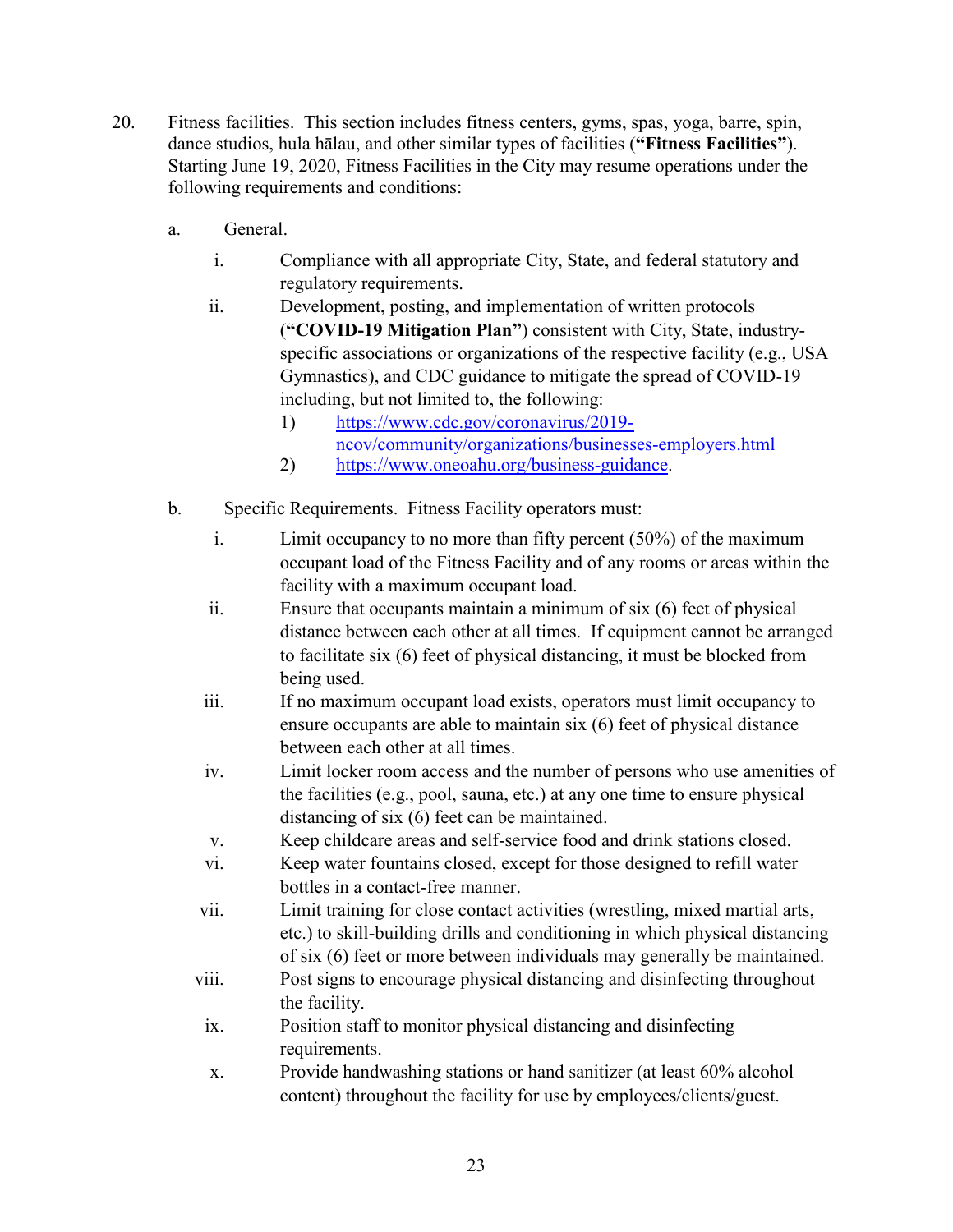- xi. Ensure Social Distancing Requirements are adhered to at all times to the degree applicable and to the extent reasonably practicable, including the use of face coverings by Fitness Facility employees and their clients/guests.
	- 1) Notwithstanding this requirement, if authorized by the Fitness Facility, clients/guests may remove their face covering when necessary to safely complete any activity within the Fitness Facility. After the activity is completed the client/guest must immediately resume wearing a face covering.
	- 2) Individuals who cannot wear a face covering due to a medical or health condition, and individuals under five (5) years of age are exempted from the requirement to wear a face covering.
- xii. Any occupied desks, cubicles and open workspaces, and furniture used for sitting or standing must be spaced at least six (6) feet apart.
- xiii. Ensure frequent cleaning and disinfecting of equipment, restrooms, locker rooms, and other high touch/high usage areas of the facility in accordance with CDC guidelines available at: [https://www.cdc.gov/coronavirus/2019](https://www.cdc.gov/coronavirus/2019-ncov/community/clean-disinfect/index.html) [ncov/community/clean-disinfect/index.html.](https://www.cdc.gov/coronavirus/2019-ncov/community/clean-disinfect/index.html)
- xiv. The business shall develop, post, and implement policies based on guidance from the CDC, Department of Labor, Occupational Safety and Health Administration ("OSHA") and the Hawaiʻi Department of Health ("HDOH") to limit and mitigate the spread of COVID-19, including, but not limited to, the following:
	- 1) Providing training for employees of each facilities' COVID-19 Mitigation Plan.
	- 2) Establishing a plan for employees who may get ill as well as a return-to-work plan in accordance with City, State, and CDC guidelines which are available at:
		- a. [https://www.cdc.gov/coronavirus/2019](https://www.cdc.gov/coronavirus/2019-ncov/community/guidance-business-response.html) [ncov/community/guidance-business-response.html.](https://www.cdc.gov/coronavirus/2019-ncov/community/guidance-business-response.html)
		- b. [https://www.cdc.gov/coronavirus/2019-ncov/if-you-are](https://www.cdc.gov/coronavirus/2019-ncov/if-you-are-sick/steps-when-sick.html)[sick/steps-when-sick.html](https://www.cdc.gov/coronavirus/2019-ncov/if-you-are-sick/steps-when-sick.html)
		- c. [https://health.hawaii.gov/coronavirusdisease2019/what](https://health.hawaii.gov/coronavirusdisease2019/what-you-can-do/how-to-prevent-the-spread-of-covid-19/)[you-can-do/how-to-prevent-the-spread-of-covid-19/](https://health.hawaii.gov/coronavirusdisease2019/what-you-can-do/how-to-prevent-the-spread-of-covid-19/)
			- i. [https://health.hawaii.gov/coronavirusdisease2019/fil](https://health.hawaii.gov/coronavirusdisease2019/files/2020/04/What-To-Do-If-You-Have-Been-Tested-For-COVID19_040120.pdf) [es/2020/04/What-To-Do-If-You-Have-Been-](https://health.hawaii.gov/coronavirusdisease2019/files/2020/04/What-To-Do-If-You-Have-Been-Tested-For-COVID19_040120.pdf)[Tested-For-COVID19\\_040120.pdf](https://health.hawaii.gov/coronavirusdisease2019/files/2020/04/What-To-Do-If-You-Have-Been-Tested-For-COVID19_040120.pdf)
			- ii. [https://health.hawaii.gov/coronavirusdisease2019/fil](https://health.hawaii.gov/coronavirusdisease2019/files/2020/05/What-to-Do-if-a-Person-at-Your-Worksite-has-COVID-19.pdf) [es/2020/05/What-to-Do-if-a-Person-at-Your-](https://health.hawaii.gov/coronavirusdisease2019/files/2020/05/What-to-Do-if-a-Person-at-Your-Worksite-has-COVID-19.pdf)[Worksite-has-COVID-19.pdf](https://health.hawaii.gov/coronavirusdisease2019/files/2020/05/What-to-Do-if-a-Person-at-Your-Worksite-has-COVID-19.pdf)
	- 3) Creating safeguards for higher risk populations consistent with CDC guidance available at: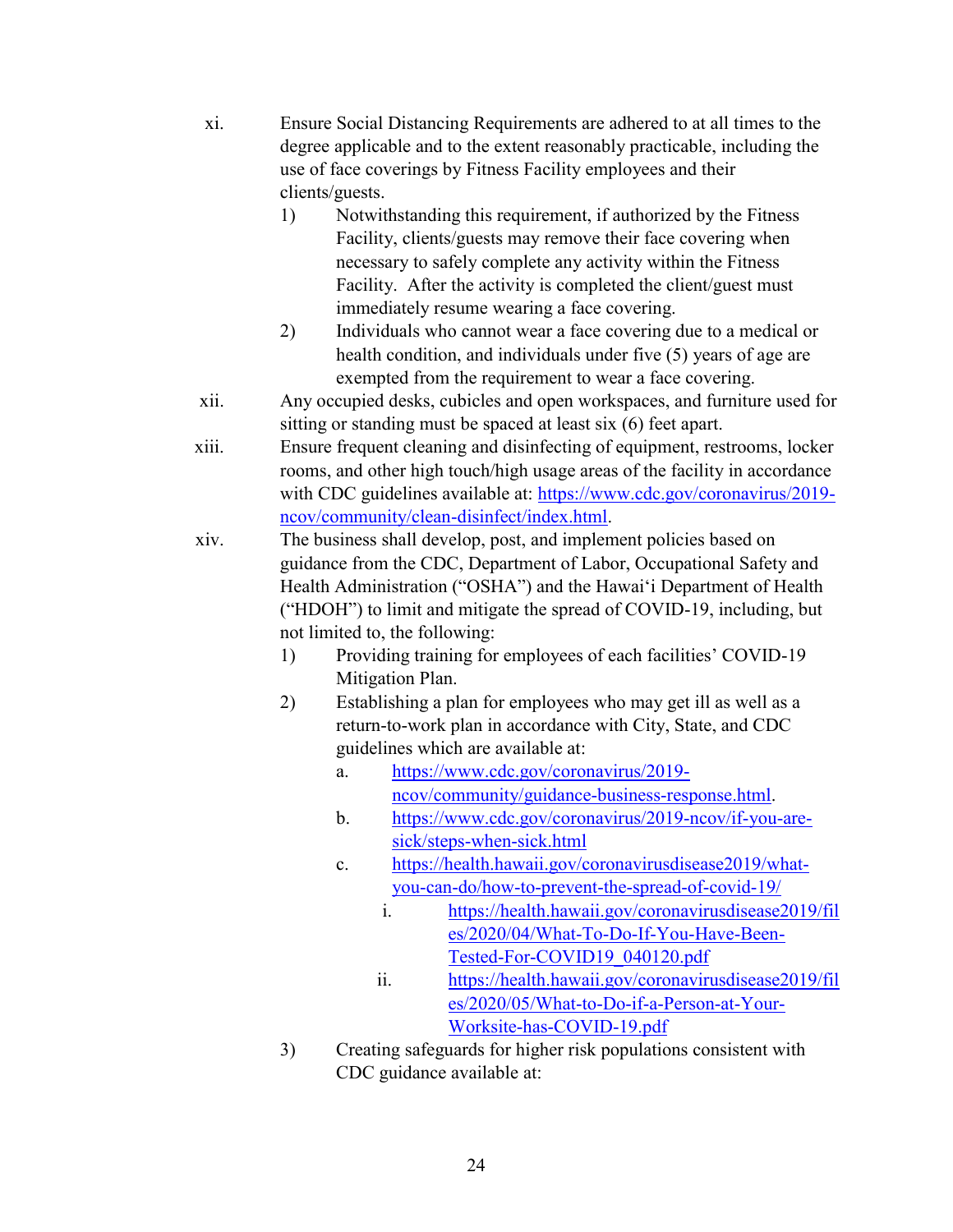[https://www.cdc.gov/coronavirus/2019-ncov/faq.html#Higher-](https://www.cdc.gov/coronavirus/2019-ncov/faq.html#Higher-Risk)[Risk.](https://www.cdc.gov/coronavirus/2019-ncov/faq.html#Higher-Risk)

- 4) Limitations on one-to-one personal training, and compliance with the personal service providers section of this Order (to the extent applicable).
- 5) Limitations on team-based practices/training consistent with Order 3 of this Order.
- 6) Promoting healthy hygiene practices.
- 7) Improving and intensifying cleaning and disinfection practices.
- 8) Improving ventilation and circulation of outside air to the extent practicable.
- 9) Monitoring for sickness.
- 10) Ensuring physical distancing at locations and times where employees, clients, or guests may congregate.
- 11) Providing necessary personal protective equipment.
- 12) Allowing for and encouraging employees to work remotely to the extent practicable.
- 13) Providing employees at higher risk for severe illness from COVID-19 (based on CDC guidance) with special accommodations, at the employee's request, to avoid contact with, and mitigate the risk of, the employee's exposure to co-workers and others in connection with the business, to the maximum extent possible.
- 14) Providing plans to return to work in phases to the extent practicable.
- c. Encouraged Practices.
	- i. Consider appointment-based usage of the Fitness Facility to limit the number of persons in the facility.
	- ii. Consider utilizing touchless forms of client/guest check-in.
	- iii. Consider offering virtual fitness classes whenever possible, especially for higher risk populations.
	- iv. Strongly encourage clients/guests to bring their own filled water bottles with them to the facility.;
- 21. Film and television production. Starting June 5, 2020, all local, national, and international film production, television production, streaming production, and similar production may operate in the City based on the guidelines and recommendations for production cast and crew members available at: [https://www.honolulu.gov/rep/site/oed/oed\\_docs/Guidelines\\_and\\_Best\\_Practices\\_for\\_fil](https://www.honolulu.gov/rep/site/oed/oed_docs/Guidelines_and_Best_Practices_for_filming_on_the_Island_of_Oahu_during_the_time_of_COVID_060320.pdf)\_ ming on the Island of Oahu during the time of COVID 060320.pdf. Compliance with the Order and the COVID-19 related proclamations issued by the State is required, including all travel quarantine requirements as modified by the guidelines and recommendations available at: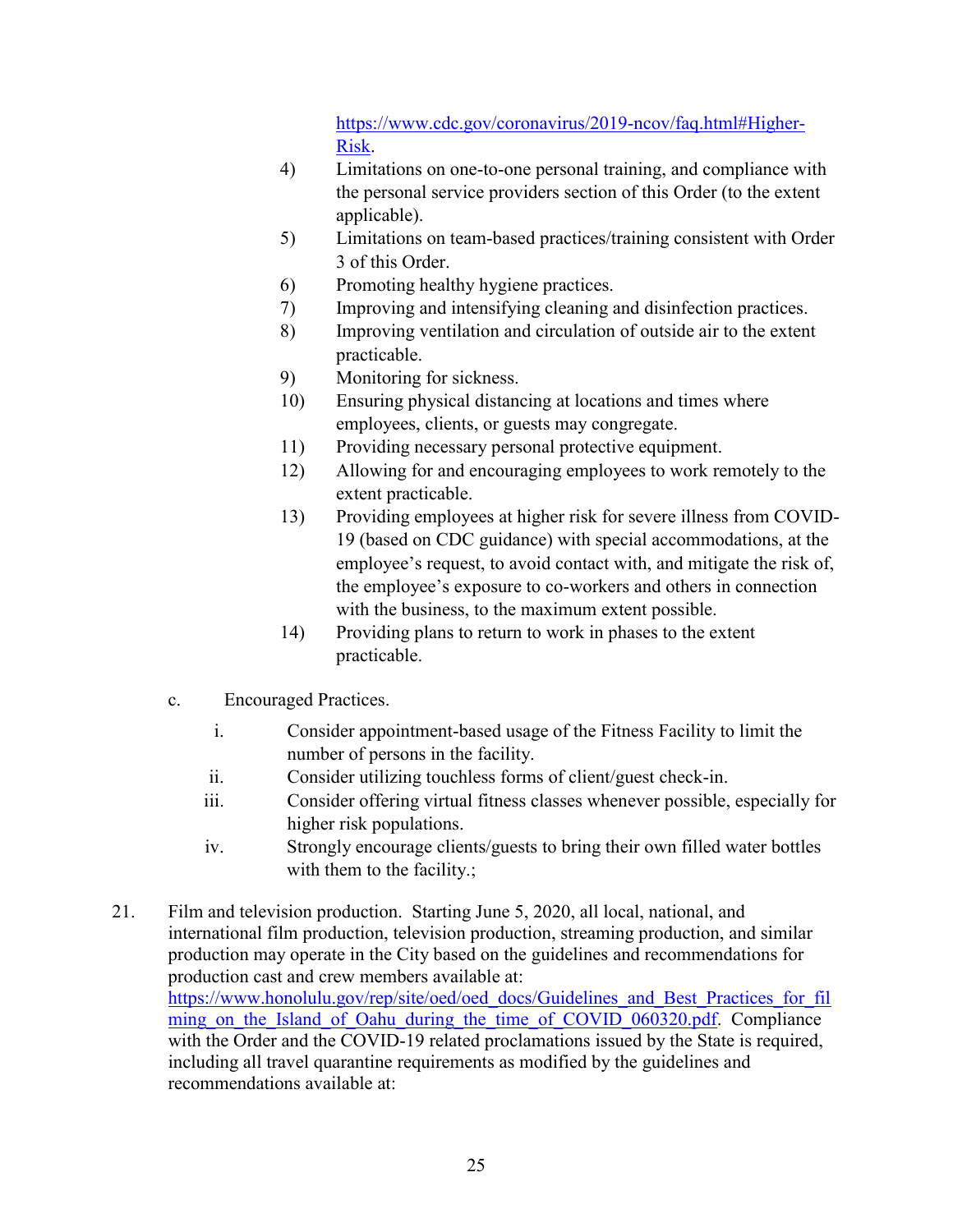[https://www.honolulu.gov/rep/site/oed/oed\\_docs/Modified\\_Quarantine\\_Procedures-](https://www.honolulu.gov/rep/site/oed/oed_docs/Modified_Quarantine_Procedures-Honolulu-060320.pdf)[Honolulu-060320.pdf.](https://www.honolulu.gov/rep/site/oed/oed_docs/Modified_Quarantine_Procedures-Honolulu-060320.pdf);

- 22. Bars. This section refers to "bars" as defined in Emergency Order No. 2020-01: **"Bar"** means an establishment that is primarily engaged in the serving of alcoholic beverages for consumption by guests on the premises regardless of whether food is served, including but not limited to taverns, cocktail lounges, karaoke rooms/areas, cabarets, and including outdoor areas of such establishments. Starting June 19, 2020, Bars may reopen under the following requirements and conditions:
	- a. General.
		- i. Compliance with all appropriate City, State, and federal statutory and regulatory requirements.
		- ii. Development, posting, and implementation of written protocols ("COVID-19 Mitigation Plan") consistent with City, State, industry-specific associations or organizations, and CDC guidance to mitigate the spread of COVID-19 including, but not limited to the following:
			- 1) [https://www.cdc.gov/coronavirus/2019](https://www.cdc.gov/coronavirus/2019-ncov/downloads/community/restaurants-and-bars-decision-tree.pdf) [ncov/downloads/community/restaurants-and-bars-decision-tree.pdf](https://www.cdc.gov/coronavirus/2019-ncov/downloads/community/restaurants-and-bars-decision-tree.pdf)
			- 2) [https://www.cdc.gov/coronavirus/2019](https://www.cdc.gov/coronavirus/2019-ncov/community/organizations/business-employers/bars-restaurants.html) [ncov/community/organizations/business-employers/bars](https://www.cdc.gov/coronavirus/2019-ncov/community/organizations/business-employers/bars-restaurants.html)[restaurants.html](https://www.cdc.gov/coronavirus/2019-ncov/community/organizations/business-employers/bars-restaurants.html)
			- 3) <https://www.oneoahu.org/business-guidance>
	- b. Specific Requirements. Bar operators must:
		- i. Limit occupancy to no more than fifty percent (50%) of the maximum occupant load of the bar.
		- ii. Limit groups within the bar to a maximum of ten (10) individuals per group.
		- iii. Ensure groups within the bar maintain at least six (6) feet of separation from other groups.
		- iv. Prohibit groups within the bar from intermingling.
		- v. Designate areas to separate groups at least six (6) feet apart from each other. (E.g., through ropes or other physical separation for standing areas, or the seating of guests at separate tables, or both).
		- vi. Ensure individuals in different groups maintain a minimum of six (6) feet of physical distance from each other to the greatest extent possible.
		- vii. Require all employees that interact with the public wear face coverings.
		- viii. Ensure all customers wear face coverings when entering and leaving the bar, but allow customers to remove the face covering while in the bar within their designated area (table, roped off area, etc.).
		- ix. Ensure there is no dancing or singing within the bar, however, singing and/or playing wind instruments may be performed *outdoors* provided all of the following: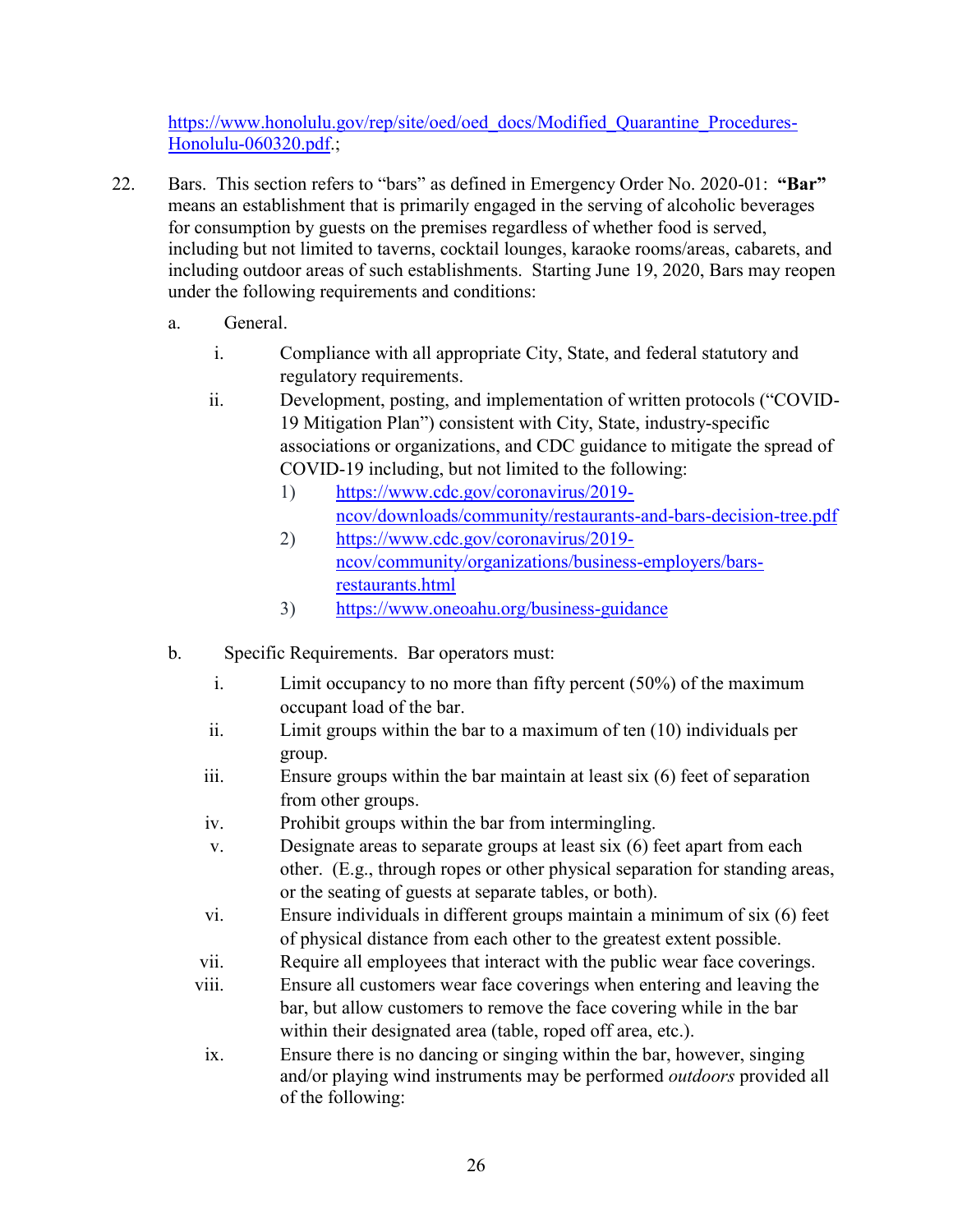- Any person(s) singing and/or playing a wind instrument shall maintain physical distancing of at least ten (10) feet from any other person(s) while singing and/or playing a wind instrument. Members of the same performing group singing and/or playing a wind instrument may be closer than ten (10) feet together while performing.
- To the extent reasonable and practicable, a physical barrier (e.g., plexiglass) of sufficient size to mitigate the spread of COVID-19 shall separate any person(s) singing and/or playing a wind instrument from any other person(s), but not including members of the same performing group.

Singing and/or playing wind instruments may be performed *indoors* provided all of the following:

- Any person(s) singing and/or playing a wind instrument shall maintain physical distancing of at least ten (10) feet from any other person(s) while singing and/or playing a wind instrument. Members of the same performing group singing and/or playing a wind instrument may be closer than ten (10) feet together while performing.
- A physical barrier (e.g., plexiglass) of sufficient size to mitigate the spread of COVID-19 shall separate any person(s) singing and/or playing a wind instrument from any other person(s), but not including members of the same performing group.
- For purposes of section b.ix. "performing group" means persons who are compensated for singing and/or playing a wind instrument.
- x. Designate at least one (1) employee to monitor compliance with any applicable order or requirement.
- xi. If applicable, ensure the following:
	- 1) Condiments shall be by request in single-use disposable packets, or reusable condiment containers that are sanitized between parties.
	- 2) Tables and chairs must be fully sanitized after each group (or individual customer) leaves the restaurant.
	- 3) When non-disposable dishware and utensils are used, they must be sanitized after each use consistent with Hawaii Department of Health guidance and regulations, and "best practices" of the U.S. Food & Drug Administration ("FDA") (available here: <https://www.fda.gov/food/food> safety-during-emergencies/bestpractices-re-opening-retail-food establishments-during-covid-19 pandemic), as updated or superseded.
	- 4) Provide disposable menus or menu boards, or sanitize reusable menus after each use.
	- 5) Hourly touch-point sanitization (workstations, equipment, screens, door knobs, restrooms, etc.) required.
	- 6) No self-service buffets or drink stations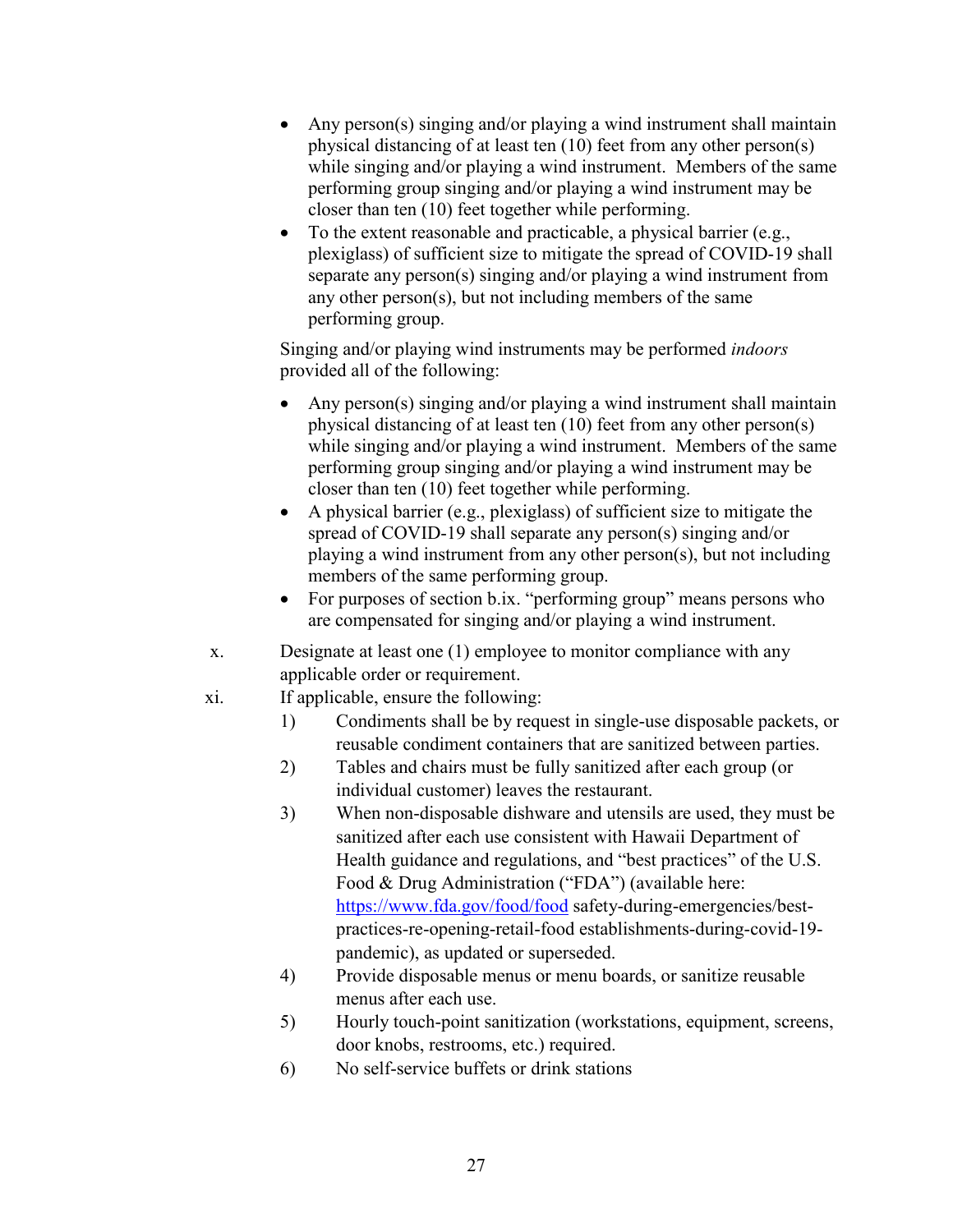- c. Hygiene.
	- i. Employer must provide hand washing capability or sanitizer for employees and customers.
	- ii. An adequate supply of soap, disinfectant, hand sanitizer, and paper towels must be available at all times.
	- iii. Frequent hand washing/sanitizing by employees is required.
- d. Staffing.
	- i. Provide training for employees regarding these requirements and each bar's respective COVID-19 Mitigation Plan.
	- ii. No employee displaying symptoms of COVID-19 should provide services to customers. Symptomatic or ill employees should not report to work.
	- iii. No person should work within 72 hours of exhibiting a fever or other COVID-19 symptoms and follow appropriate CDC guidance, which can be found online at: [https://www.cdc.gov/coronavirus/2019-ncov/if-you](https://www.cdc.gov/coronavirus/2019-ncov/if-you-are-sick/steps-when-sick.html)[are-sick/steps-when-sick.html.](https://www.cdc.gov/coronavirus/2019-ncov/if-you-are-sick/steps-when-sick.html)
	- iv. Employer must establish a plan for employees getting ill and a return-towork plan following appropriate State and CDC guidance which can be found online at:
		- 1) [https://health.hawaii.gov/coronavirusdisease2019/what-you-can](https://health.hawaii.gov/coronavirusdisease2019/what-you-can-do/how-to-prevent-the-spread-of-covid-19/)[do/how-to-prevent-the-spread-of-covid-19/.](https://health.hawaii.gov/coronavirusdisease2019/what-you-can-do/how-to-prevent-the-spread-of-covid-19/)
			- [https://health.hawaii.gov/coronavirusdisease2019/files/20](https://health.hawaii.gov/coronavirusdisease2019/files/2020/04/What-To-Do-If-You-Have-Been-Tested-For-COVID19_040120.pdf) [20/04/What-To-Do-If-You-Have-Been-Tested-For-](https://health.hawaii.gov/coronavirusdisease2019/files/2020/04/What-To-Do-If-You-Have-Been-Tested-For-COVID19_040120.pdf)[COVID19\\_040120.pdf.](https://health.hawaii.gov/coronavirusdisease2019/files/2020/04/What-To-Do-If-You-Have-Been-Tested-For-COVID19_040120.pdf)
			- [https://health.hawaii.gov/coronavirusdisease2019/files/20](https://health.hawaii.gov/coronavirusdisease2019/files/2020/05/What-to-Do-if-a-Person-at-Your-Worksite-has-COVID-19.pdf) [20/05/What-to-Do-if-a-Person-at-Your-Worksite-has-](https://health.hawaii.gov/coronavirusdisease2019/files/2020/05/What-to-Do-if-a-Person-at-Your-Worksite-has-COVID-19.pdf)[COVID-19.pdf.](https://health.hawaii.gov/coronavirusdisease2019/files/2020/05/What-to-Do-if-a-Person-at-Your-Worksite-has-COVID-19.pdf)
		- 2) [https://www.cdc.gov/coronavirus/2019-ncov/community/guidance](https://www.cdc.gov/coronavirus/2019-ncov/community/guidance-business-response.html)[business-response.html.](https://www.cdc.gov/coronavirus/2019-ncov/community/guidance-business-response.html)
- e. Cleaning and Disinfecting.
	- i. Cleaning and disinfecting must be conducted in compliance with CDC guidance.
	- ii. When an active employee is identified as being COVID-19 positive by testing, cleaning and disinfecting must be performed as soon after the confirmation of a positive test as practical consistent with CDC guidance.
	- iii. CDC guidance can be found online at: [https://www.cdc.gov/coronavirus/2019-ncov/community/disinfecting](https://www.cdc.gov/coronavirus/2019-ncov/community/disinfecting-building-facility.html)[building-facility.html.](https://www.cdc.gov/coronavirus/2019-ncov/community/disinfecting-building-facility.html)
- f. Encouraged Practices.